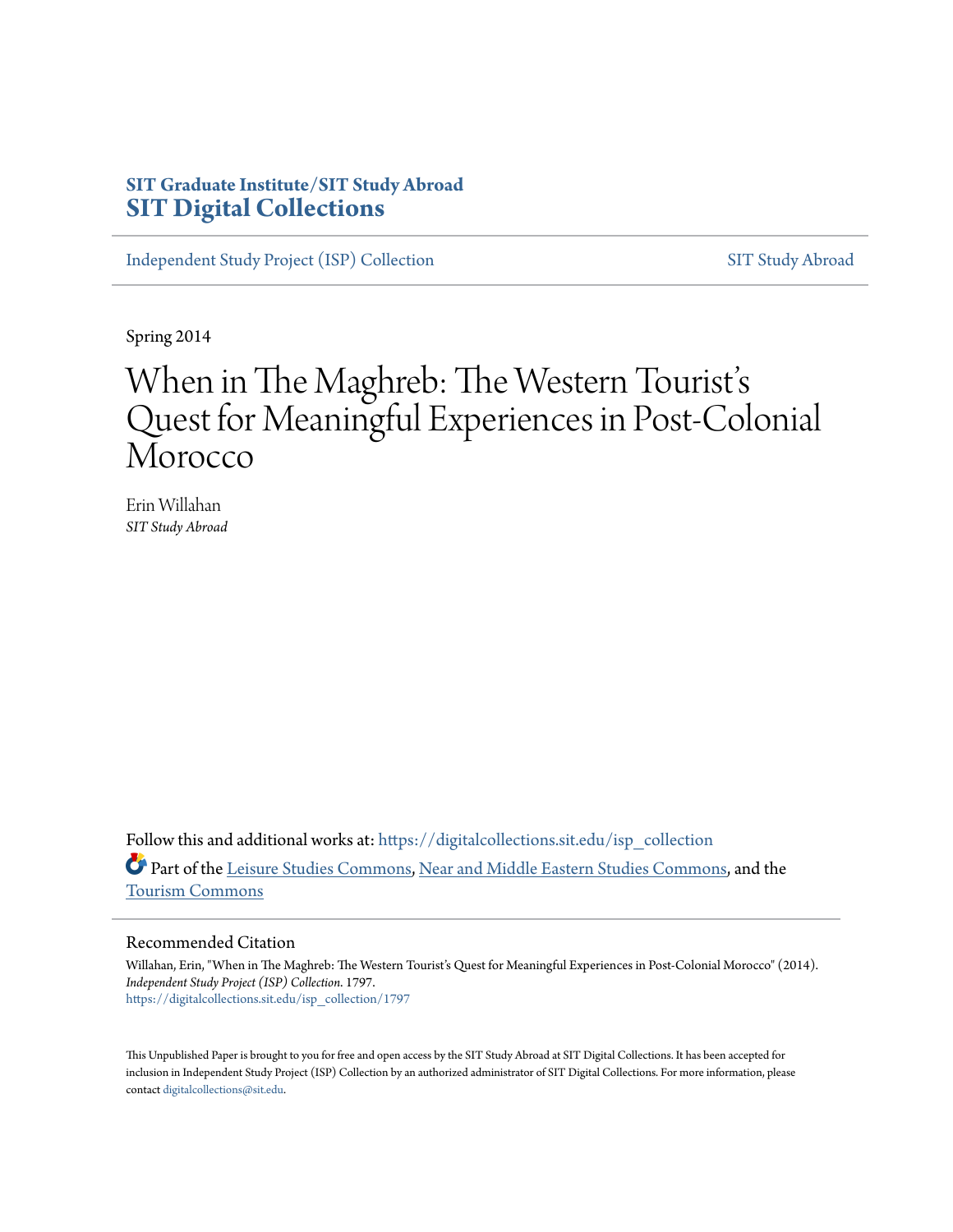# **When in The Maghreb: The Western Tourist's Quest for Meaningful Experiences in Post-Colonial Morocco**

Willahan, Erin Academic Director: Belghazi, Taieb Project Advisor: Bennis, Said

University of Oregon International Studies, Humanities Africa, Morocco

Submitted in partial fulfillment of the requirements for MOR: Multiculturalism and Human Rights, SIT Study Abroad, Spring 2014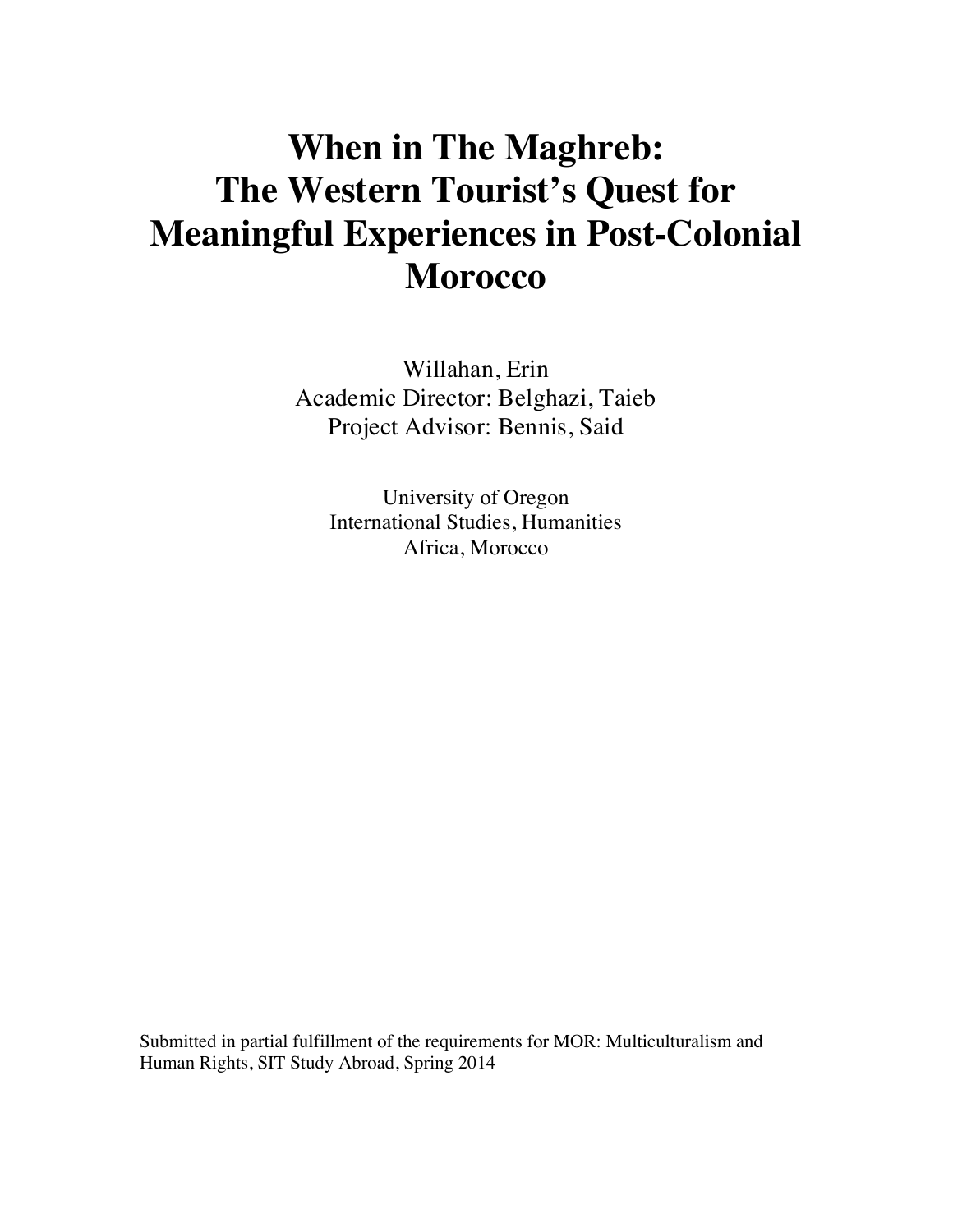"As I see the world, there's one element that's even more corrosive than missionaries: tourists. It's not that I feel above them in any way, but that the very places they patronize are destroyed by their affection."

- Tahir Shah, *House of the Tiger King: The Quest for a Lost City*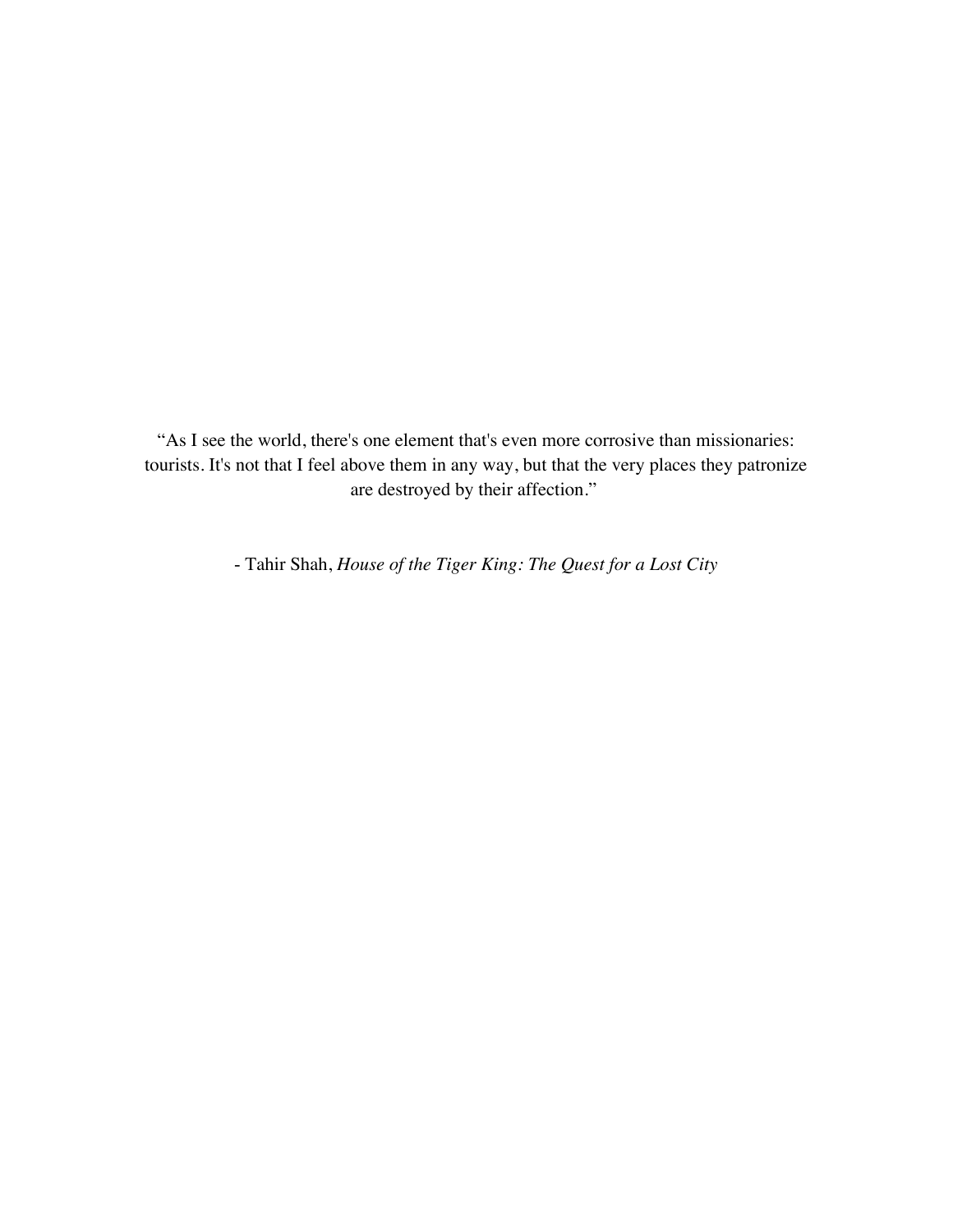## ABSTRACT

The goal of this paper is to shed light on why Western tourists come to Morocco and to analyze how cultural tourism developed here as an institution. In doing so, the research hopes to explore the implications of cultural tourism in Morocco with respect to modernization and imagined geographies inherited from a colonial past. Through analysis of official tourism strategies, trip packages, online reviews, interviews, and personal experiences the research will examine tourists through a sociological lens and attempt to characterize the relationship between tourist and attraction. It will find that the tourists observed tend to place a great deal of importance on having an "authentic" experience and will explain the process through which select sights in Morocco have been transformed into something significant to Western tourists. Through these findings it will be possible to infer that Western tourists' expectations of Morocco influence the way in which Moroccan culture is displayed to them and to explore how this constructed reality perpetuates colonial legacies.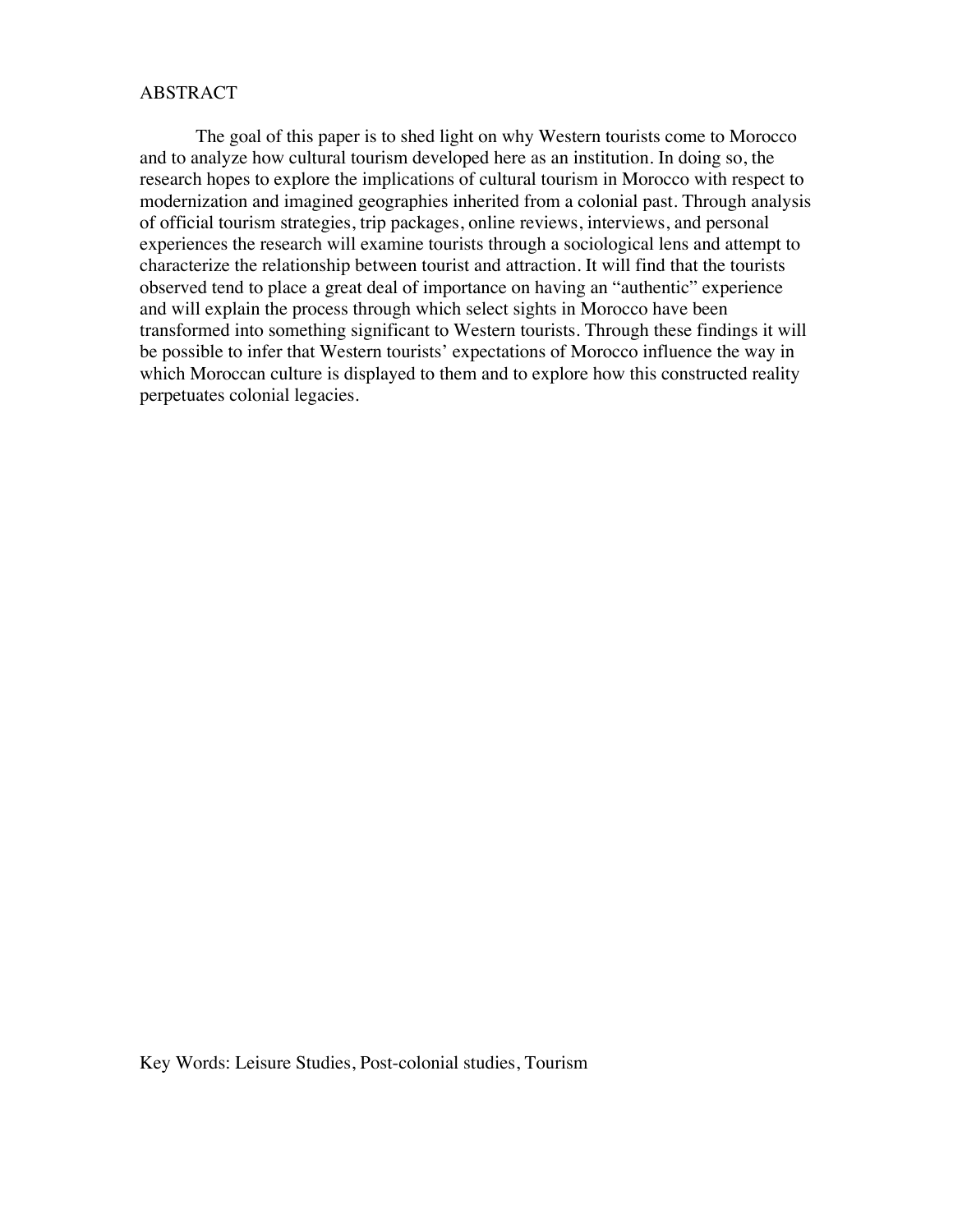## **Acknowledgements**

I would like to thank my academic directors Taieb Belghazi and Abdelhai Moudden for their enduring support throughout the course of this project. I would also like to thank my academic advisor, Professor Bennis Said for his interest in my project and availability to help me see its completion. Additionally, I could not have begun my research without Professor Sadik Rdadd who generously spent time helping me to understand the development of tourism in Morocco. Further, I would like to recognize Malia Allen for being there for me every step of the way as a translator, travel companion, editor, and true friend as well as all of my peers in the SIT program for always being willing to give me insight on these issues. I am also grateful to all of my interviewees for sharing their experiences with me.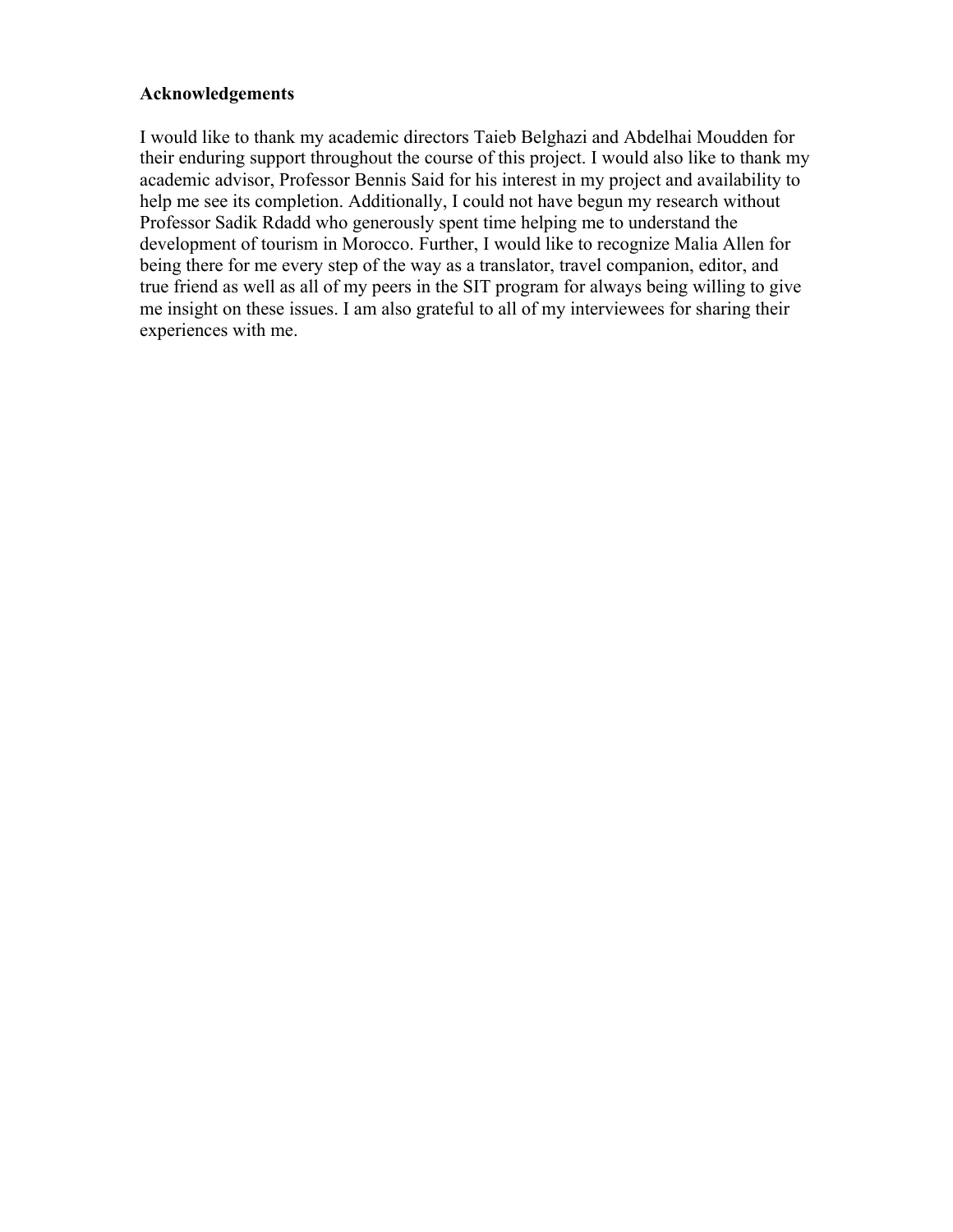## **Introduction**

In 2013, over 5,000,000 foreigners from predominantly Western countries traveled to Morocco as tourists, representing 12% of the country's GDP (Ministry of Tourism, 2013). Morocco hopes to double this number by 2020. A major part of the Moroccan economy, tourism has been used over the past 100 years as a source of economic and social growth. But, even as tourism projects are undertaken in an effort to modernize Morocco, the nation has been branded as authentically pre-modern and often depends on the maintenance of this image to continue to attract foreign tourists. As a tourist in Morocco myself, I am invested in understanding and critically confronting my own motivation to travel to Morocco. Thus, this paper seeks to understand the development of an Orientalist imagined geography centered on authenticity as a brand strategy and its impact on the way tourists perceive Morocco today.

In achieving this goal, I will first discuss the literature already available on tourism as a social phenomenon and the motivations of tourists in the general sense. Through Dean MacCannell's book, *The Tourist*, I will introduce the framework through which tourist attractions can be evaluated as an interaction between the tourist and the attraction. I will then provide a brief history of tourism as an institution in Morocco from the French Protectorate to recent initiatives and tourism development projects. I will discuss the impact of this historical legacy on imaginative geographies surrounding Morocco's national brand and the role of Orientalism in shaping Western perceptions of authenticity in Morocco. I will hypothesize on the role this may play in the actions of both producers and consumers of cultural tourism in Morocco. I will then give an analysis of the methods used to evaluate tourist perceptions of Morocco in the narrow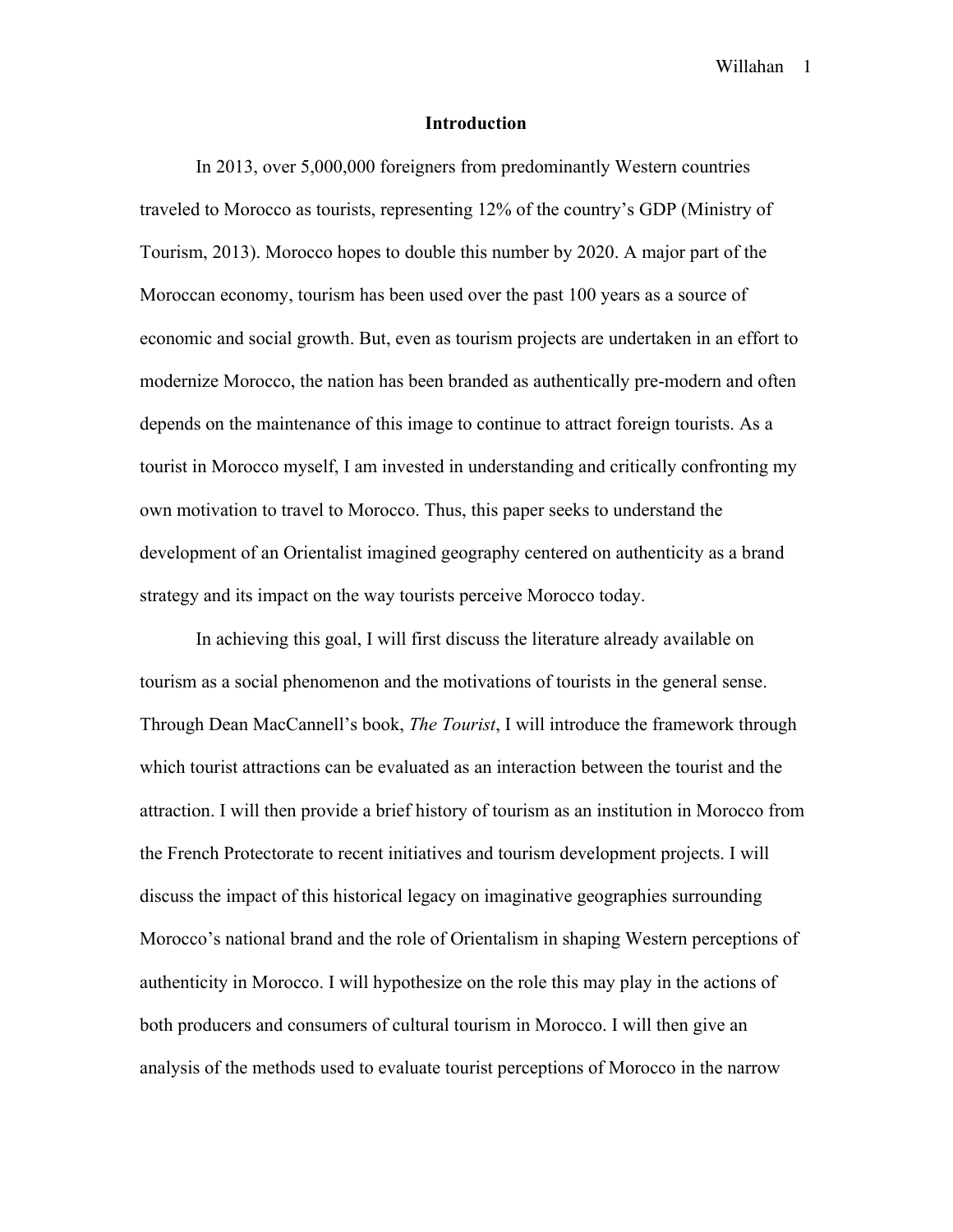scope this study allowed and justify the use of each method within the context of my over-arching questions. In the subsequent chapter, I will report on the results gleaned from my research. I will discuss what my findings may explain about the relationship between the Western tourist and Morocco as a tourist attraction and the influence tourism has on both producer and consumer in the context of orientalism and modernity. In my conclusion I will provide a summary of my research findings and its implications for further relevant studies.

## **Methodology**

I relied on several sources to gather research on what draws tourists to Morocco and begin unpacking the histories behind these motivations. Given the time constraints, the scope of this study was small. Even with more time, the diversity of tourists coming to Morocco as well as the diversity of experiences they can have in Morocco makes it impossible to generalize about the motivations of the tourist as a homogenous group. Rather, this and other studies can provide a snapshot of a select group of tourists and characterize their interactions with Morocco as a tourist attraction within the sociological and historical frameworks described in the next chapter. In attempting this, I mainly focused on those tourists participating in cultural tourism trips through alternatives to the stereotypical "mass tourism," which is usually defined as centering on "surf, sand, sea, and sex" (Martin 2013). I used a combination of content analysis, coding of online tourism package reviews, informal interviews, and personal and participant observations, to: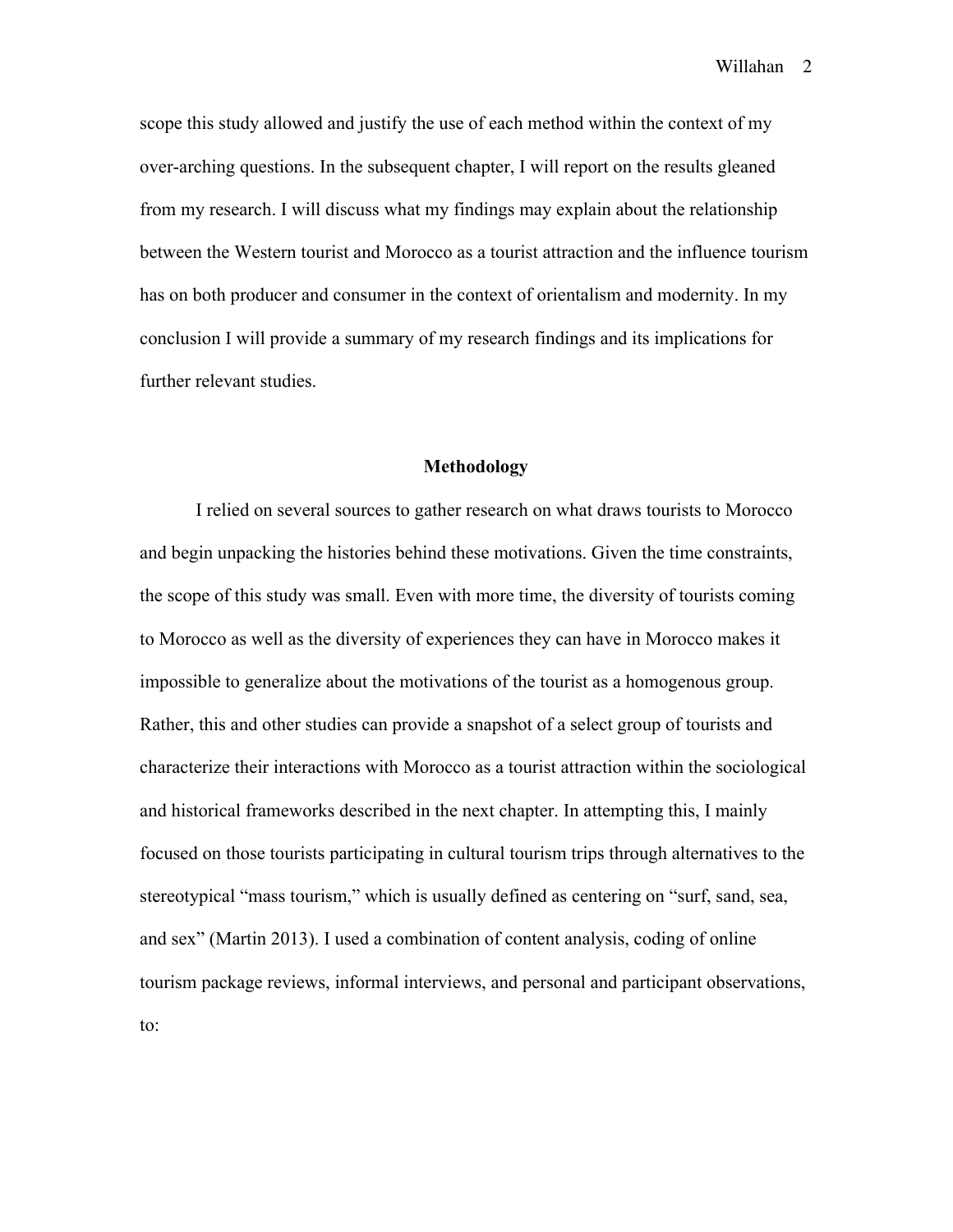- 1) Determine what attracts (or is thought to attract) tourists to Morocco as based on marketing strategies. In other words, what constructed markers for tourist sites in Morocco are present and how they are constructed
- 2) Determine what aspects give the observed tourists a meaningful experience in Morocco and how the markers associated with tourist sights affect this perception.

## **Tools Used**

As mentioned before, it would be impossible for any study to accurately generalize the opinions of all Western tourists regarding their choice to travel to Morocco. In order to determine what attracts a foreign tourist to Morocco most efficiently, this study relies on looking at what foreigners are *believed* to want in Morocco as a tourist destination. The first sources used to this end are the tourism strategies taken from the Ministry of Tourism and United States Agency for International Development (USAID), which will provide data on the way Morocco is officially branding itself.

The second is a content analysis of the material used by the adventure tourism company, Exodus to promote its "Undiscovered Atlas" vacation package. This will also be useful in establishing what tourists are thought to want out of an experience in Morocco and establishing the markers that Exodus trip participants are exposed to prior to their trip.

Then, to determine how tourists perceive Morocco and how it relates to the markers assigned to Morocco as a tourist attraction, I collected data from online reviews written by past participants in the "Undiscovered Atlas" tourism package. This trip,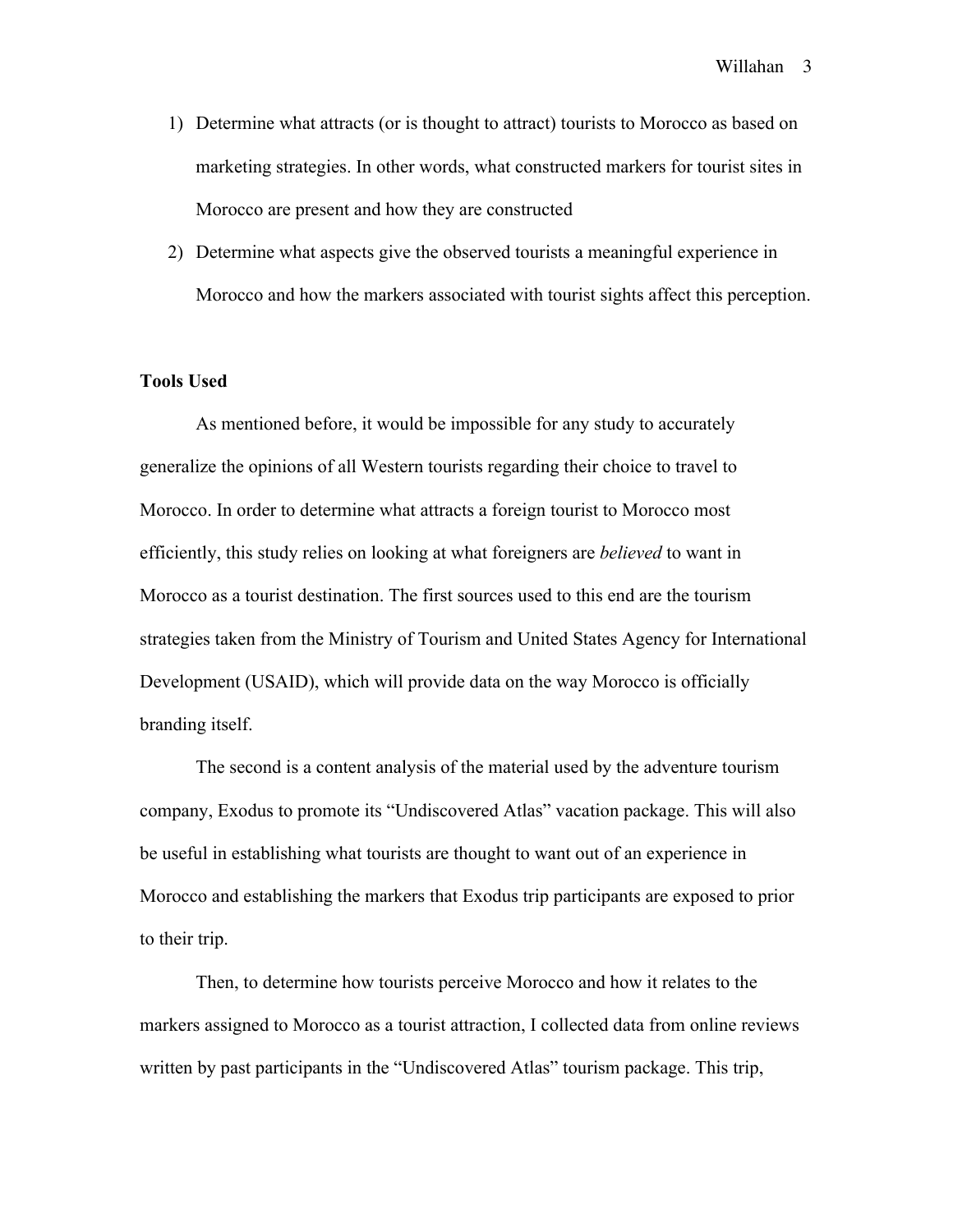organized the U.K. company, Exodus, is geared toward British tourists who want to partake in an alternative to "mass-tourism". Reviews of the trip by past participants are anonymous and posted on the Exodus website. Each reviewer is asked the same questions, providing my study with helpful consistency. I coded 23 out of the 25 reviews written between 2011 and January 2014 for common themes and motifs. I coded the Exodus reviews using preliminary codes and then lumped those codes into broader themes to begin to analyze the reviewers' perceptions about their Moroccan experience. I used a combination of Lozanski's (2011) theories on post-colonial travel and MacCannell's (1976) thoughts on authenticity as a guide for what my over-arching themes would be<sup>1</sup>. Picking out common themes within the reviews was helpful to determining the most important aspects of a "successful" or "meaningful" trip. They also reveal any underlying assumptions about Morocco through both what is consistently written and what is consistently left out. MacCannell (1976) claims that sightseers' first contact with a sight "is not the sight itself but some representation thereof" (p. 110). So, a comparison of the codes analyzed in these reviews along with the trip description is also a method of determining if and how the marker (i.e. the description) influenced their involvement with the "sights" themselves.

In addition to coding these online tourist reviews, I conducted formal research in the medinas of Fez and Marrakech. I chose these locations for their reputations as "mustsee" tourist destinations. The medina of Fez was of interest to me especially after reading Porter's (2007) analysis of its development as a tourism site discussed in the literature review chapter of this paper. Marrakech is considered the top tourist destination in

!!!!!!!!!!!!!!!!!!!!!!!!!!!!!!!!!!!!!!!!!!!!!!!!!!!!!!!

 $<sup>1</sup>$  A diagram charting the assigned codes along with review excerpts is provided in</sup> Appendix A.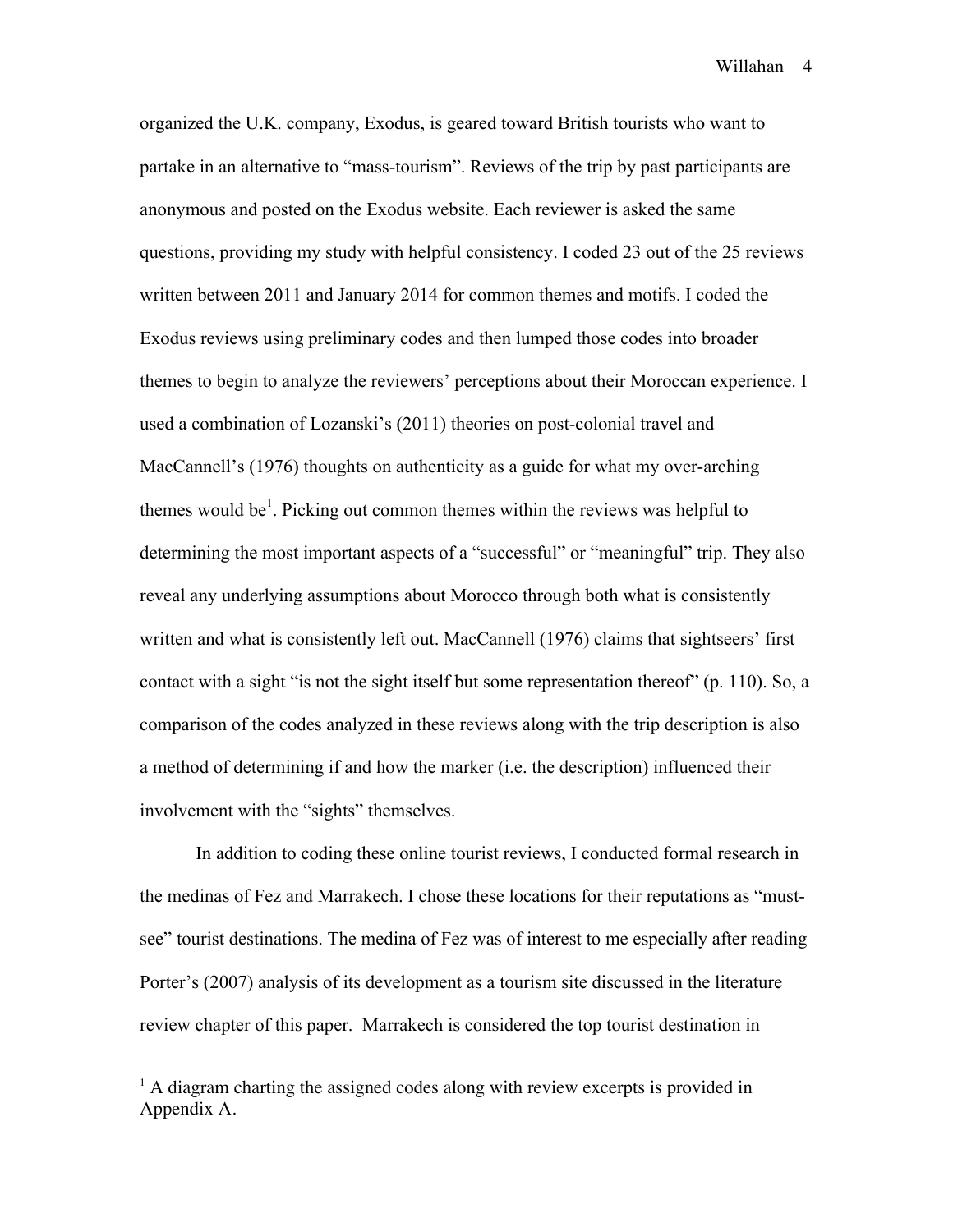Morocco and accounts for the most foreign visitors each year. Hotels in Marrakech alone accounted for 31% of overnight stays in tourist accommodations in 2013 (Ministry of Tourism, 2014). Thus, a study on tourism in Morocco would be incomplete without on the ground information from this city.

I chose interview participants in Fez and Marrakech based on their ability to speak English and their locations in areas heavily trafficked by foreign tourists. My strategy for initiating interaction with the tourist participants was to approach foreigners who spoke to me in English first.<sup>2</sup> After this initial contact, I would introduce myself as a student conducting research on tourism and ask if the interviewee would mind speaking with me about their experiences travelling in Morocco. All of the interviewees I approached in this way were willing to talk with me and gave me either oral or written consent.

I conducted a group interview with four tourists in Fez and interviews with four tourists in Marrakech, all of which were in English. In Fez, all four interviewees were travelling together. Their group consisted of two married couples travelling to Morocco from Philadelphia, Pennsylvania: Joan and Martin, and Peter and Dana. They all appeared to be in their 50's to 60's. The interview lasted around two hours. The interview took place at The Clock Café in the medina of Fez.

In Marrakech, I conducted two interviews at the Glacier café, overlooking the Jmaa al Fna square in the old medina, one of the area's top tourist attractions. The first was with a Belgian woman and the second was with a Welsh couple. I also conducted an interview at a nearby restaurant with an older Dutch man who was travelling in Morocco

!!!!!!!!!!!!!!!!!!!!!!!!!!!!!!!!!!!!!!!!!!!!!!!!!!!!!!!

 $2$ <sup>2</sup> Whether to ask me to take their picture or if a nearby seat was taken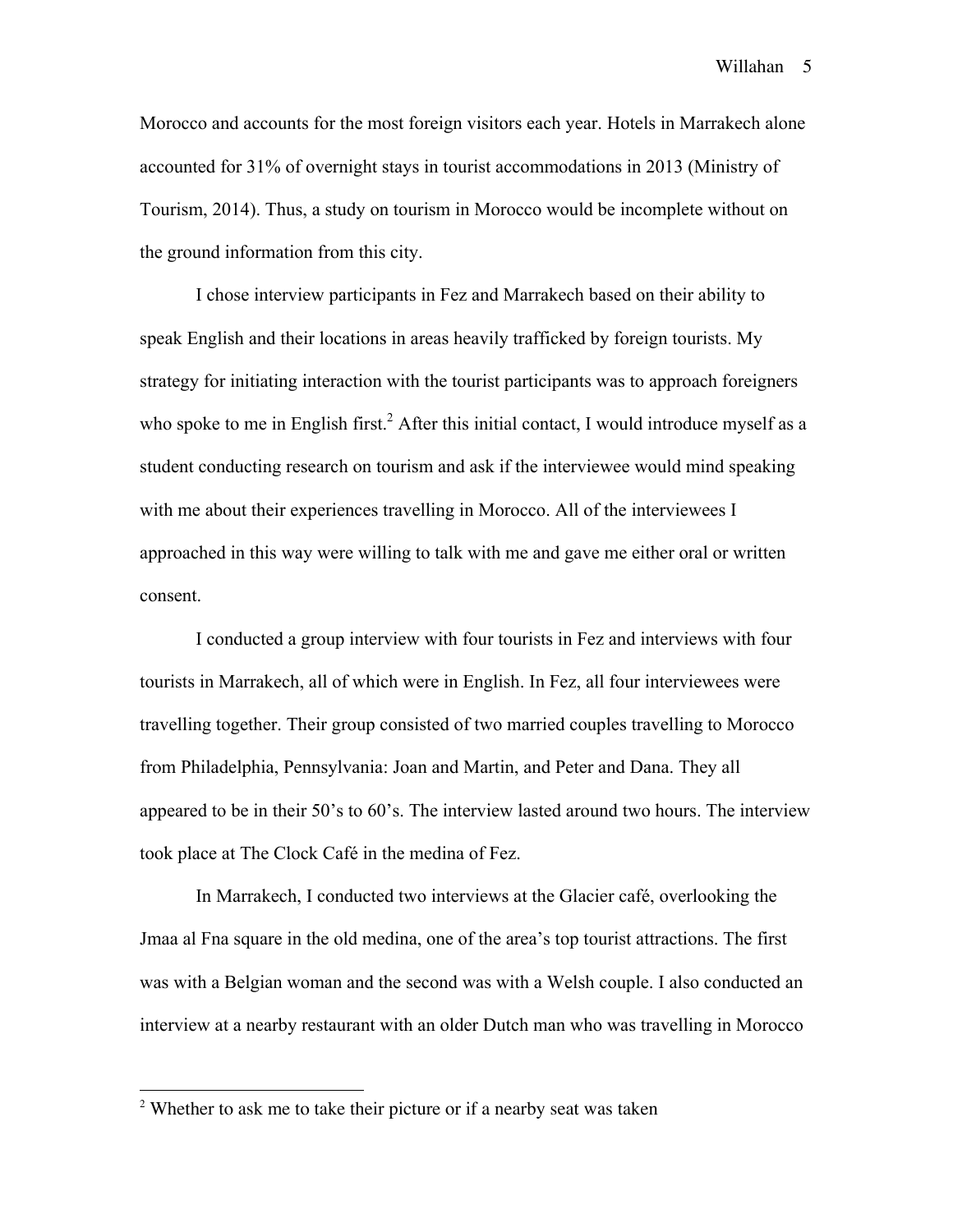for one month. A list of the questions asked in these interviews can be found in Appendix B, however as the interviews were informal and conducted more conversationally, the list of questions was more of a guideline.

On top of the information collected through formal research processes during the three weeks allocated for this project, I have been a participant in tourist activities since my arrival in Morocco in January 2014. As such, I will rely on my own personal participant observations and self-reflection on my experiences as a tourist in Morocco in supplementing the claims of this paper.

Originally, I wanted this research to focus more on the impact of tourism on the toured. This would have involved more of a focus on shopkeepers and Moroccan participants. However, given time constraints and the language barrier the study is more one-sided in analyzing the tourist side of this interaction. I hope to correct this imbalance with a more in-depth and complete study of all parties in the future. Further, I experienced some difficulty in gathering information in Marrakech due in part to my reluctance to be around tourists. However, self-reflection on why I so despised being in such close proximity to large groups of other Western tourists proved to be research in and of itself. I hope to attempt to objectively evaluate this instinct within the context of MacCannell's theories of authenticity and in comparison to the other aspects of my research such as the Exodus reviews.

### **Literature Review**

The theoretical frameworks I used as a basis for analyzing my research observations were mainly derived from Professor Dean MacCannell's (1976) in-depth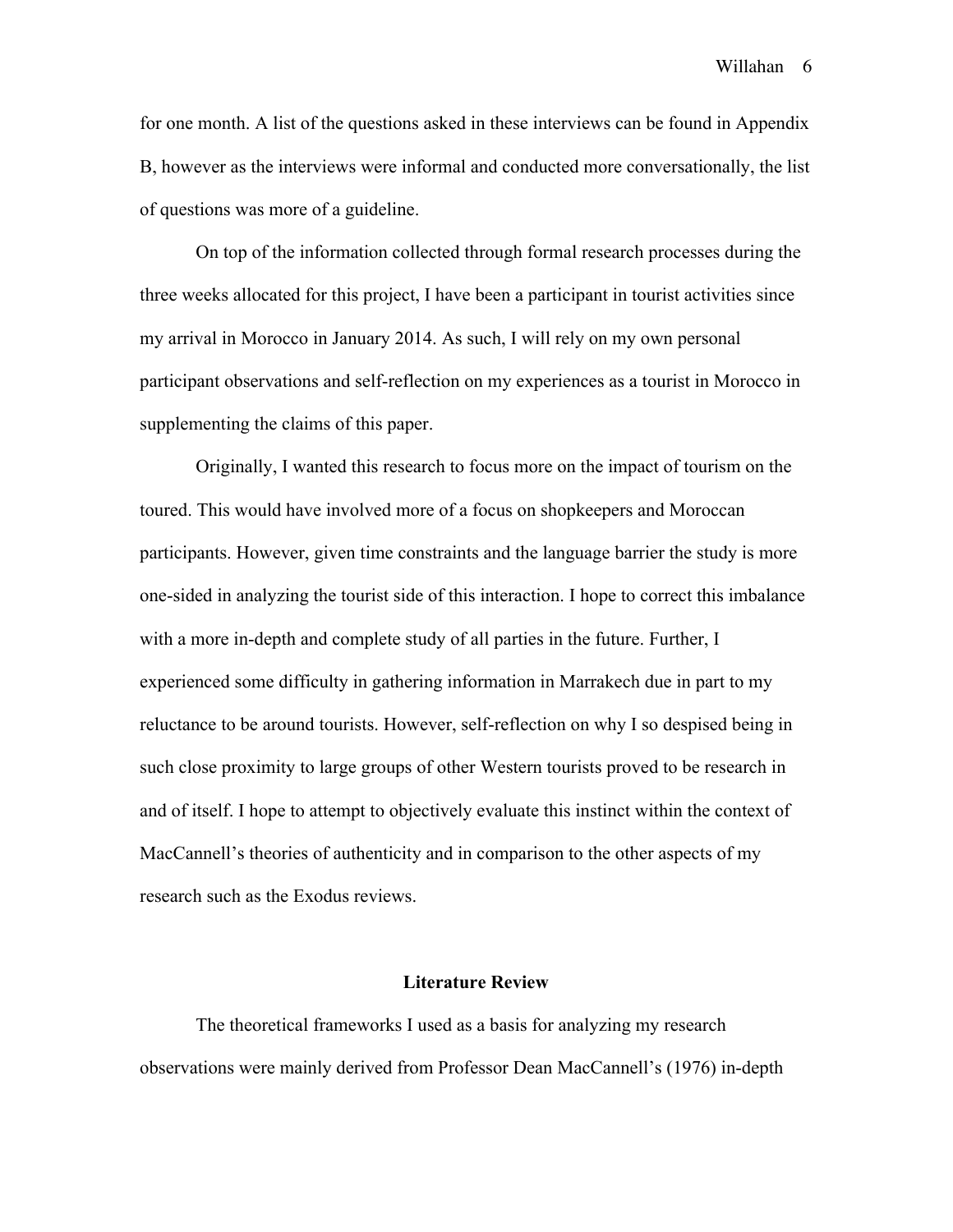sociological examination of sightseeing and tourism in his book *The Tourist: A New Theory of the Leisure Class*. Though written almost 40 years ago, MacCannell's development of a social theory lens to assess tourism continues to be useful in characterizing tourism in a modern context. I will briefly define some of the terms used by MacCannell in this section and then refer back to some of his theories in the latter sections when discussing the results of my own research.

In *The Tourist*, MacCannell (1976) discusses tourism as a social phenomenon arising out of modern individual's increasing feelings of alienation from his/her own culture and identity. He states that "for moderns, reality and authenticity are thought to be elsewhere: in other historical periods and other cultures, in purer, simpler lifestyles"(MacCannell, 1976, p. 3). This suggests that tourists conceptualize other cultures in both static and arguably patronizing ways, and that they value a perceived "simpler lifestyle" because it contrasts with their own lived realities, which they see as inherently inauthentic in its complexities.<sup>3</sup> Thus, in the context of MacCannell's (1976) assumptions, "authenticity" is in contrast to the daily life of the Western tourist and involves a process of "othering" where, the western tourist projects authenticity onto other cultures as something in opposition to his/her own, less authentic life. Similarly Scott McCabe (2005), in his essay on the different types of tourists one encounters, posits that there are several modes of tourism with varying degrees of attachment to authenticity. He suggests that the more alienated a tourist is from his/her own society,

!!!!!!!!!!!!!!!!!!!!!!!!!!!!!!!!!!!!!!!!!!!!!!!!!!!!!!!

 $3$  One may argue that this notion of stagnant "purity" and "simplicity" found in the perceived "non-modern" society is a product of the lack of deeper understanding of the culture being toured and this paper will discuss that idea further in the subsequent section on Orientalism.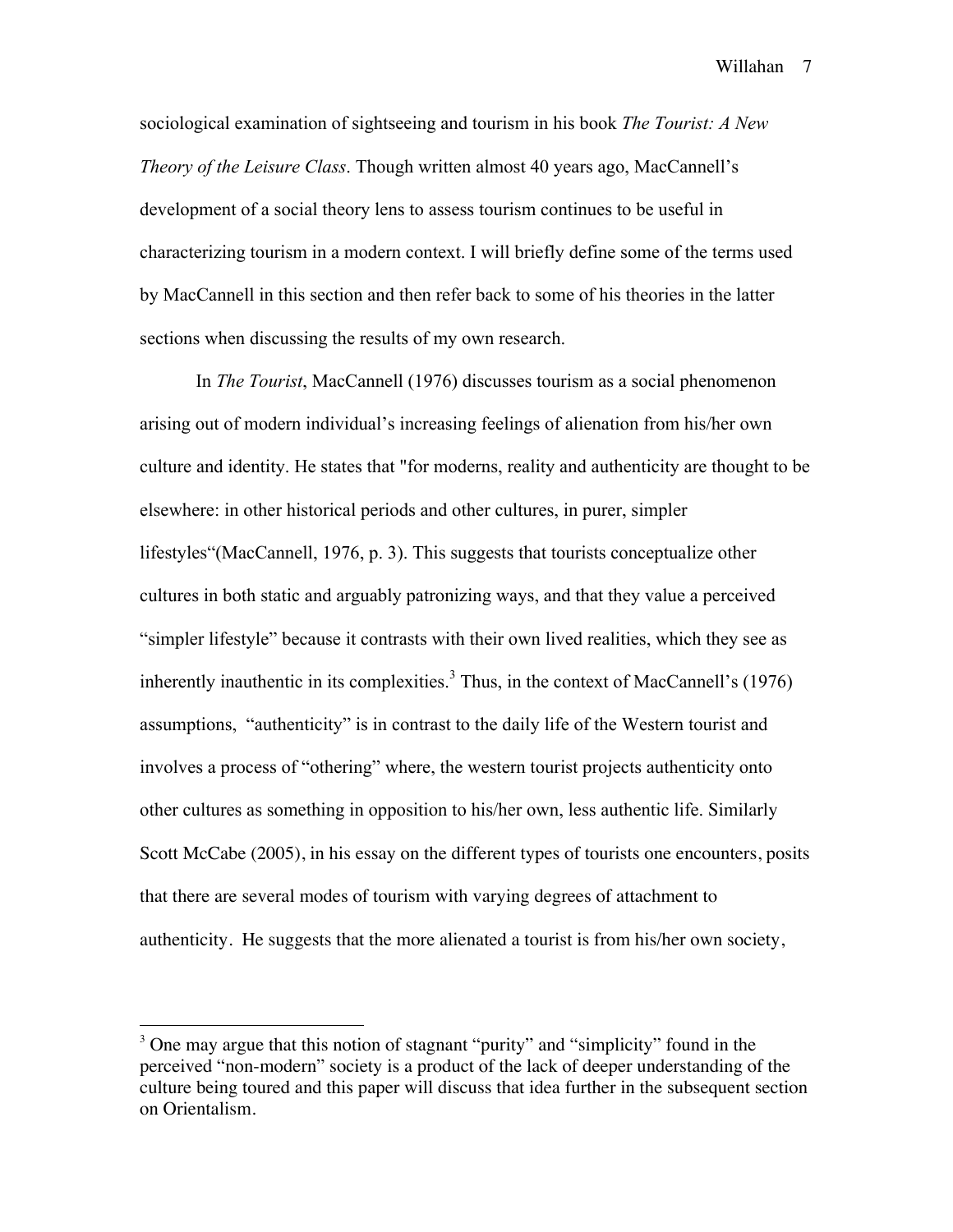the more avidly he/she will seek out and value an "authentic experience" in touring the lives of others (McCabe, 2005).

MacCannell (1976) further discusses how authenticity is diminished as a function of how many tourists are present at a given site. In other words, the more tourists visible at a sight, the less attractive the attraction becomes. He claims that this is because tourists do not like other tourists (MacCannell, 1976). There is a "rhetoric of moral superiority that comfortably inhabits this talk about tourists" (MacCannell, 1976, p. 9) in which tourists do not like to think of themselves as such. Rather, they wish to be perceived as going beyond other "'mere' tourists to a more profound appreciation of society and culture" (MacCannell 1976, p. 10).

In order to do this, the tourist seeks out experiences that connect him/her to a tourist sight on an intimate level (MacCannell, 1976). MacCannell (1976) introduces the concept of "front" and "back" regions to characterize the authenticity that tourists covet. A "front" region is what is displayed for the benefit of the tourist while a "back" region is the lived reality of the culture on display (MacCannell, 1976). Many tourists, MacCannell (1976) claims, are constantly trying to gain access to this mysterious "back" region, a private space regarded as the epitome of authenticity. Others are content to experience the less authentic "front" region presented to them, in part because it is safe (MacCannell 1976). It is this acceptance of inauthenticity that earns these tourists the derision of their fellow travellers (MacCannell, 1976). It also establishes authenticity as a direct function of how obvious it is that a sight has been constructed for the sake of the tourist.

When purveyors of tourism realize that it is access to these "back" regions that draws tourists in, they capitalize on it and transform the space into a "front" region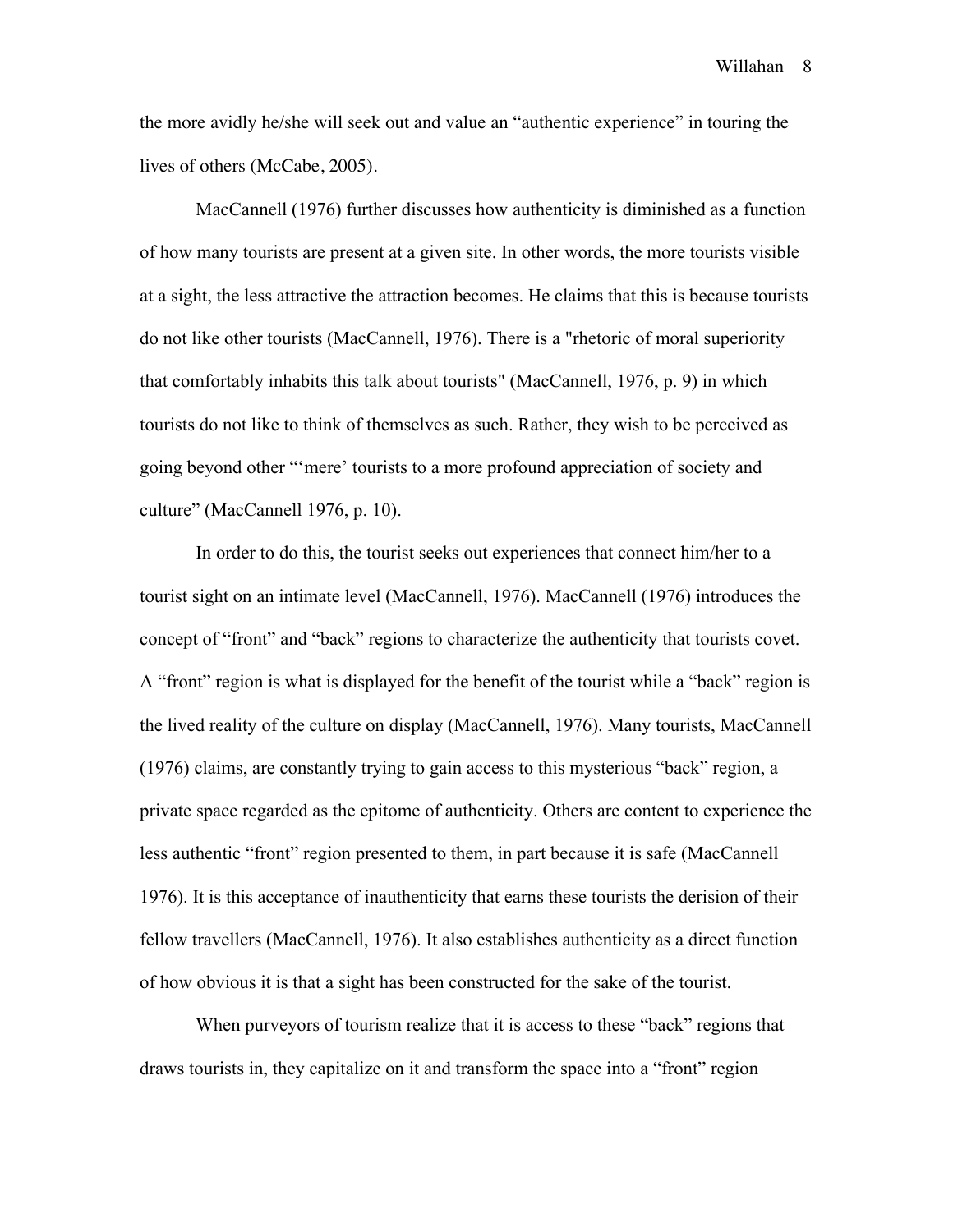masquerading as a private, authentic space (MacCannell, 1976). Thus, if access is gained, the very presence of the tourist in the seemingly "real" space inevitably alters the nature of that space and its authenticity. According to MacCannell (1976), "sightseers are motivated by a desire to see life as it is really lived, even to get in with the natives, and at the same time, they are deprecated for always failing to achieve these goals" (p. 94). This could mean that tourists who have "gotten in with the locals" are unfounded in exhibiting moral superiority over those lesser tourists who are content with the more obviously contrived "front" region. In addition to extrapolating MacCannell's social theories about authenticity onto actual touristic experiences in Morocco, I will also describe how such "moral superiority" over other tourists manifests itself in the context of Morocco.

The relationship between "marker" and "sight" is another concept taken from *The Tourist* to explain tourism in Morocco within this paper. MacCannell (1976) defines a "marker" as information about a sight or the representative signifier that alerts the tourist that an attraction is worth seeing. The "sight" is the observed destination or the object itself. Without the marker as a point of reference for why a sight is important, it cannot become a tourist attraction. So, what is classified as a tourist "sight" is socially constructed, often arbitrarily, through the markers bestowed upon it (MacCannell 1976). As such, sightseers' first contact with a sight "is not the sight itself but some representation thereof"(MacCannell, 1976, p. 110).

MacCannell (1976) gives the dichotomy of "marker involvement" and "sight" involvement" to differentiate between two types of relationships a tourist may have with an attraction. In the "marker involvement" relationship, a sight may or may not be remarkable in and of itself, but the sightseer places a high value on it anyway because it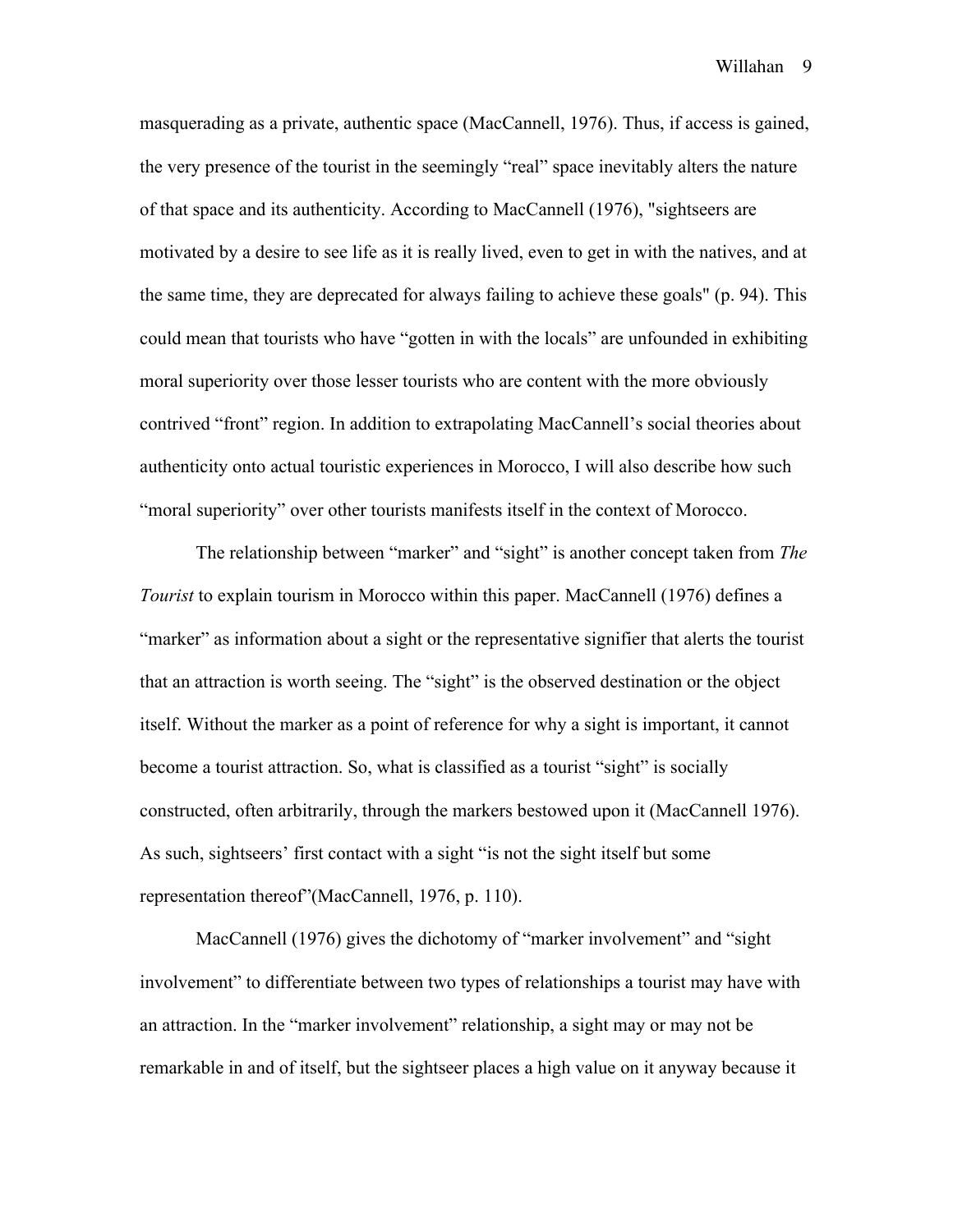has been constructed as important (MacCannell, 1976). MacCannell remarks that "marker involvement can prevent a tourist's realizing that the sight he sees may not be worth his seeing" (1976, p. 113) indicating the tourist would not desire to visit the sight for the sight's qualities alone. Conversely, "sight involvement" occurs when a sight loses its markers and becomes valuable to a tourist in and of itself (MacCannell, 1976). Using this framework, we can attempt to determine what markers are employed to transform sights in Morocco into tourist attractions and how colonial legacies are both upheld and transcended when the desire for authenticity is exploited in this process. While there is a wealth of resources on tourism in general<sup>4</sup>, none of the literature I came across critically examined these issues under the lens of colonial legacies in Morocco and so I hope to begin filling this gap through this paper.

## **Historical Background of Tourism in Morocco**

!!!!!!!!!!!!!!!!!!!!!!!!!!!!!!!!!!!!!!!!!!!!!!!!!!!!!!!

From 1912 until claiming independence in 1956, Morocco was under the rule of the French Protectorate. A history of colonialism and orientalism have undoubtedly left an enduring impact on the way tourism is done here and why people come to Morocco. However, there are two persisting colonial legacies in particular that I will lay out here and later discuss in reference to my own research. These are 1) the construction of "useful" and "useless" Morocco and 2) the development of tourist attractions during the French Protectorate on the basis of imagined geographies.<sup>5</sup>

<sup>4</sup> Including, *Independent Travel: Colonialism, Liberalism and the Self*, a thorough analysis by Lozanski (2011) on the implications of travel in the post-colonial context <sup>5</sup> "Imagined geographies" in the context of my paper refers to Edward Said's theory that perceptions about the spaces inhabited by the "other" are socially constructed and reflect Orientalist projections.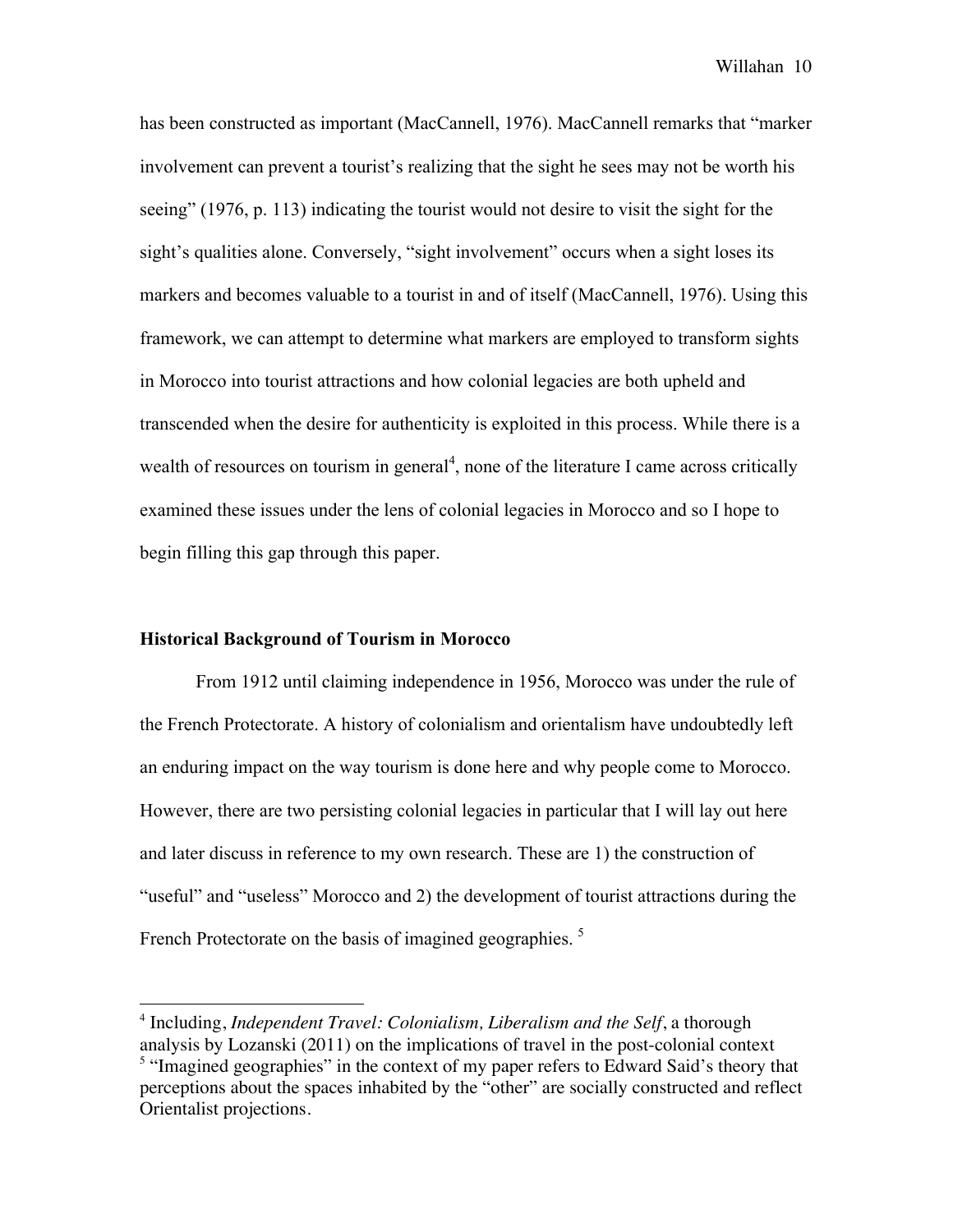During this colonial period, France divided the country up into "useful" and "useless" Morocco. "Useful" Morocco was the resource-rich and easily accessible places of interest to France and the places that were developed in the areas of commerce, government, and tourism. Meanwhile, "useless" Morocco encompassed the primarily rural, Amazigh<sup>6</sup> areas that were largely excluded from French development efforts. "Useless" Morocco included regions in the mountains and the desert that were geographically and linguistically isolated and difficult to reach in addition to possessing few natural resources coveted by the French. Professor Sadik Rdadd (2014, personal communication) believes that the geographic and linguistic isolation of "useless" Morocco is part of what kept many of the Amazigh traditions alive there. Thus, it was their perceived "worthlessness" that led to a purposeful exclusion from exploitative efforts of French colonization. And yet, it was this exclusion that allowed them to maintain the guise of unadulterated "authenticity" Western tourists so desperately crave. This policy of neglect inadvertently led to the preservation of traditional Amazigh traditions, customs, and laws.<sup>7</sup> In many ways, Morocco continues to be divided along these colonial lines, with many areas once considered "useless Morocco" remaining marginalized and underdeveloped. I will make the argument later in this paper, however, that diversification of the tourism product can help to transcend this colonial partition.

!!!!!!!!!!!!!!!!!!!!!!!!!!!!!!!!!!!!!!!!!!!!!!!!!!!!!!!

 $6$  To clarify, I use the term Amazigh and Berber interchangeably in this paper to describe the same group of people, indigenous to North Africa. "Berber" which is no longer considered politically correct, is only used when necessary to the clarity of the paper.  $7$  This was also due to the institution of the Dahir Berbere, a French "Divide and Rule" policy designed to divide the Arabs and Amazigh. Under the Dahir, sharia governed the Arabs while customary secular laws governed the Amazigh.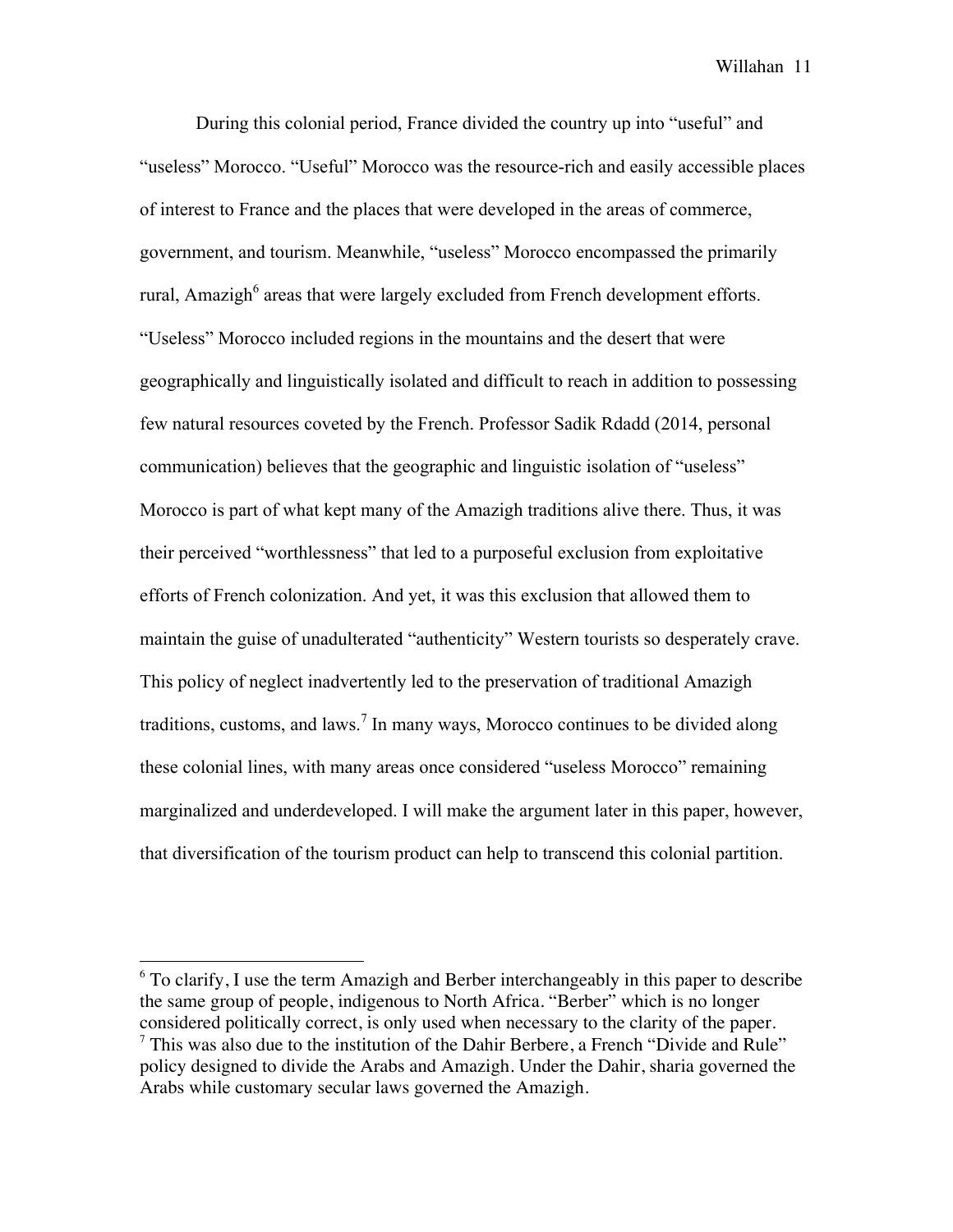This leads me to the second colonial legacy relevant to this paper: that of tourism as a colonial institution. Ironically, in "useful" Morocco, the French instituted increasingly Draconian preservationist policies in many of the ancient medinas in order to maintain a certain "authenticity" associated in this context with Oriental "exoticism" (Porter,  $2007$ ).<sup>8</sup> This was done in part to attract European tourists. In Fez, for example, General Lyautey initially instituted preservationist policies to mitigate the impact of the Protectorate on the populace (Porter 2007). However, in 1937 a new policy of preservation of Fes's old medina for the main purpose of attracting tourists was put in place by Lyautey's successor, General Nogues. Under the pretense of decentralization and modernization of Morocco through tourism, Nogues' administration prioritized the enforcement of preservationist legislation in Fez for the purpose of increasing tourist revenue (Porter, 2007). This transformation of the "sight" of Fez's medina into a tourist attraction relied on pre-existing Orientalist markers of an unchanging, static place. France was essentially attempting to "develop" Morocco through an economic project hinging on keeping it stuck in the past. The reality constructed is, in fact, the inorganic result of preventing the medina from modernizing with the rest of the city. Thus, the ostensibly authentic medina becomes a "front" region constructed by the French and displayed as a "back" region to the tourist. Further, Porter explains, this constructed tourist attraction persists to this day:

The same fascination with a timeless locale, with the medieval, backward and chaotic unruliness of the medina which characterized the writings of French colonial officials and travel writers, emerged anew in contemporary writings about Fez. Unknowingly, contemporary visitors to Fez's medina are wooed by the

!!!!!!!!!!!!!!!!!!!!!!!!!!!!!!!!!!!!!!!!!!!!!!!!!!!!!!!

<sup>&</sup>lt;sup>8</sup> Meanwhile, they also instituted modern French education in the new parts of cities, creating a class of Moroccan cultural elite just outside the ancient walls of the medina (Porter 2000)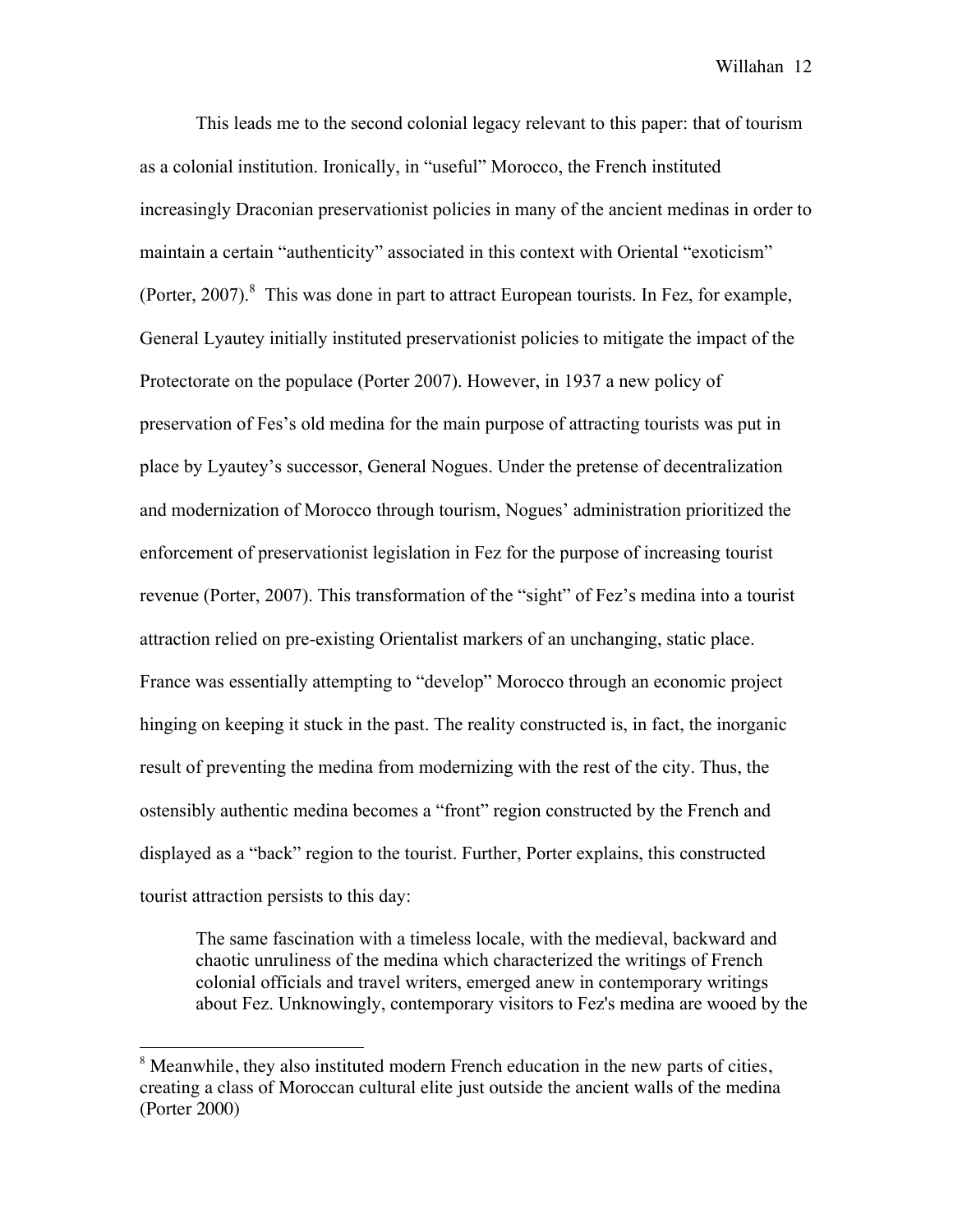result of extended and extensive colonial intervention. Contrary to being a spontaneously productive environment, the site visited to date is the outcome of almost 50 years of colonial preservationist policy. (Porter, 2007, p. 72)

Porter's exposition on the development of tourism in Fez is but one example of how the French Protectorate manipulated the image of Morocco both in country and abroad to adhere to Orientalist stereotypes of a "magical", "unchanging", and "pre-modern" society. It also betrays the importance of authenticity to western tourists as the growth of places was purposefully stunted to maintain an aura of "authenticity" for the benefit of foreign tourists. However, an analysis of current tourism projects and goals promoted by the Moroccan Ministry of Tourism shows that Morocco's national "brand" still relies on the perpetuation of these same imagined geographies as will be discussed in the subsequent sections.

### **Results**

## **Ministry of Tourism and USAID Projects**

Vision 2020 is the current plan of development for tourism in Morocco put forth by the Ministry of Tourism. Its goals include attracting 20 million tourists to Morocco by the year 2020 and doubling its arrivals of tourists from "key traditional European markets (Ministry of Tourism, 2014). It states its commitment to the continuation of tourism as one of the engines of economic, social, and cultural development in Morocco (Ministry of Tourism, 2014). To do so, it cites "authenticity", "diversity", "quality", and "sustainability" as its core values. In discussing authenticity, the Ministry (2014) states that authenticity is part of Morocco's "marque" (brand), and it is this authentic brand that gives Morocco a competitive advantage over other countries, which rely on mass tourism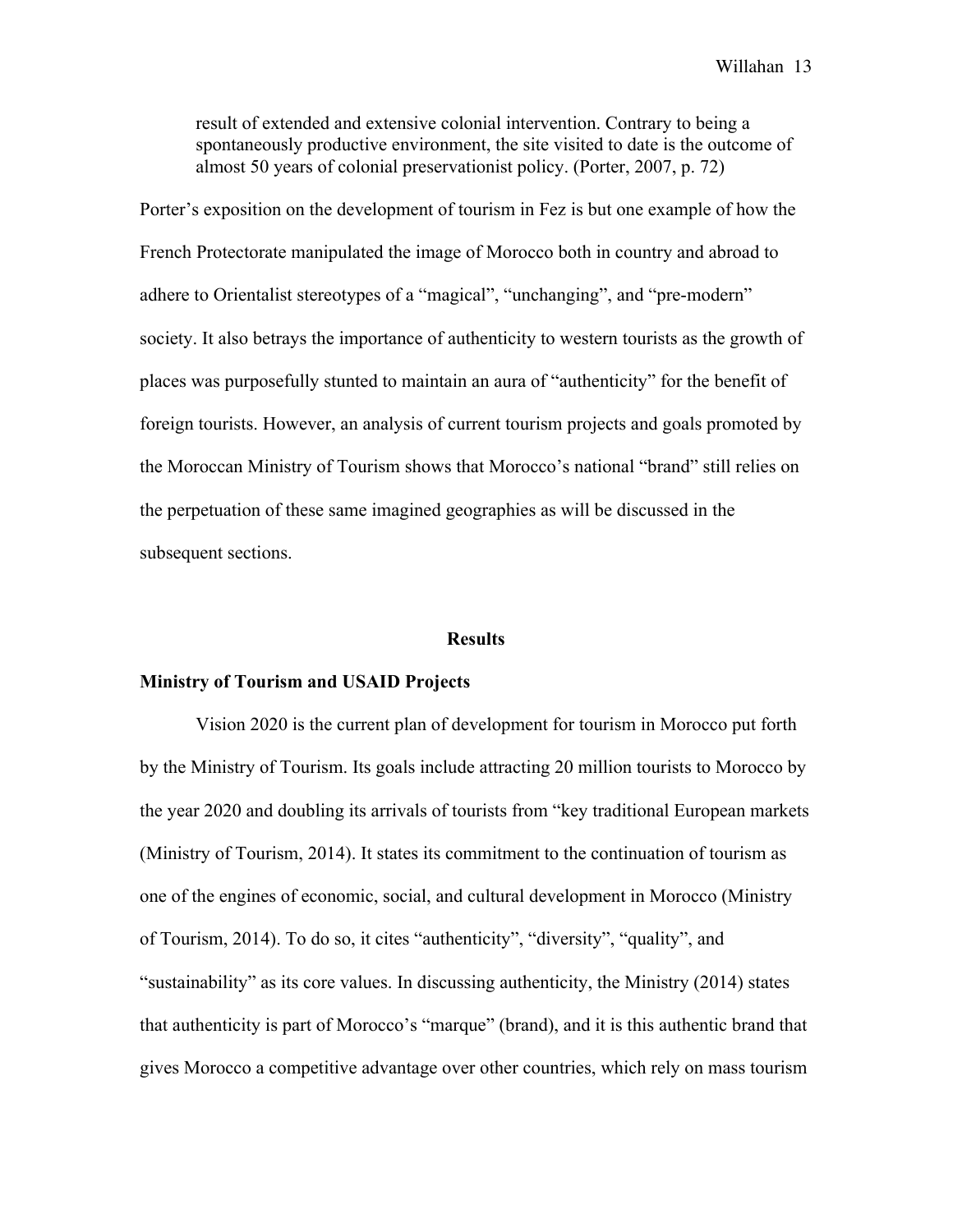schemes. It claims, "Vision 2020 cultivates historical choice through a proactive approach to preservation, conservation and enhancement of cultural and natural heritage of the Kingdom" (translated, Ministry of Tourism, 2014). It goes on to cite Morocco's diversity of landscapes and cultures as its most important comparative advantage (Ministry of Tourism, 2014). Overall, the national brand and tourism strategies undertaken by the Ministry of Tourism reflect a reliance on "authenticity" and "diversification" in tourist schemes as a way to attract more tourists and maintain Morocco's regional competitive advantage in attracting European tourists. For example, one of the programs being undertaken to help fulfill to goals of Vision 2020 is the "Patrimoine and Heritage" project. It aims to "Enhance the cultural identity of Morocco through the structuring and valuation of tangible and intangible heritage of the Kingdom and the construction of consistent and attractive tourism products" (translated, Ministry of Tourism, 2014).

Similarly, the USAID report on its development of rural tourism in Morocco as a means of diversifying the rural economy, stated that "more independent travelers are straying off the beaten track than ever before in search of genuine ethnic experiences" (USAID, 2006, pg. 2). This claim was based off several studies including a survey that found "that two out of three tourists want more contact with Morocco's small towns and villages" (USAID, 2006, pg. 2) and that the top reasons tourists travel to rural areas include "scenery, cultural heritage, [and] interaction with rural populations" (p. 31). The report urges the creation of "a strong visual identity for rural tourism in Morocco…to establish a consistent and recognizable rural tourism 'brand'" (p. 19). It recommends that the Moroccan Ministry of Tourism promote the rural tourism brand "alongside beach,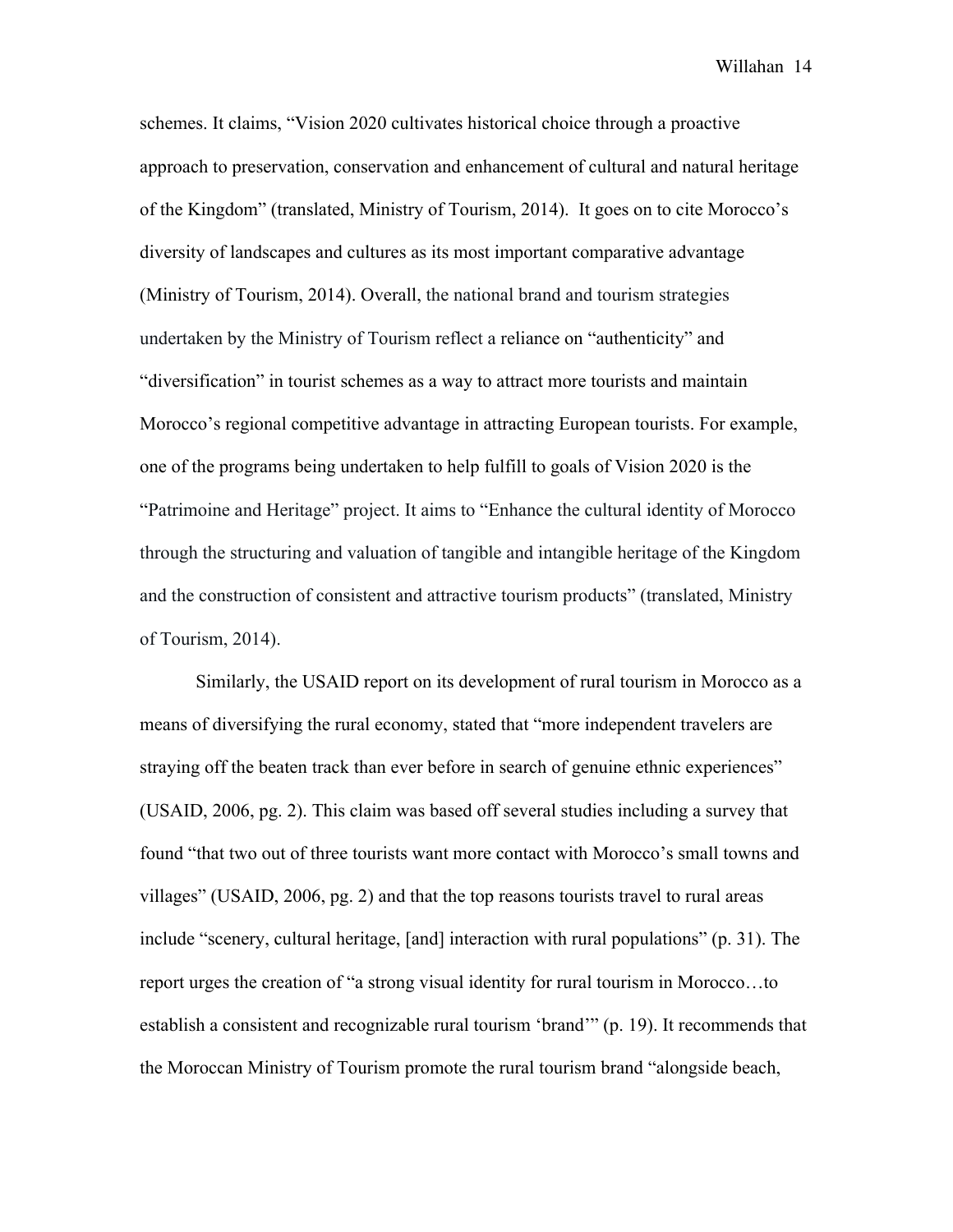golf, and cultural tourism" (p. 50). This "brand" hinges on the promotion of the assets listed above in which ideally crafted travel itineraries, amongst other facets, maximize time spent with locals and cultural heritage (USAID, 2006). The brand is also designed to target "major European markets, namely France, Germany, Italy, Spain, and the United Kingdom" (p. 17). The report includes pictures of several rural markers it sees as worthy of capitalizing on as tourist attractions. One such picture, of a guesthouse in the Rif region, is underlined by the caption **"**ethnic elements reflected in the architecture and décor appeal to tourists looking for an authentic experience" (p. 4). Another, of a man making pottery, reads "A Moroccan artisan in Immouzer makes pottery using traditional techniques handed down through the generations" (p. 16). Above the discussion on the creation of a rural tourism brand, another picture depicts a scene where "Tourists take a donkey ride through a rural area in Immouzer" (p. 18).

The USAID recommendations, accompanying photos, and survey results all reflect the idea that authenticity, in the form of tradition and interaction with "back" spaces, attracts Western tourists and rural areas need to work to make their authenticity more visible. The USAID (2006) report eventually concludes that:

A host of stakeholders— from tourism officials to village associations—are now more aware of the economic benefits sustainable tourism development can bring to rural Morocco. Building on this momentum will go a long way toward firmly establishing Morocco as a competitive destination that appeals to the increasingly adventurous international tourist. (p. 55)

USAID (2006) advocates for the creation of a tourism strategy appealing to the "adventurous international tourist" who seeks the authentic experience of "interaction with rural populations". It claims that this is a sustainable form of tourism that will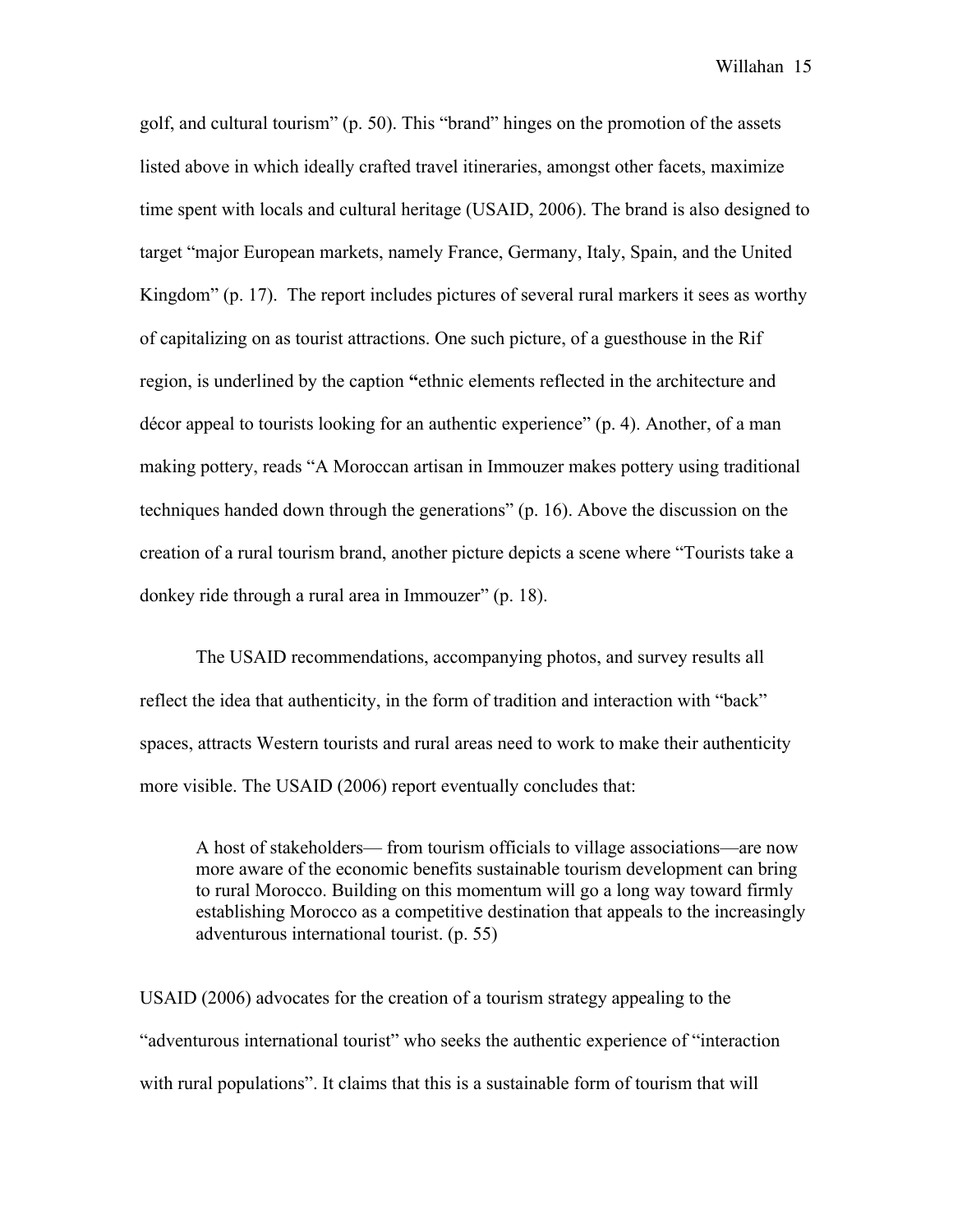economically benefit rural Morocco, a region whose colonial identity as "useless Morocco" has been maintained. However, as Kristin Lozanski (2011) claims in her critical analysis of alternative travel and colonial legacies, "tied to the search for the Other is an assumption of entitlement to know the Other" (Lozanski, 2011, pg. 479). In other words, the access to authentic "back" regions that the "adventurous" tourist feels entitled to is a continuation of the colonial sense of entitlement to Moroccan culture. The very strategy employed to aid "useless Morocco" in transcending its colonial legacy of neglect and marginalization is simultaneously implicated in the continuation of colonial legacies of Orientalism and Western entitlement to do so.

## **"Undiscovered Atlas"9**

!!!!!!!!!!!!!!!!!!!!!!!!!!!!!!!!!!!!!!!!!!!!!!!!!!!!!!!

The "Undiscovered Atlas" is listed under the "Walking and Trekking Trips" section on a sleek website run by the U.K. tour group, Exodus. With the slogan "Where Adventure Begins", Exodus offers adventure tourism itineraries in over 90 countries including Morocco. The "Undiscovered Atlas" trip offers consumers an 8-day trek into the Anti-Atlas Mountains. The advertised highlights of the program include "a fantastic winter trek in the dramatic and isolated Anti-Atlas mountains" and experiencing "warm hospitality from small Berber communities" (Exodus, 2014). Indeed, the brief description goes on to mention interaction with local Berber communities several times, touting that there is "plenty of contact with the local villagers" and that "walking through small villages brings close contact with the local way of life" (Exodus, 2014). The accompanying photos advertising the trip include scenes of participants walking through

 $9$  A copy of the "Trip Notes" found on the Exodus website is included in Appendix C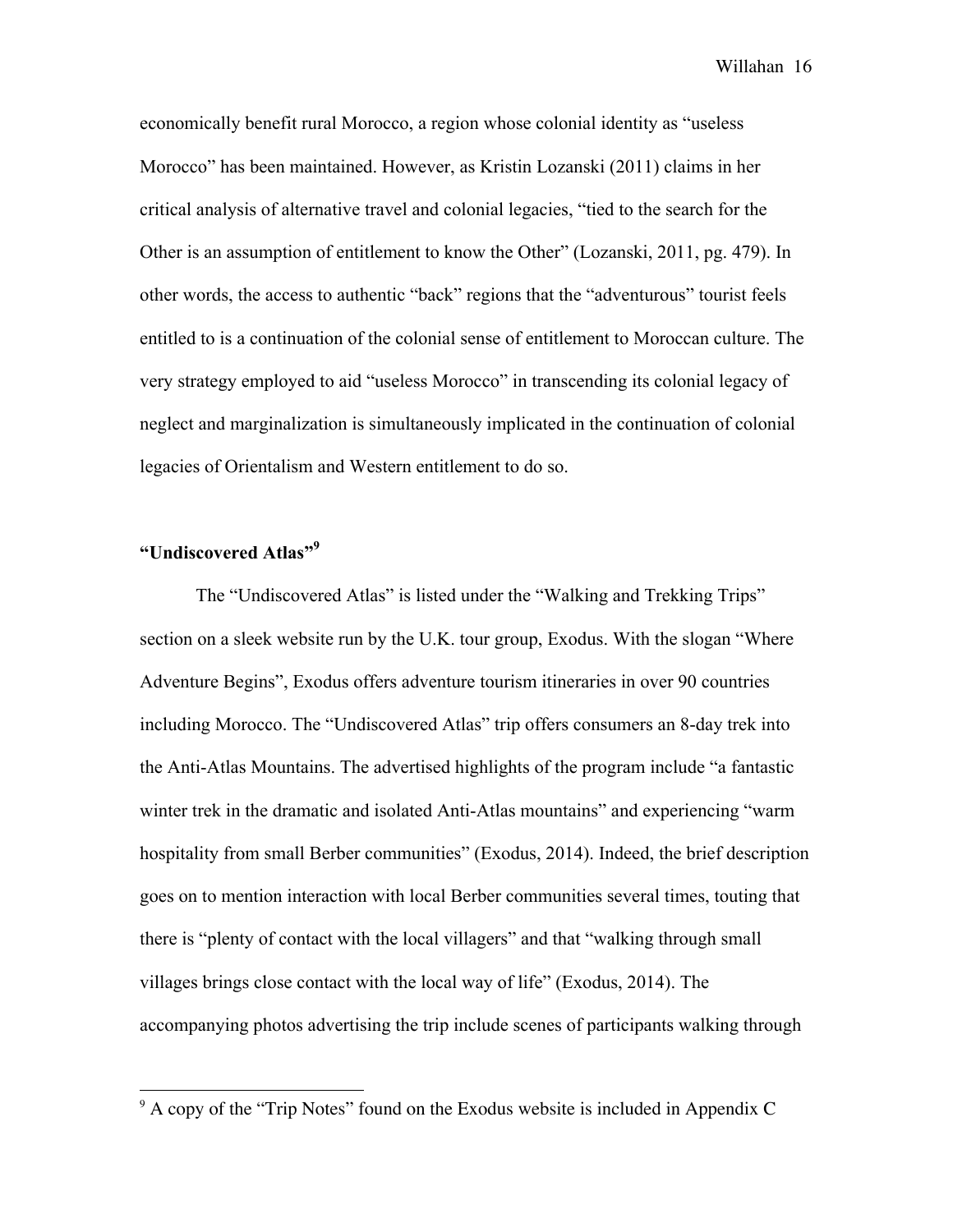the mountains in addition to images of locals with donkeys, and a picture of a group of tourists taking tea in what appears to be a village home. Indeed, the itinerary for the sixth day on the "Undiscovered Atlas" trip states, "The villagers are very friendly and if you are lucky you may get invited in to try some local mint tea and delicacies." (Exodus, 2014, p, 2). The title of the trip itself, "Undiscovered Atlas" connotes that the area in which tourists will travel is somehow an area in which humans have never before set foot, despite the many surrounding Amazigh communities located there. The title and ensuing description is a marker that signifies it as a relic of the era of colonial expeditions, and seems to conjure up romantic images of anthropological exploration of "pre-modern" societies.

## **Summary of Coded Exodus Reviews**<sup>10</sup>

According to Lozanski (2011),

!!!!!!!!!!!!!!!!!!!!!!!!!!!!!!!!!!!!!!!!!!!!!!!!!!!!!!!

The desire for virginal exploration and discovery that underpins an off-thebeaten-track orientation to travel leads to more insidious forms of travel, in which travelers come to invade the private spaces of locals, often along lines of classed, racialized and gendered lines (see e.g. Palmer, 1998). Ultimately, efforts to get away from city centres and from other tourists and travelers are under-pinned by notions of authenticity that can be located in pristine spaces and uncontaminated peoples (p. 478).

Additionally, MacCannell (1976) points out that tourists seek authentic experiences because they feel disconnected from their experiences in the "modern" world. MacCannell (1976) states, "Modern man has been condemned to look elsewhere, everywhere, for his authenticity, to see if he can catch a glimpse of it reflected in the

 $10$  A list of questions participants were asked as part of the online review process is included in Appendix D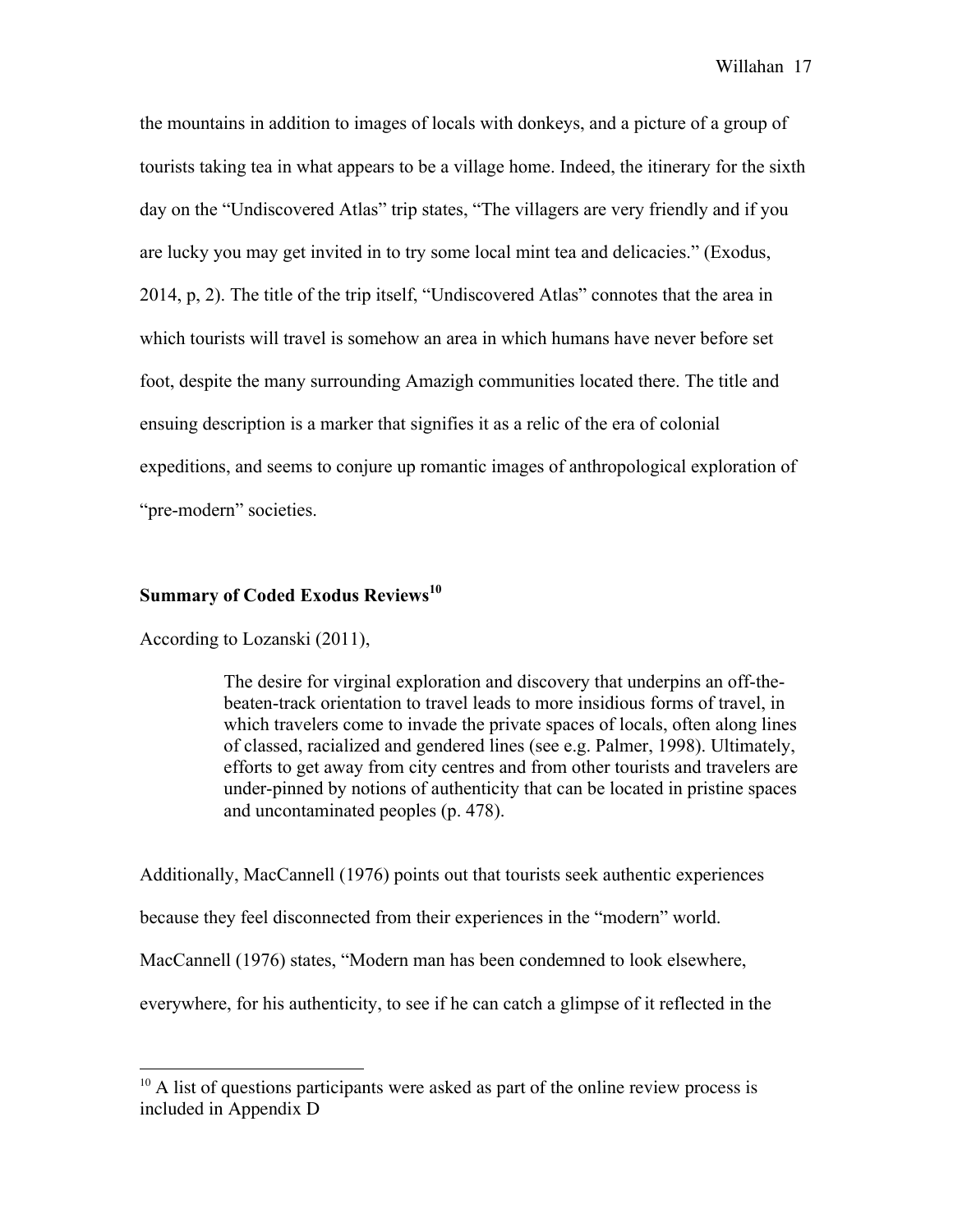simplicity, poverty, chastity or purity of others" (p. 41). With these themes in mind, I coded the "Undiscovered Atlas" reviews and categorized them into seven themes. These themes are by no means exhaustive and they all overlap to some degree. For example, a quantitative analysis of the codes showed that 74% of the reviews contained codes signifying a "desire for virginal exploration." However, this theme could be expanded to encompass the categories, "remarkability of pristine places" and "remarkability of uncontaminated people", which were found in 61% and 52% of the reviews, respectively.

Meanwhile, 87% of the reviews contained codes correlated to "desiring access to back regions" and 43% contained codes for "desiring to escape modernity". In terms of analyzing language that could be considered Orientalizing, 61% of the reviews contained "romanticizing language" such as "exotic", "fantasy", "magical", and "charming." This figure was derived from the word choice solely, rather than the tone of the entire review, so that number is potentially much higher.

Though I included the code "away from other tourists" under the "desire for virginal exploration" theme, 22% of respondents mentioned being away from other tourists specifically as one of the trip's merits. All of the reviews that mentioned being away from other tourists also contained codes for "desiring access to back regions." We can infer from these results that participants' perceptions of authenticity went hand in hand with the degree of interaction with locals and the proximity to other tourists. Exodus succeeded in making the tourists feel as if they were geographically distant from other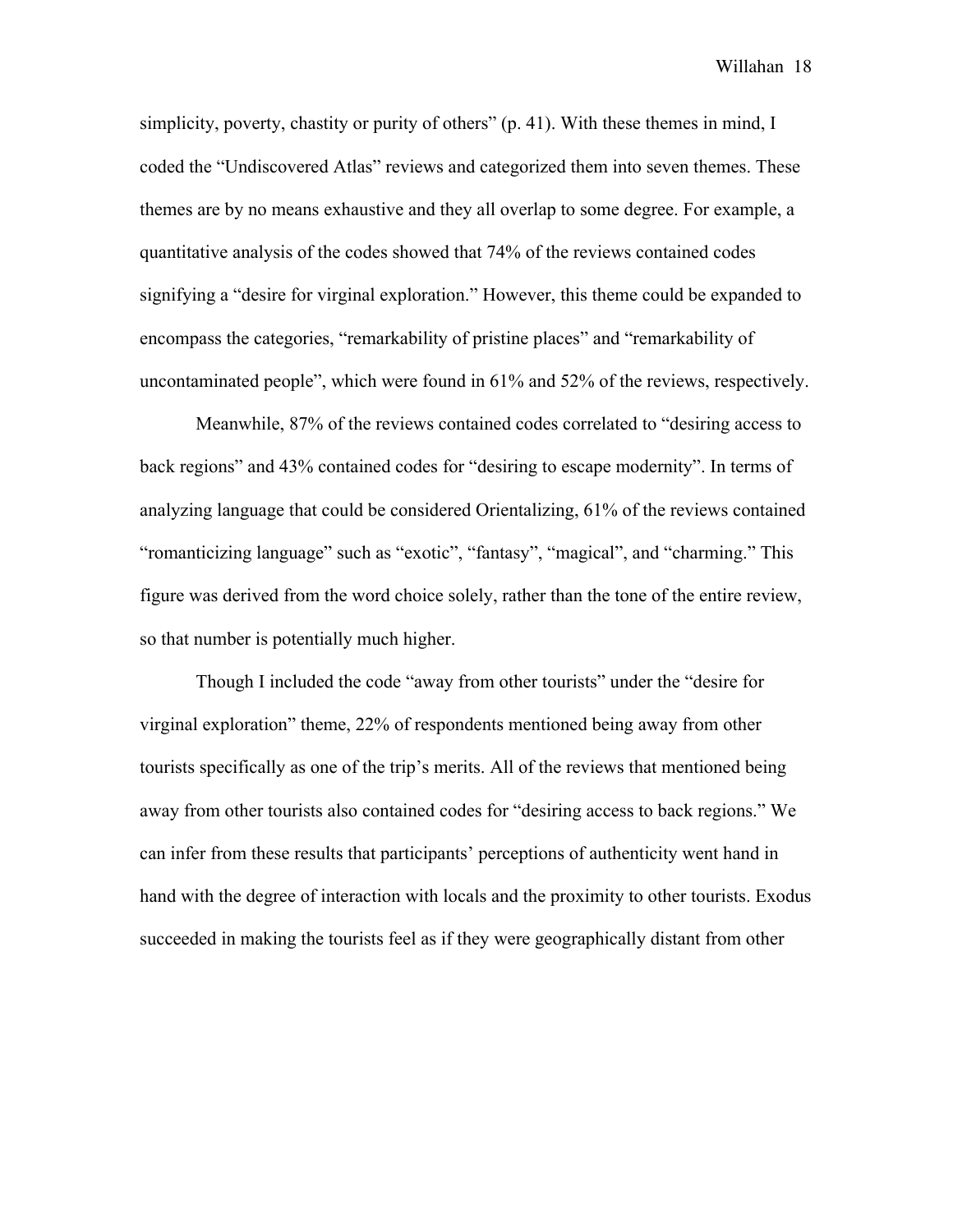tourists and going beyond other tourists in vacation quality by participating in a perceived "intrepid adventure"<sup>11</sup> with genuine interactions with local people.

Both of these aspects clearly made the tourists feel as though they were having an "authentic" experience. Additionally a review describing the excursion as "A trip back in time" with "biblical scenes of robed goat herds and women collecting water from wells and streams" makes the experience seemingly more authentic and exhibits MacCannell's (1976) correlation between authenticity and the simplicity of the Other. It is also exhibitive of the ways contemporary perceptions of Morocco are an extension of the colonial preoccupation with "stagnant", "pre-modern" societies. Porter's (2007) analysis of Fes is equally applicable in the case of this review. In it, he points out, "the same fascination with a timeless locale, with the medieval, backward and chaotic unruliness of the medina which characterised the writings of French colonial officials and travel writers emerged anew in contemporary writings" (p. 72).

The frequent mentioning of contact with local people throughout the reviews points to the influence that access to "back" regions has on the tourist experience. One review mentioned, "it was great to get away from traditional tourist areas and to experience authentic Moroccan culture in the rural Berber villages." Another praises the fact that there were "No tourists other than ourselves, and uplifting contact with the friendly and hospitable locals when we met them." Desiring access to "back" region is also shown by the fact that 39% of the reviews specifically mention having tea with a local Berber woman as a highlight of the trip.

!!!!!!!!!!!!!!!!!!!!!!!!!!!!!!!!!!!!!!!!!!!!!!!!!!!!!!!

 $11$  "Perception of intrepid adventure" was another category used to lump codes such as "wild", "rugged", and "challenging". 43% of the reviews contained codes for this category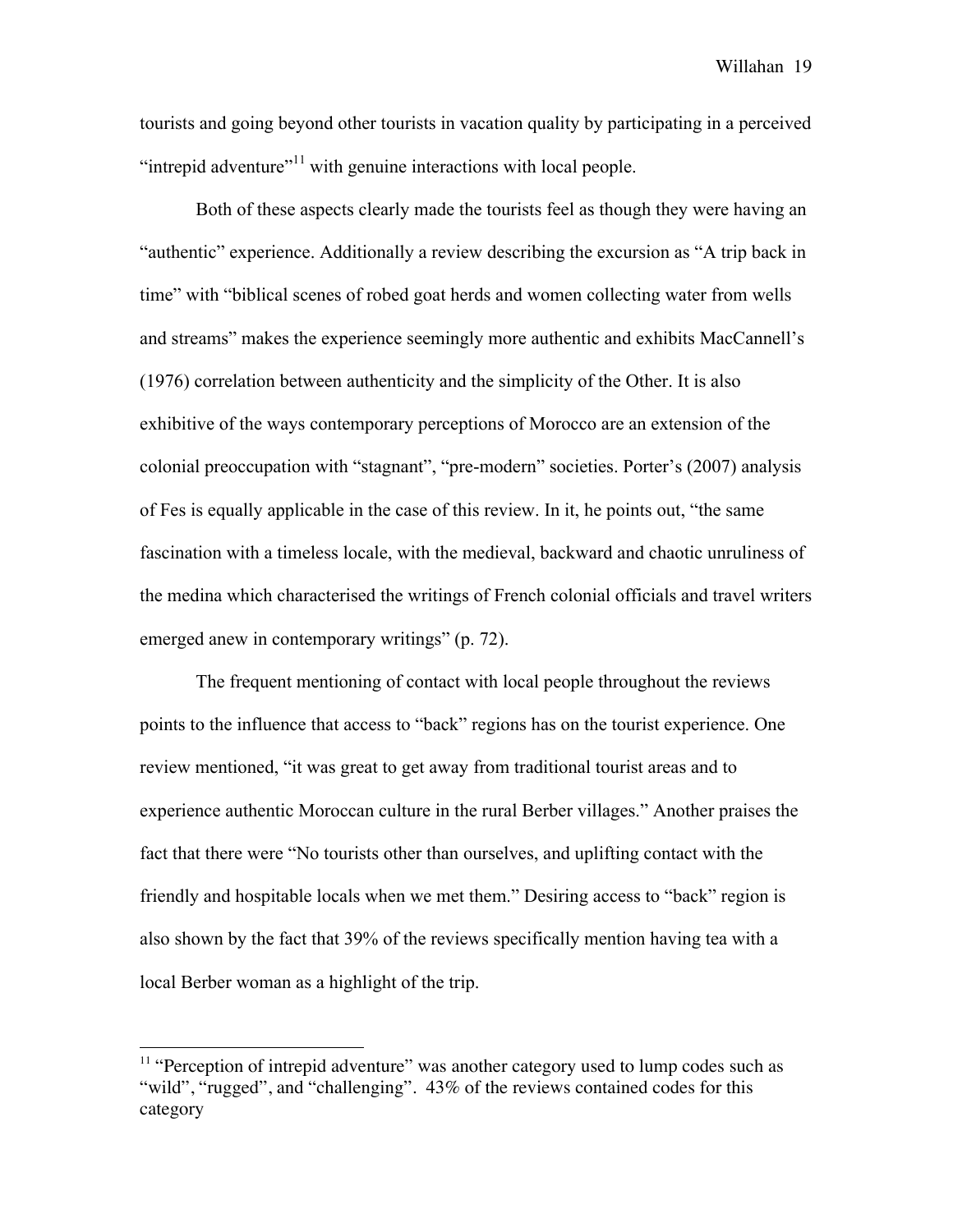However, based on the pictures in the online photo gallery and the reviews, it appears that every group of "Undiscovered Atlas" participants gets the opportunity to have tea with a "local". This occurrence is not sheer "luck" as described in the trip notes mentioned before, but rather an event incorporated into the itinerary from the start. This is one example of how a "back" region is transformed into a "front" region in such a way as to make the tourist feel as though they are gaining access to some piece of authentic local life in a very happenstance way, when really the entire encounter was planned out for the sake of the tourists themselves. The event of having tea in a local woman's home is something regarded as authentic by the tourists because it is perceived to have taken place in the private, "back" space of the woman's home. According to Terziyska (2012) this space "provides the mystery, the sense of intimacy, which creates the feeling of the 'real'"(p. 5). This imitated authenticity is made more believable by its initial representation in the itinerary as something that may or may not occur, dependent on a real interaction between the tourist and local people. The perceived spontaneity of the situation allows the tourist to feel they have broken through into a more "authentic" experience, despite the fact that the experience they base this authenticity on is constructed for their benefit. Their experience is therefore arguably no more "authentic" than that of the tourist scorned for his/her contentment in the safer zones of obvious "front" regions. Rather, the experience from which these adventure tourists derive their moral superiority has merely crafted itself a more digestible façade.

Yet, whether or not the authenticity of these interactions is staged, it appears that when the illusion of this "trip back in time" is compromised, tourists have a less meaningful experience. This is evidenced by one reviewer's complaint: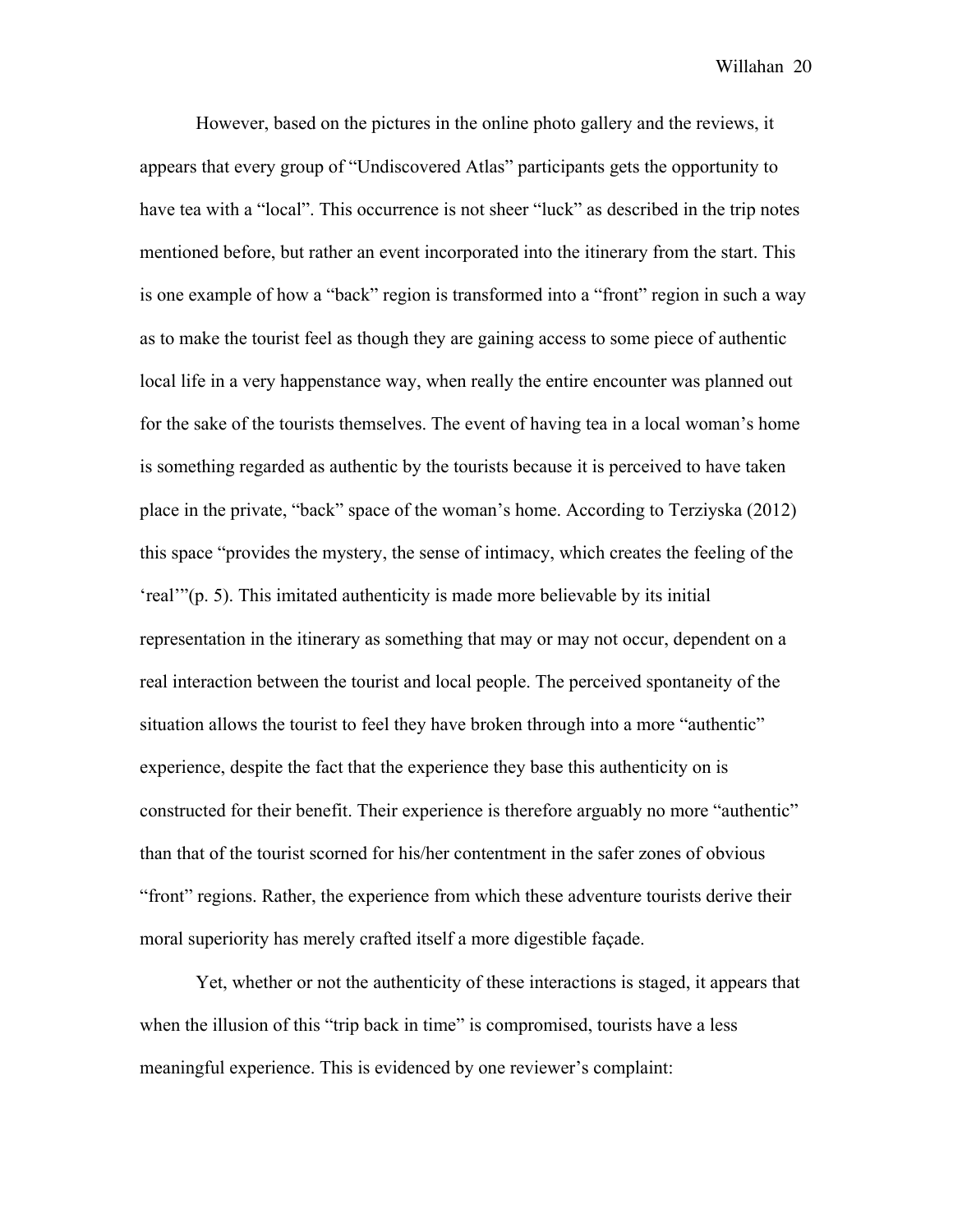"I was disappointed that we did not have pack mules but instead our equipment was transported in a vehicle. This meant that our overnight camps had to be near a road. I felt that this distracted from the 'Undiscovered' quality of the trip although I also appreciate that it enabled more opportunities for contact with the local people as we were inevitably near a village."

In this instance, the tourist did not want to be reminded of his/her own condition as a tourist and thought the authenticity of the advertised "undiscovered" area was jeopardized by its proximity to a road, which is likely associated with modernity and inauthenticity. For her, this was only remedied by the opportunity to have "contact with the local people"—an authentic experience that seemingly balanced out the inauthenticity of being nearer to "civilization".

## **Tourist Interviews**

### **Fez**

The interviews conducted with Joan, Martin, Peter, and  $Dana<sup>12</sup>$ , four American tourists in Fez, proved to be fruitful in terms of gathering information about their motivations for coming to Morocco and their travel plans. They began their trip in Marrakech where they hired a driver for eight days to take them to Fez and other top attractions. When I asked what made them decide to come to Morocco, Joan answered that she was "fascinated by its exoticness" and the "chance to see really different things." Martin cited the "variety of topography and cultures" as a reason and went on to mention the Atlas Mountains, Berber villages, Kasbahs, and desert that they had seen or would see before returning to the U.S. All four interviewees also commented on the "astounding friendliness" of Moroccans when asked what surprised them most. Peter also remarked

<sup>!!!!!!!!!!!!!!!!!!!!!!!!!!!!!!!!!!!!!!!!!!!!!!!!!!!!!!!</sup> <sup>12</sup> Names have been changed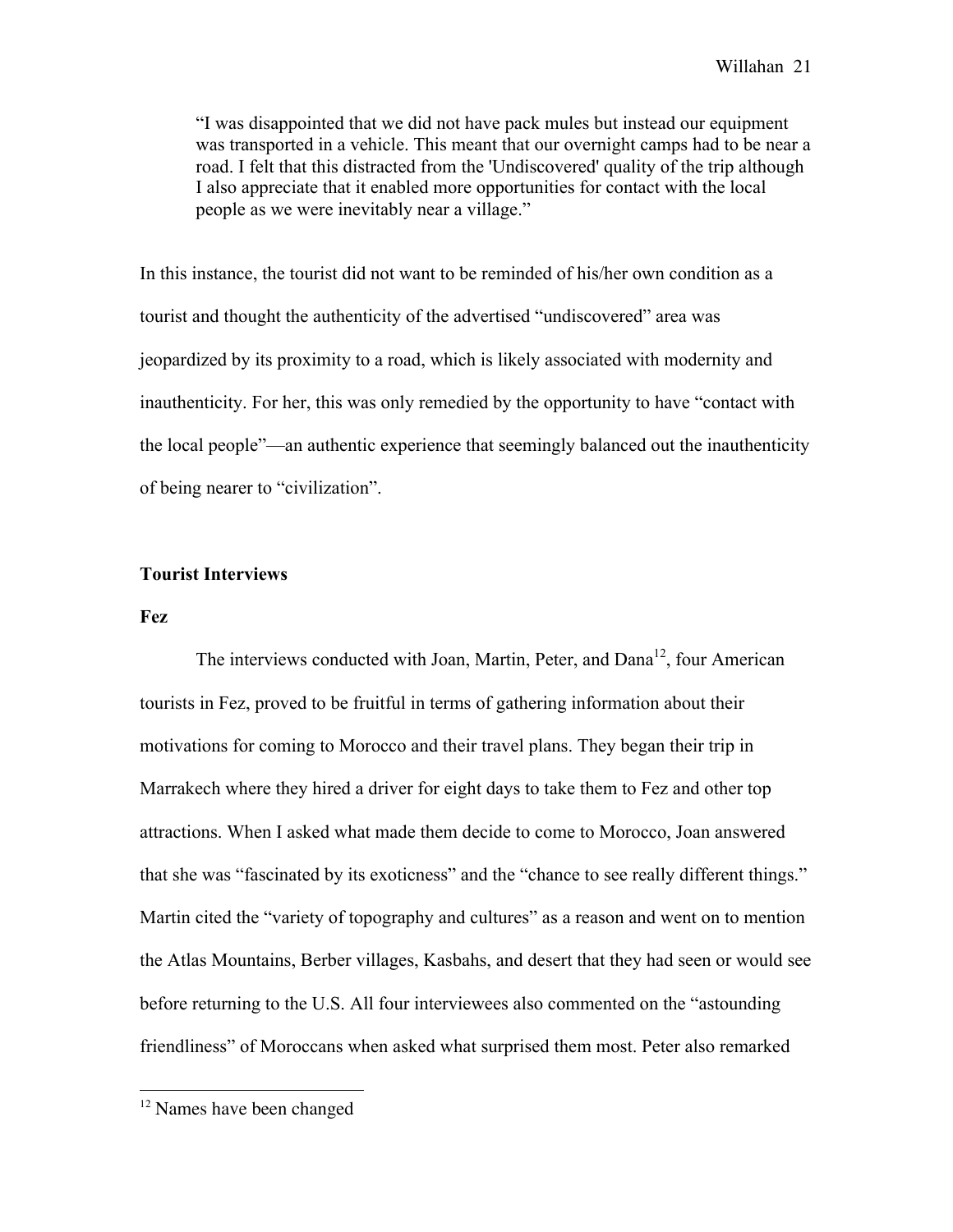that he likes Fes better than Marrakech because it had retained some of its uniqueness. He stated, "I hope Morocco doesn't lose its uniqueness as it becomes more modern" because he would "hate to see [its traditions] forgotten". Dana agreed but quipped that she did not like all of the traffic in the narrow streets of the Fes medina, joking "If you don't get run over by a motorbike you get stepped on by a donkey."

Peter went on to compare his experience to a song titled "The Marrakech Express<sup> $13$ </sup> which he claimed came out of his "romantic past". When asked about their favorite parts of their trip so far, Dana said the "camel trip was unique" and mentioned the "supreme beauty of the sand." Peter chimed in that he had a "Lawrence of Arabia moment as the camel train headed into the dunes." He also enjoyed observing Moroccan daily life and said he would be content to spend all day watching interactions between people in the medina.

The responses from this round of interviews pointed to a romanticizing of Morocco similar to that found in the Exodus reviews. Many of the comments made were in line with the themes prevalent in the reviews as well. Peter's enjoyment in watching locals interact also reinforced my previous observations that seeing locals in their authentic day-to-day interactions is part of a meaningful experience for many tourists.

## **Marrakech**

!!!!!!!!!!!!!!!!!!!!!!!!!!!!!!!!!!!!!!!!!!!!!!!!!!!!!!!

In Marrakech, I camped out at various cafés surrounding the Jmaa al Fna Square in the ancient medina. The square is where foreign tourists congregate to begin the tourism ritual. Gazing down from the terrace of *The Glacier Café*, it is obvious that

<sup>&</sup>lt;sup>13</sup> The group Crosby, Stills and Nash, released "The Marrakech Express" in 1963. See Appendix E for the lyrics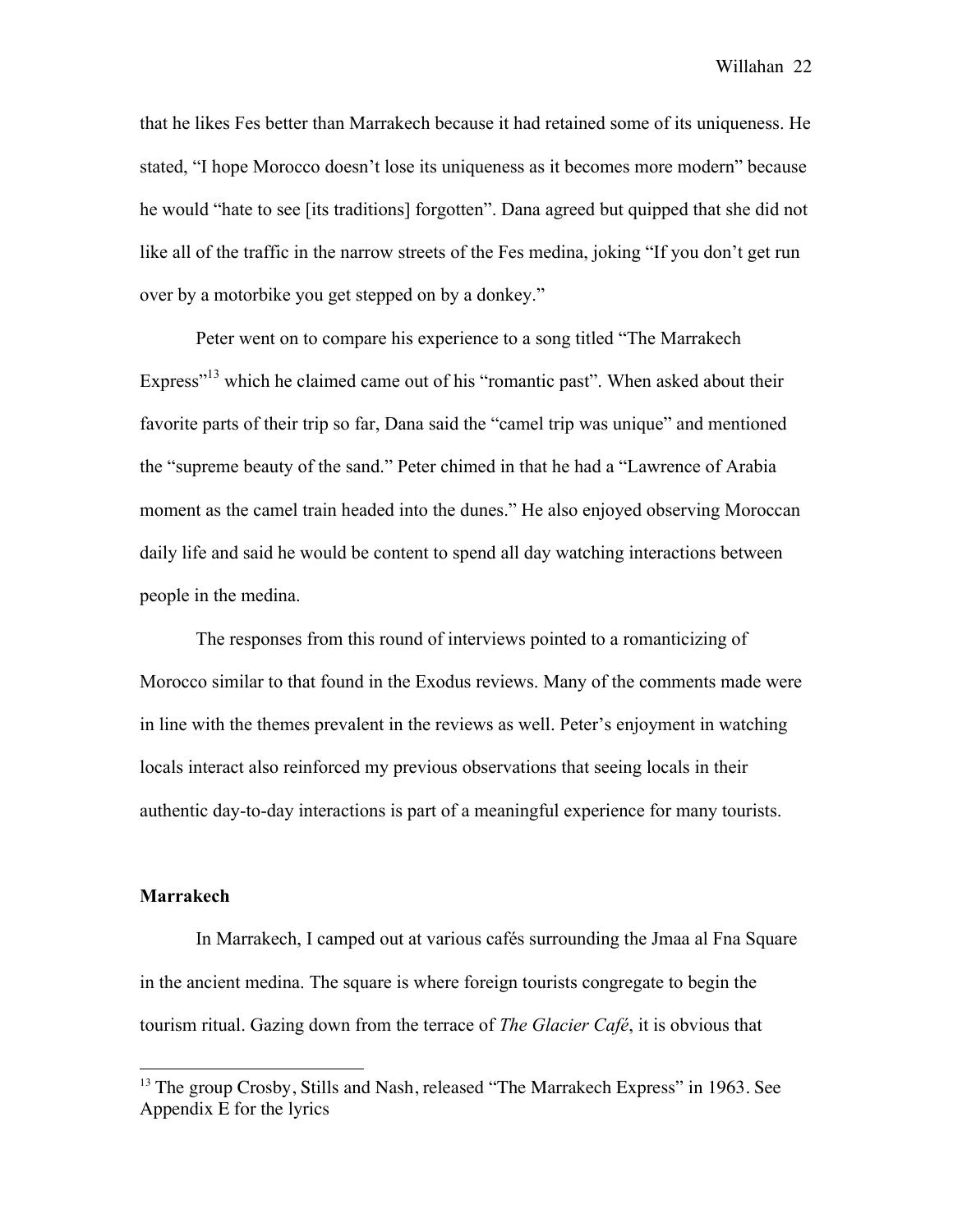tourists far outnumber Moroccans in this part of Marrakech. From my vantage point atop this tourist terrace, I looked down on the scene below: Between snake charmers, rows of gaudy carriages led by horses, street performers, women aggressively soliciting henna tattoos, constant throbbing of drums, and innumerable fresh orange juice stands, the square is truly a mecca for the tourist seeking the stereotypical Moroccan experience. Bedecked in red hats emblazoned with the green star of Morocco's flag, Nikons dangling at the ready from around their necks, tourists walk through the square in packs, led by guides dressed in Tuareg garb with camel hair sandals. These guides take visitors on color-coded circuits winding through the streets of the medina. The tourists here are different than those in Fes or Rabat, in that they seem more irreverent of cultural norms and standards like those of modest dress.

At *The Glacier*, people are obligated to overpay for a drink for the opportunity to sit on the terrace with "panoramic views" of the square below. They then take numerous pictures of the scene from different angles. After sitting on the terrace for less than thirty minutes, I was asked by three different groups to take a picture of them in front of the view. I struck up a conversation with two of these groups. The first was a solo female traveler in her 60's from Belgium. It was her third time to Morocco. Unfortunately, a language barrier meant that our conversation did not progress very far and the most applicable information I gleaned from it was that she comes to Morocco every year.

The second interview was more helpful for my research. My interviewees were a couple, Mary and Ben, in their early 40's travelling from Wales. They had been to Morocco once before when they took a vacation to Agadir. This time, they were staying in Marrakech solely. Mary said Morocco was "like another world" and that that they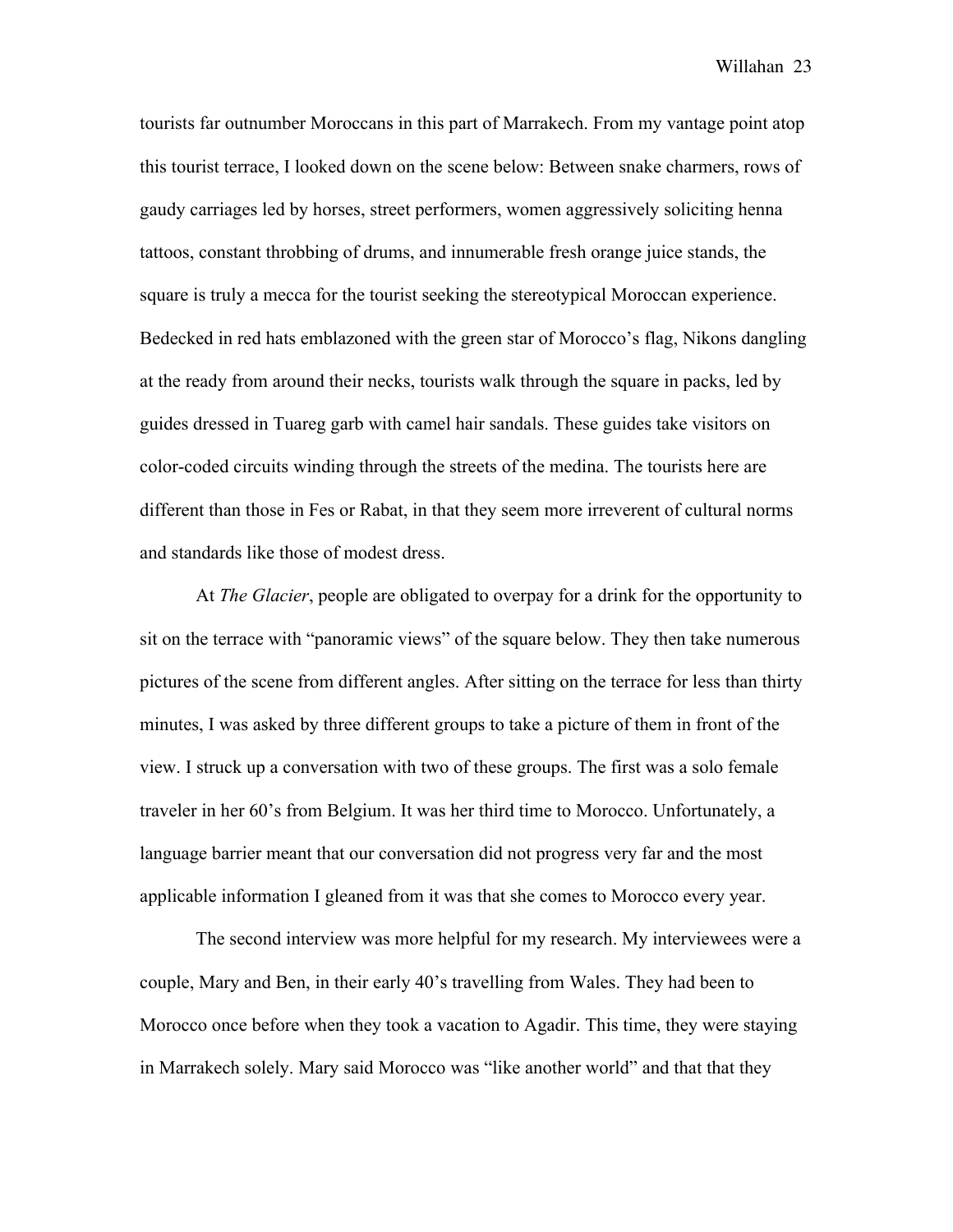came for the culture, the climate, and the diversity. They expressed disdain for tourists who only come for the sun, however. Mary claimed that a lot of British people come to Morocco for vacation for the sun and stay in the hotel the entire time. Her husband added that these people "haven't been to Morocco, they have been to a hotel."

Mary and Ben's perceptions of Morocco seemed to contain the same tone of exoticism common to the other sources analyzed. They also exhibited "moral superiority" over other tourists (British) who were not trying to engage in the culture. However, my initial mental response to Ben's disdainful comment was that he has not "been to Morocco" either—rather, he has been to Marrakech. My personal observations of the many places I visited in Morocco over the past three months lead me to think Marrakech is very different than most places in the country, and that this is due in large part to the high volume of tourists there. I did not voice my condescension, of course. But, the fact that I was compelled to use my own experiences in less touristy areas of Morocco to discount the validity of my interviewee's experience gives me further evidence that discrediting the activities of fellow tourists for their lack of "authenticity" is a common practice among travelers and one way of attempting to distance oneself from the negative label of "tourist." It also made me painfully aware of my own quest for "moral superiority" in an authentic and meaningful experience abroad.

At another café facing inward to Jmaa al Fna, I interviewed Alan, a Dutch man presumably in his late 60's. He was well dressed in a white blouse, a bright orange watch, and carried a matching orange bag. He was travelling alone and had been in Morocco for a month before jetting off to Rio de Janeiro. After having been in Fes, his favorite city in Morocco, he "did not think Jmaa el Fna was anything special to see" and agreed when I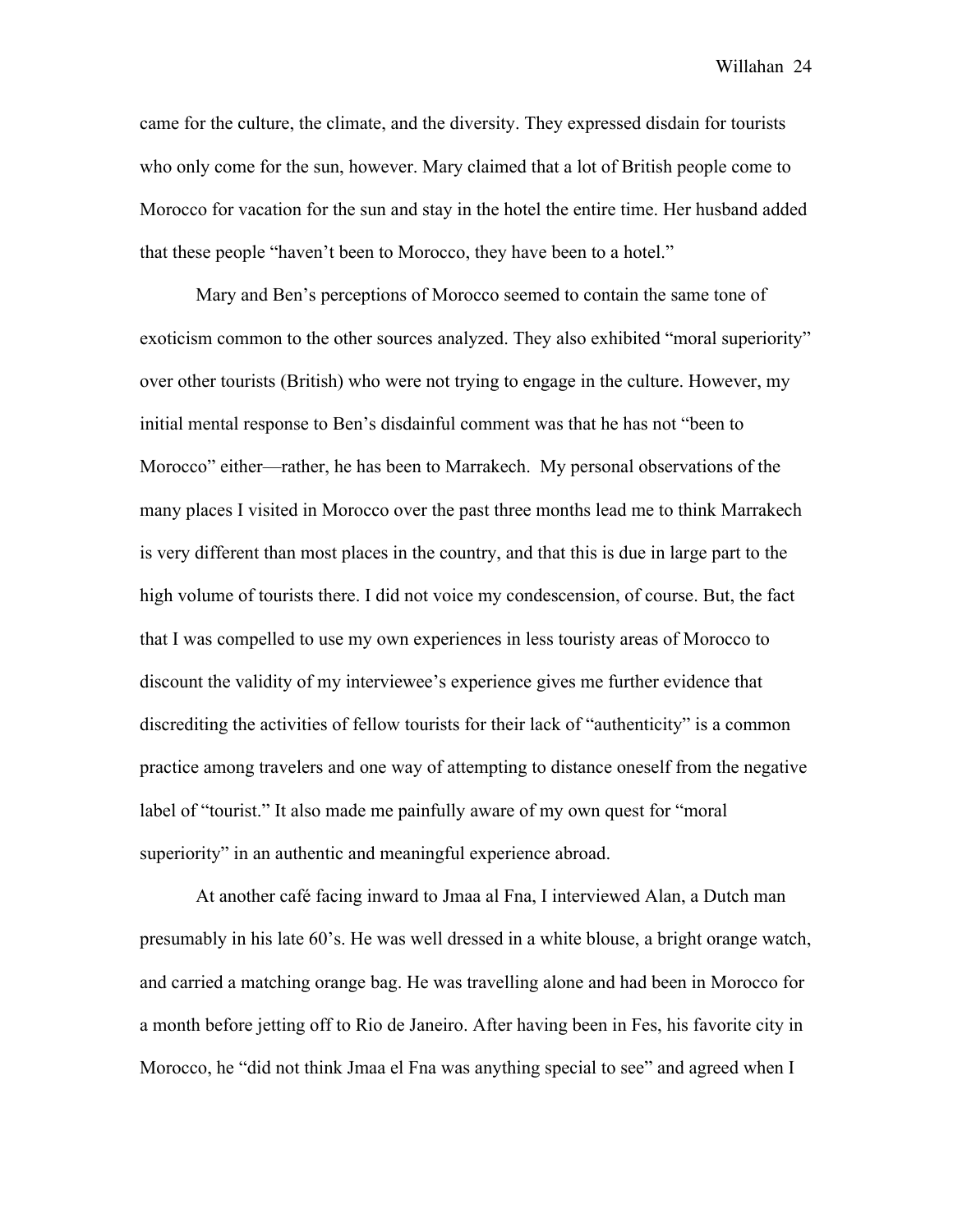suggested perhaps people come because it is in most guidebooks as a "must see". He said that a lot of tourists he saw in Marrakech seemed to only want to visit attractions for the pictures rather than really *seeing* the site. When I asked him about his experience in Fes he got very excited and began telling me about being invited to and attending a wedding while he was there. He did not know the bride or groom prior to his trip, and it was unclear to me how he came to be invited. He also mentioned talking with a man making a documentary at the tannery.

Overall, his comments about Marrakech being "nothing special" and his criticism of photo-happy tourists indicate he is the kind of tourist for whom a meaningful experience is derived from "sight-involvement" rather than "marker-involvement." His criticisms also indicated that he too discounted the experiences of most other tourists. He made sure he was not implicated in the activities of lesser tourists by mentioning his interactions with locals in Fes and displaying a moral disdain for "photo-happy" tourists in Marrakech.

## **Conclusion**

Lozanski (2011) points out, "contemporary forms of travel are haunted by their parallels to the formal practices of colonialism which preceded them" (p. 466). The objective of this paper was to critically examine the colonial legacies perpetuated in Morocco through tourism as a major institution. To this end, the sociological lens devised by MacCannell (1976) to analyze the actions and experiences of tourists proved highly applicable. In studying Western tourists in Morocco, the research findings lean towards an affirmation that Orientalist stereotypes attract tourists to travel to Morocco. These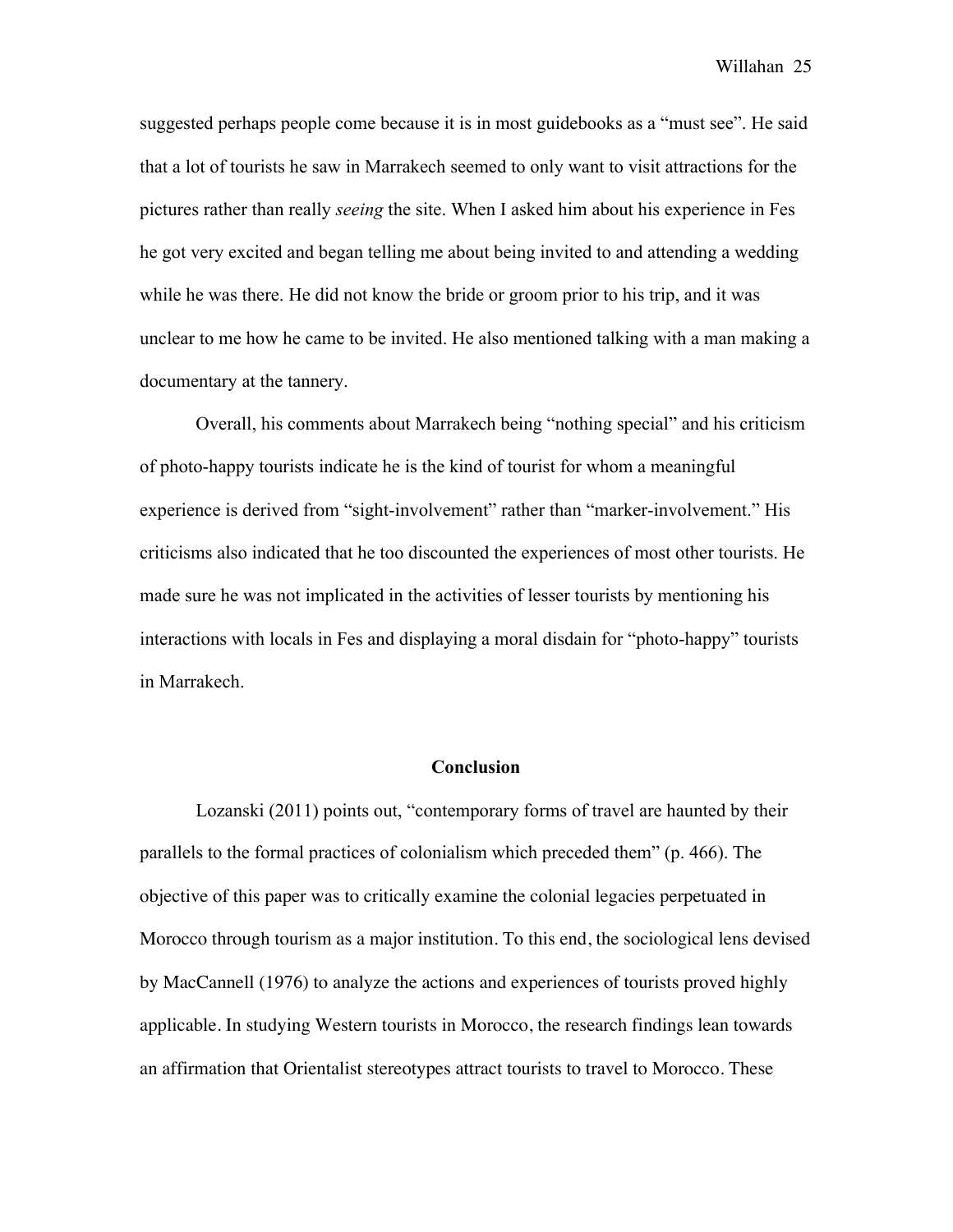stereotypes are prevalent throughout the research and include the romantic belief that Morocco is somehow static and timeless. In its limited scope, the research also confirms MacCannell's (1976) correlation between traditionalism, and the romanticized "Other" and authenticity.

In the business of attracting tourists, as Terziyska (2012) states, "the consumers' perception of authenticity is constructed and maintained by modern mass media through an extreme form of 'time-space compression' " (Terziyska, 2012, pg. 5). True enough, marketing strategies deployed by USAID, the Ministry of Tourism, and tourism companies like Exodus inadvertently brand the "toured" locales as static, undiscovered, and even primitive, notions with clear roots in Orientalism and colonialism. While this branding reflects the assumed desires of tourists, it also ensures that tourists arrive with Orientalist markers already intertwined with their idea of Morocco. These pre-conceived images are then reinforced by "staged" authentic experiences in country, which serve to validate the perceived authenticity of those markers.

Underlying motivations aside, the research clearly demonstrated that tourists engaging in rural, adventure excursions like the "Undiscovered Atlas" trip find meaningful experiences when they get the chance to interact with locals in villages. More so, the interest of tourists in visiting rural places as shown by USAID and the recent interest in developing rural tourism by the Ministry of Tourism means that the tourism product is finally becoming democratized to extend its economic benefits to areas once neglected as part of "useless Morocco". Thus, the research does appear to show that the perpetuation of one colonial legacy (Orientalism) is allowing Morocco to transcend another (the exclusion of rural areas from development as "useless Morocco").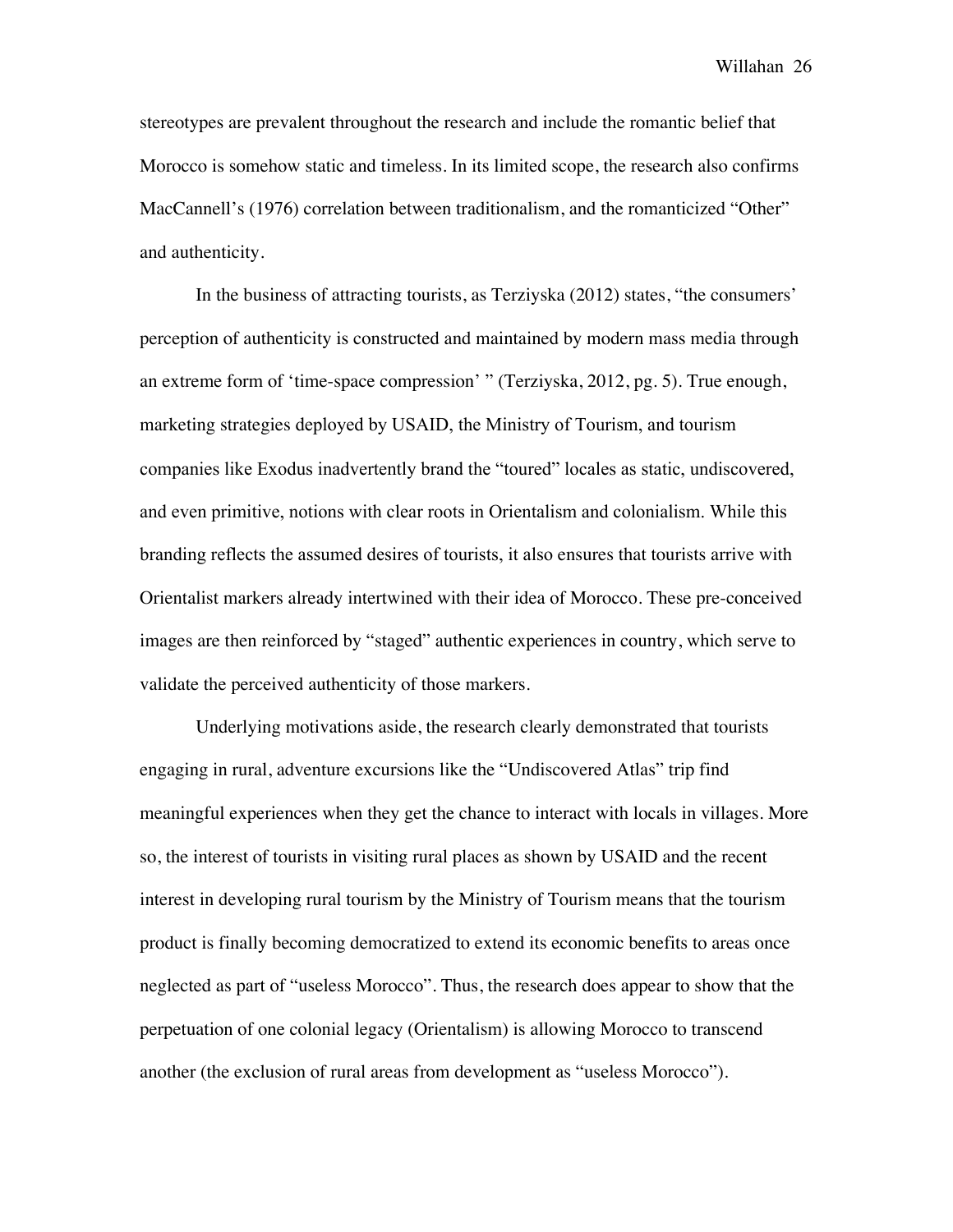However, this sparks the question of sustainability and ethics. A topic for future study may include analyzing the sustainability of a rural tourism strategy which uses the rural "authenticity" created by isolating marginalization to attract tourists while simultaneously relying on the cooperation of the toured rural people who want to modernize. Other topics that merit further investigation the imbalance of power between the Western tourist and the Moroccan citizen and in what capacities this affects the touristic encounter in favor of the tourist, from ease of entry to advantageous exchange rates.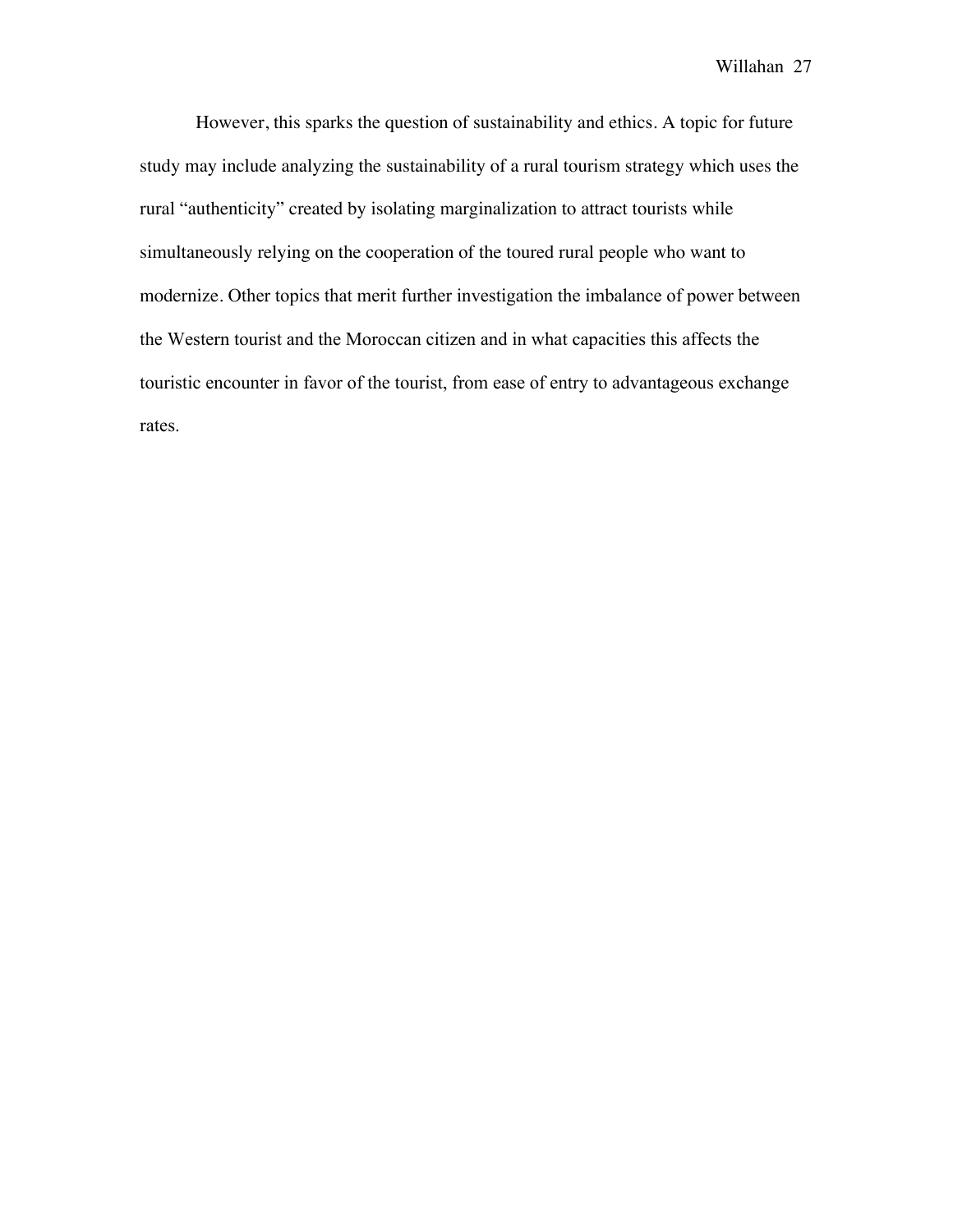## **Works Cited**

Exodus. (2014). *Undiscovered Atlas* [Brochure]. Retrieved from http://www.exodus.co.uk/ morocco-holidays/walking-trekking/undiscoveredatlas/tma

Lozanski, K. (January 01, 2011). Independent Travel: Colonialism, Liberalism and the Self. *Critical Sociology, 37,* 4, 465-482.

MacCannell, D. (1976). *The tourist: A new theory of the leisure class*. New York: Schocken Books.

Martin, G. (Presenter). (2013, August). *International travel and tourism*. Lecture presented at INTL 101 class, University of Oregon, Eugene, OR.

McCabe, S. (2005). 'Who is a tourist?' A critical review. *Tourist Studies*, *5*(1), 85-106.

Porter, G. D. (September 06, 2000). The city's many uses: cultural tourism, the sacred monarchy and the preservation of Fez's Medina. *The Journal of North African Studies, 5,*2, 59-88.

Royaume du Maroc Ministere du Tourisme. (2014). Tourisme en chiffres [Tourism in figures]. Retrieved May 3, 2014, from http://www.tourisme.gov.ma

Royaume du Maroc Ministere du Tourisme. (2014). Vision 2020. Retrieved May 3, 2014, from http://www.tourisme.gov.ma

[Review of the Trip Package *Undiscovered Atlas*, by Anonymous et al]. (2014). Retrieved May 3, 2014, from http://www.exodus.co.uk/community/reviews/TMA

Terziyska, S. (2012). Interpretations of authenticity in tourism. *Science&Research*, *4*.

United States Agency for International Development. (2006, March). *PROMOTING RURAL TOURISM* (Chemonics International Inc, Comp.). Chemonics.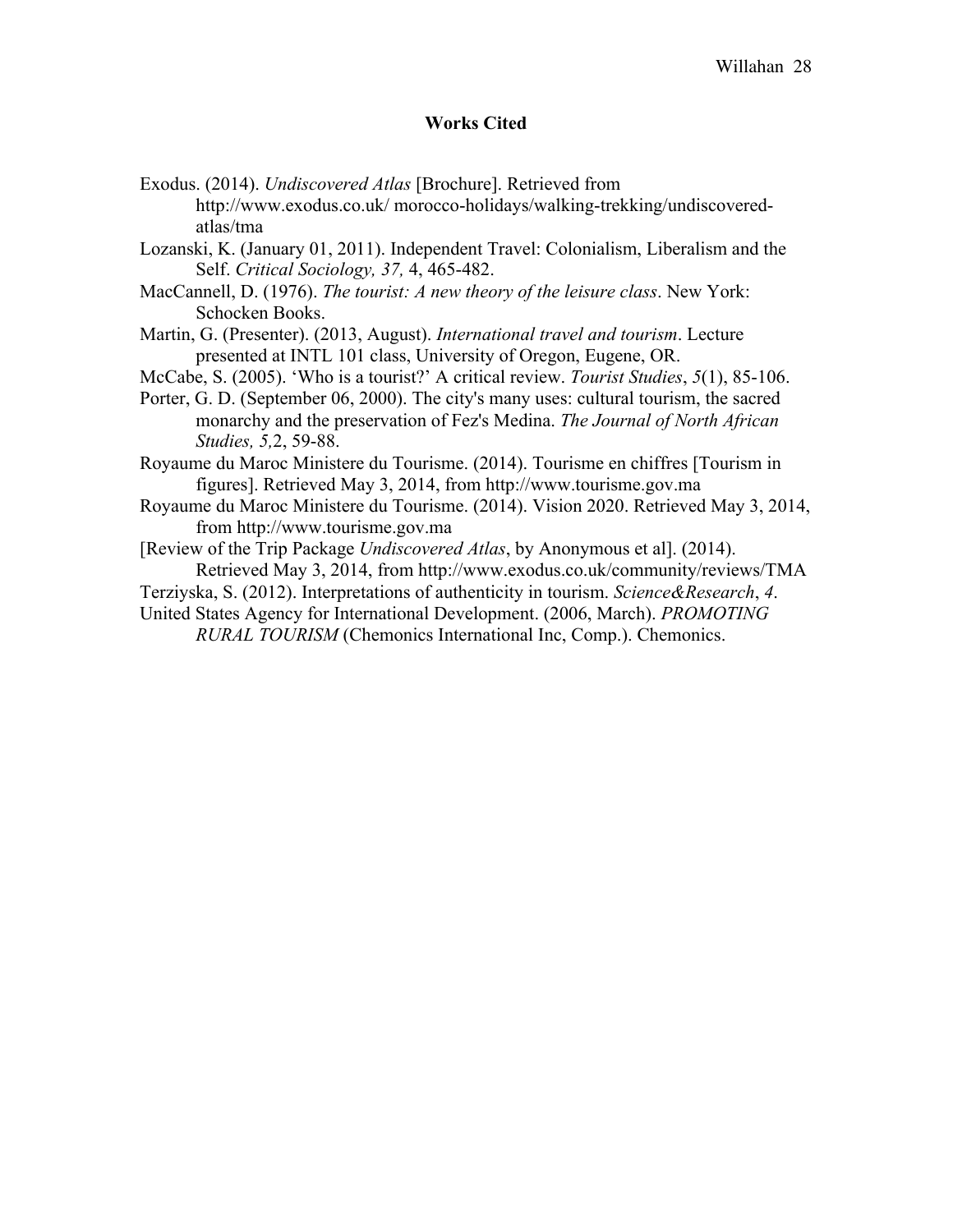# Chart of Exodus review excerpts with dates, ratings, and preliminary codes

Codes divided by final themes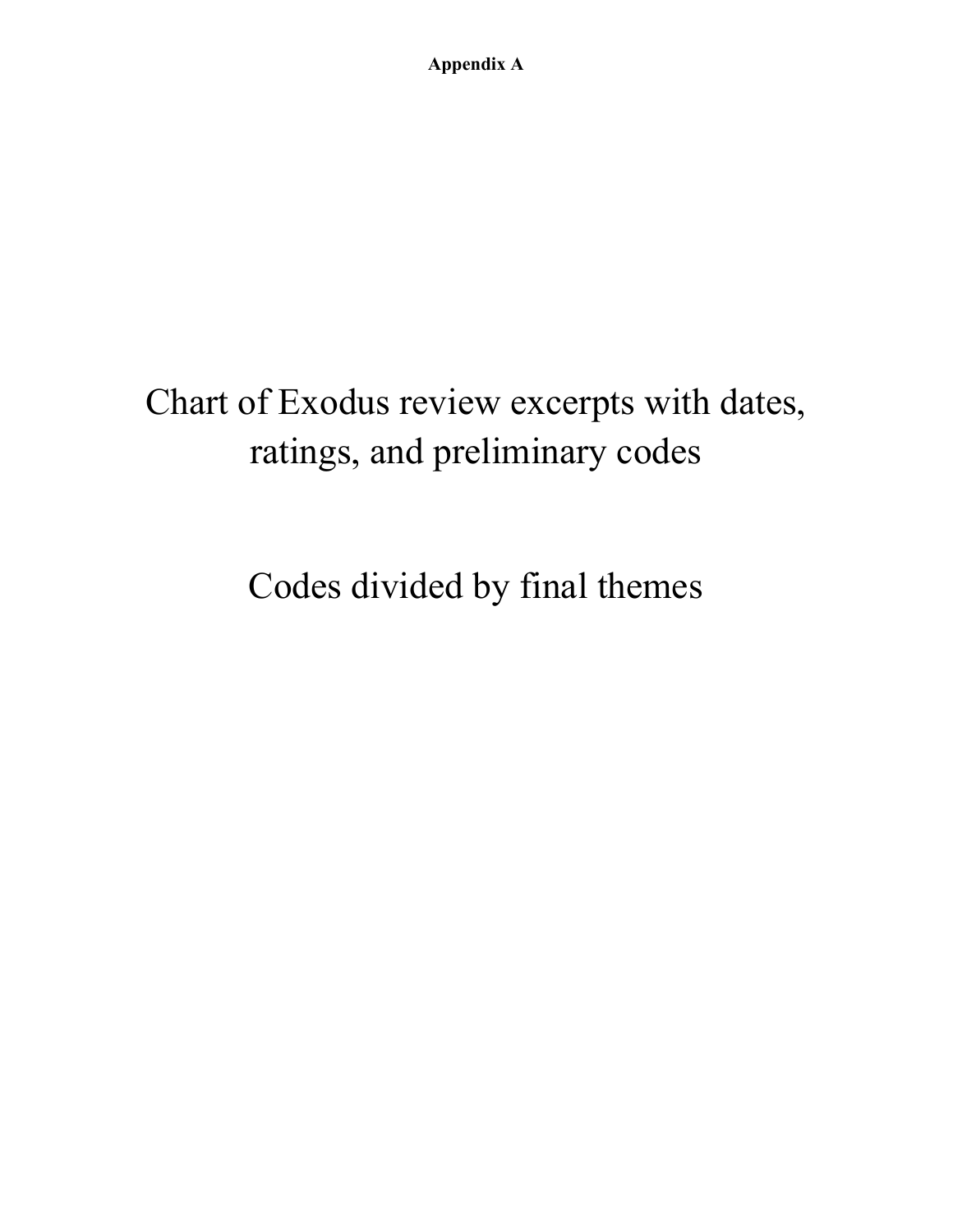| Stars Date     |           | <b>Exodus Review</b>                                                                                                                                                                                                                                                                                                    | <b>Preliminary Codes</b>                                        |
|----------------|-----------|-------------------------------------------------------------------------------------------------------------------------------------------------------------------------------------------------------------------------------------------------------------------------------------------------------------------------|-----------------------------------------------------------------|
| 5.00           | 2/5/2014  | If you love wild, untouched remote places -- clean, clear air and<br>stunning rugged, raw mountain scenery -- and the sensation of<br>having to walk to get there-- then you'll love this trip.                                                                                                                         | Wild, undiscovered, rugged nature                               |
|                |           | A trip back in time --biblical scenes of robed goat herds and<br>women collecting water from wells and streams                                                                                                                                                                                                          | Static, traditional, authentic                                  |
|                |           | The increasingly charmimg Berber villages -- the last 2 villages<br>and the last campsite were delightful; (sic)                                                                                                                                                                                                        | Berber villages as quaint, charming                             |
|                |           | The contrast between the rugged sandstone desert rock and<br>slate scree with the beautiful oasis villages, irrigated fields, crops<br>and palm trees;                                                                                                                                                                  | Adventure, danger, wild, rugged<br>nature                       |
|                |           | Climbing into remote mountain spaces and looking back down to<br>the valleys; The exhilaration of the height and the exertion to get<br>there -- and then to look back, and down and across.                                                                                                                            | Remote, undiscovered                                            |
|                |           | To wake into a frosty morning, but be trekking in bright warm<br>susnshine in t-shirts a couple of hours later; and then to lay in<br>the sun for a lunch-time kip by mid day.                                                                                                                                          | Sun as a selling point                                          |
|                |           | When I had a slight knee injury and was unable walk for a short<br>time, he dealt with it brilliantly -- had the first aid kit to hand,<br>bandaged my knee and then arranged a donkey ride for the rest<br>of the afternoon.                                                                                           | Donkey ride                                                     |
|                |           | I was cosy at night with a thermal vest and leggins, a merino<br>jumper, a flanelette night shirt, a cashmere polo neck jumper,<br>and thermal socks -- all inside my duck down cocoon sleeping<br>bag! I could then sleep cosy and open the door of my tent and<br>sleep under the magical star-filled sky. Fantastic! | Fantastical, magical, reference to<br>stars                     |
|                |           | A fantastic winter trip -- the sense of open freedom, the heat of<br>the sun, the mountain streams, snow, oasis, villages, mountain<br>and town people, goats, palm trees, clear night skies  a day<br>at Agadir and then at Touradant -- a lot happens in the week                                                     | Fantastic, nature, goats/pastoral<br>imagery, celestial imagery |
| 5              | 1/8/2014  | Excellent trip! Beautiful, fun, different, gives you the taste of real<br>Morocco. I was amazed by the beauty of Anti-Atlas mountains. It "The real Morocco", nature<br>was my first time trekk, but definitely won't be the last.                                                                                      |                                                                 |
|                |           | Being welcomed in the home of local Barber woman Fatima,<br>having tea in her home. [As the most inspirational part of<br>reviewer's trip]                                                                                                                                                                              | Interactions with locals as important,<br>Berber woman          |
| 5              | 1/7/2014  | This trip is an opportunity to explore Morocco away from the<br>hawkers and noise of the city, to encounter its landscapes and<br>people. As important is doing it in the company of a group of<br>people brought together to create their own dynamic. It was<br>fascinating and fun.                                  | Escape, tranquility, landscapes,<br>nature                      |
|                |           | I shall always remember hearing giggling during a picnic and<br>turning to see a group of Berber women taking photographs of<br>us, hearing and seeing the goatherds across the valley, seeing<br>Ishmael going down a vertiginous slope with his mule - in his<br>slippers                                             | Goatherds, Berber women, Mule                                   |
|                |           | The opportunity to camp in remote and unspoilt sites inevitably<br>means that days and distances are long. But at the end of the<br>day the delicious meal and candlelit conversation is worth the<br>journey.                                                                                                          | Remote, undiscovered, undeveloped                               |
|                |           | A week to forget the outside world and live totally in the<br>moment.                                                                                                                                                                                                                                                   | Escape from "the outside world"                                 |
| 5              |           | The final campsite was marvellous with it's natural spring and<br>bathing pool. I only wish it had been warm enough for me to<br>1/5/2014 immerse in (but then it was December).                                                                                                                                        | Marvellous, nature                                              |
|                |           | The scenery is spectacular, but limited in colour, so if you want<br>to get some good pictures, wear bright colours. It will give your<br>photo's a bit more panash.                                                                                                                                                    | Landscape, colors, importance of<br>photo opportunities         |
|                |           | One last thing - the mule is called Snowy (Thanks Pradeeb!)                                                                                                                                                                                                                                                             | Mule                                                            |
| 5              | 11/23/201 | We also had a delightful stop-off at a local lady's house for tea<br>and biscuits.                                                                                                                                                                                                                                      | Locals                                                          |
| 5 <sup>1</sup> | 3         | Immensely glad I took this trip. A good escape from cold, grey<br>UK the walking was decent and just challenging enough to make<br>you feel you had earned the wonderful food we were served<br>3/19/2013 every day.                                                                                                    | Escape                                                          |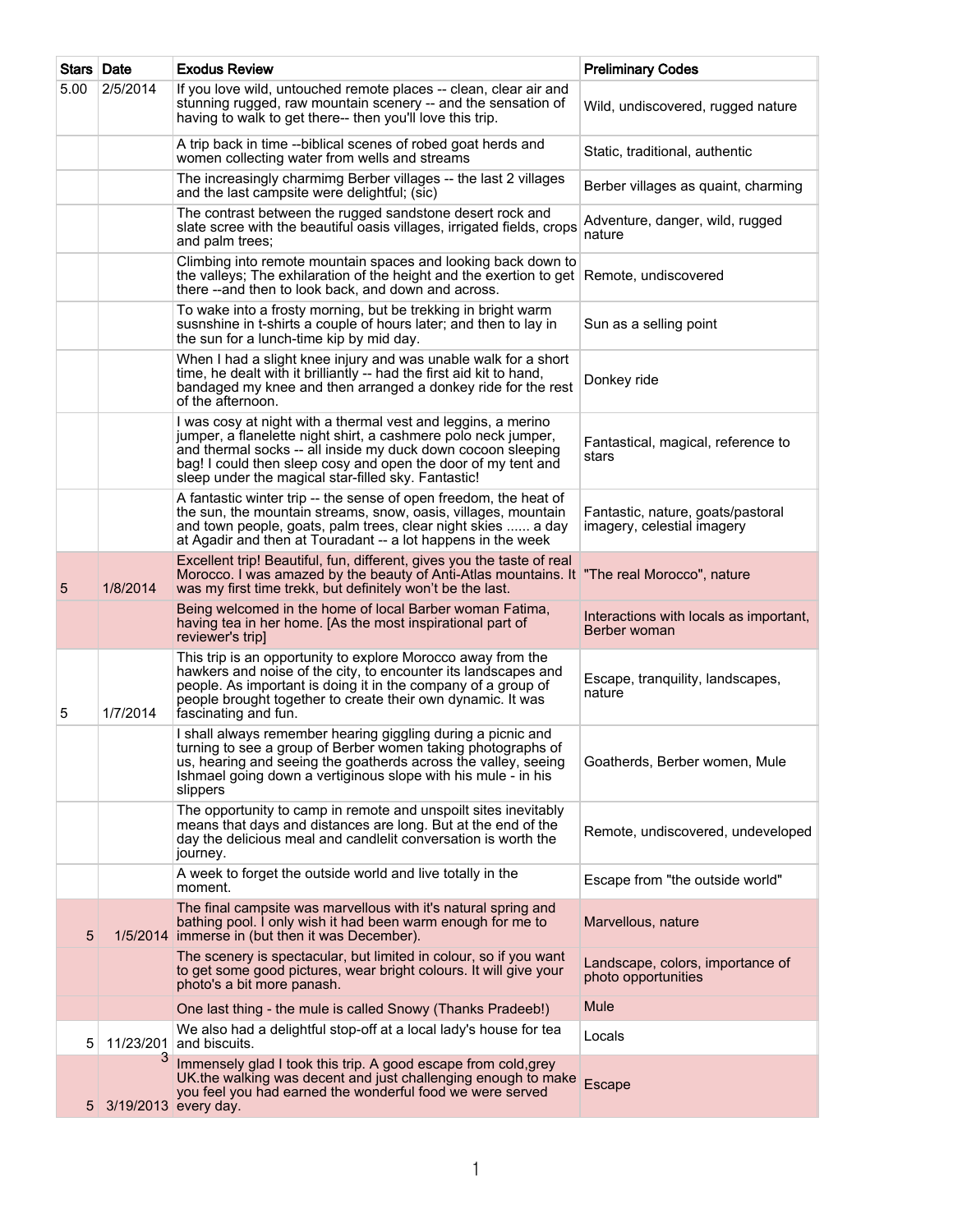|   | A wonderful experience off the usual tourist track, giving an<br>insight into the kindness of the Berber people.                                                                                                                                             | Authentic experience, exotic, "off the<br>usual tourist track", locals                                   |
|---|--------------------------------------------------------------------------------------------------------------------------------------------------------------------------------------------------------------------------------------------------------------|----------------------------------------------------------------------------------------------------------|
|   | Being so in the wild that my alarm clock was a donkey!and<br>feeling I was walking through a geology textbookawesome.                                                                                                                                        | Wild, donkey, imagined, "Like a<br>textbook"                                                             |
|   | Do try a hammam, authentic, not tourist, it will clean places you<br>didn't know were dirty!                                                                                                                                                                 | Importance of authenticity,<br>importance of dissociating with other<br>tourists                         |
| 5 | Just generally a great trip. Well organised, well lead and not a<br>single hassle. Even when the weather didn't play its part there<br>3/14/2013 wasn't a hassle.                                                                                            | Ease of access                                                                                           |
|   | The Anti-Atlas is a great place for escaping the world, marvelling<br>at the surroundings and enjoying the company of like-minded<br>people.                                                                                                                 | Escape, marvel                                                                                           |
|   | A great escape from the dreary of European winter.                                                                                                                                                                                                           | Escape                                                                                                   |
|   | The changes to the itinerary and the way in which the holiday is<br>run are fantastic with the use of mules making it a real escape<br>from reality. The locals are incredibly hospitable and it is nice to<br>see them proud of their heritage and culture. | Mules, "Escape from reality", locals,<br>culture                                                         |
| 5 | A great week - was challenging without being tough and felt<br>3/11/2013 away from typical tourist sites.                                                                                                                                                    | Challenging as positive, "away from<br>typical touirst sites"                                            |
|   | Once the sun came out the colours and views became clearer<br>and richer and it really felt like we had earned it!                                                                                                                                           | Sun, colorful, richness                                                                                  |
|   | We went to Fatima's for tea (in one of the local villages) which<br>was really interesting. I also did the traditional hammam in<br>Tarroudant at the end which is one of the most authentic<br>experiences I have had.                                      | Locals, authenticity, authentic<br>experiences, traditional                                              |
| 5 | An excellent trip offering the chance to see a side of Morocco<br>3/7/2013 little visited by tourists.                                                                                                                                                       | Undiscovered, away from touristy<br>areas                                                                |
|   | The chance to see how Moroccans lived away from the tourist<br>routes and the friendliness they showed. The chance to take tea<br>in the villagers houses showed this to the full.                                                                           | Locals, authenticity, importance of<br>being away from other tourists,<br>traditional                    |
|   | The supporting mule staff were excellent and the food on trek<br>was great                                                                                                                                                                                   | Mules                                                                                                    |
| 4 | This was a challenging walk in the most extraordinary terrain. It<br>was beautiful in the extreme, made even more beautiful by the<br>3/5/2013 emptiness and tranguillity of the surroundings.                                                               | Challenging, rugged nature,<br>extremes, tranquility                                                     |
|   | No tourists other than ourselves, and uplifting contact with the<br>friendly and hospitable locals when we met them.                                                                                                                                         | Importance of being away from other<br>tourists, Locals, hospitality of locals,<br>"contact" with locals |
|   | Probably the stunning night sky shimmering with a myriad of<br>lights, completely unavailable to us in this form in England. The<br>trip was worth it for this alone.                                                                                        | Celestial imagery, something<br>impossible to see at home                                                |
|   | A young local man, clearly highly focussed on his job as our<br>leader, but yet full of humour, knowledge, and humanity to us as<br>demanding, stumbling, inept tourists - well some of us anyway.                                                           | Recognition of self as a tourist,<br>recognition of cultural "ineptitude"                                |
|   | For anybody needing a bit of a break from the tedium and<br>intensity of life in modern England this trip is exactly the tonic<br>you need. Come back refreshed and uplifted and with sore<br>knees!                                                         | Escape from modernity, refereshing                                                                       |
| 5 | This trip far exceeded my expectations; it was remote and<br>beautiful, passing through stunning and hugely varied<br>2/19/2013   landscapes.                                                                                                                | Landscapes, remoteness                                                                                   |
|   | The walking was pitched just right, demanding but not too hard                                                                                                                                                                                               | Challenging                                                                                              |
|   | I enjoyed this whole trip from start to finish, and the fact that<br>there were no other groups trekking this route enhanced things<br>for me.                                                                                                               | Importance of being away from other<br>tourists                                                          |
|   | Looking at the stars on a freezing cold night, sitting on the rocks<br>high above a series of rock pools cutting down through a gorge,<br>walking through the last wadi surrounded by high pink cliffs, and<br>trees covered in almond blossom.              | Nature, magical, exotic                                                                                  |
|   | I loved the hospitality and the beauty of the 2 villages where we<br>stopped for tea.                                                                                                                                                                        | Locals, hospitality                                                                                      |
|   | I found the environment really interesting, with all the traces of<br>previous cultivation high on now-arid hills.                                                                                                                                           | Landscape                                                                                                |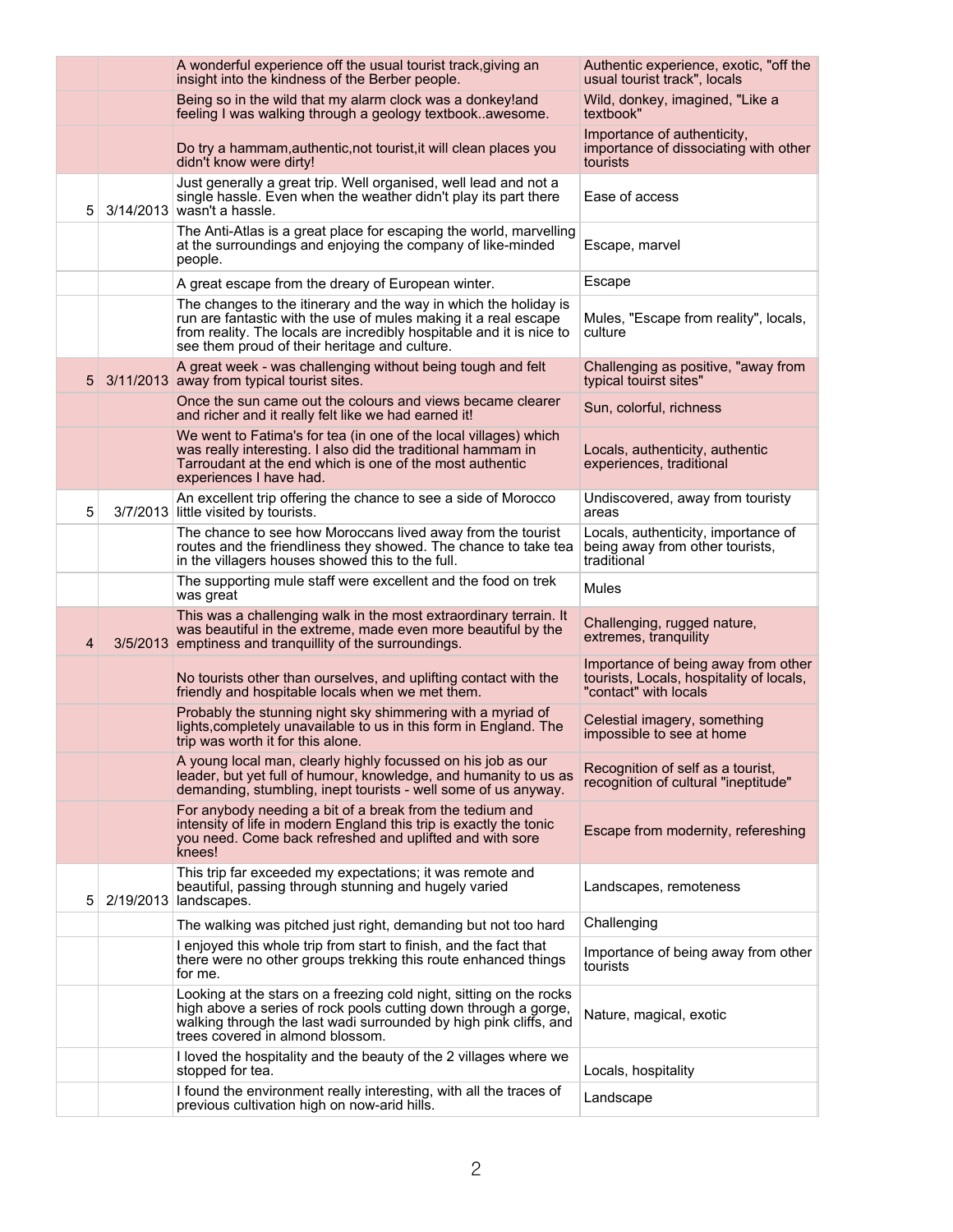|     |                         | This is a trip to Morocco with none of the hassle often associated Importance of being away from other<br>with cities like Marrakesh.                                                                                                                                                                                                                                                               | tourists                                                                                             |
|-----|-------------------------|-----------------------------------------------------------------------------------------------------------------------------------------------------------------------------------------------------------------------------------------------------------------------------------------------------------------------------------------------------------------------------------------------------|------------------------------------------------------------------------------------------------------|
| 4   |                         | Remote and rocky . Spledid views and wonderful sunrises - an<br>opportunity to see the full Milky Way and maybe the odd<br>1/3/2013 shooting star                                                                                                                                                                                                                                                   | Remote, celestial imagery                                                                            |
|     |                         | In a remote camping spot -seeing the sunrise over the<br>mountains- it was my birthday !                                                                                                                                                                                                                                                                                                            | Remote, landscape                                                                                    |
|     |                         | I enjoyed the the remoteness and by contrast the bustle of the<br>towns and going around the souk . Meeting local Berber people<br>and having very sweet tea sitting on the carpeted floor in the<br>cool peacefulness of a village house felt like going back in time                                                                                                                              | Remoteness, Locals, "Berber<br>people", tranquility, static, "like going<br>back in time"            |
| 3.5 |                         | Watching the Sunrise over the mountains. Meeting villagers and<br>$1/2/2013$ taking tea with them.                                                                                                                                                                                                                                                                                                  | Landscape, locals                                                                                    |
|     |                         | Make sure you are willing to put up with the discomforts; so that<br>you can experience and enjoy the superb wilderness scenery.                                                                                                                                                                                                                                                                    | Wilderness, scenic, challenging                                                                      |
| 5   |                         | You really feel like you have entered another world - the<br>12/26/201 landscape is wild, barren and astonishingly beautiful.                                                                                                                                                                                                                                                                       | "Another world", landscape,<br>remoteness, wild, rugged                                              |
|     | 2                       | The view from Jebel Siroua is just stunning - you have an<br>amazing 360 degree view of the craggy mountain ranges and<br>the snow topped High Atlas mountains in the distance. It's an<br>incredible landscape - dusty mountains and a clear sky.                                                                                                                                                  | Landscape, view, rugged,                                                                             |
|     |                         | It's so peaceful, empty and so very far from any kind of human<br>life. It looks kind of lunar - it's spectacular. And, at night, the<br>starry sky is worth being a bit cold for!                                                                                                                                                                                                                  | Peaceful, empty (Away from people),<br>celestial imagery                                             |
|     |                         | The group leader is great - he is passionate about what he does,<br>is knowledgable and enthusiastic and is great at bringing people<br>together. As he is local he knows the area, the people and the<br>history of his country really well.                                                                                                                                                       | Local                                                                                                |
| 4   | 10/24/201               | A challenging, wilderness trek through the (mostly) harsh,<br>barren, landscape of a tranquil and calm area, passing through<br>Berber villages, rugged rock formations and hidden gorges.                                                                                                                                                                                                          | Rugged, remote, "Berber villages",<br>tranquility                                                    |
|     | $\mathbf{z}$<br>$\star$ | Wherever the terrain allows, women work small, stony allotments<br>with hand tools and push primitive wooden ploughs behind<br>donkeys. It's hard to believe that this archaic way of working the<br>land is continuing so close to Europe.                                                                                                                                                         | Work, women, donkeys, "primititve",<br>"archaic", fantasy, contrasts with<br>Europe                  |
|     |                         | Despite being barren and harsh, the huge open landscape has<br>it's own beauty, albeit a very different kind of charm from the<br>picturesque mountains in Europe.                                                                                                                                                                                                                                  | Barren, harsh, landscape, charm                                                                      |
|     |                         | Overall a great holiday. For me the trekking was hard enough to<br>be a little challange without distracting from the pleasure of<br>hiking in the mountains. Anyone who has a reasonable level of<br>3.5 4/16/2012 general fitness should be able to manage this trip.                                                                                                                             | Challenge                                                                                            |
|     |                         | I was disappointed that we did not have pack mules but instead<br>our equiptment was transported in a vehicle. This meant that our<br>overnight camps had to be near a road. I felt that this distracted<br>from the 'Undiscovered' quality of the trip although I also<br>appreciate that it enabled more opportunities for contact with the<br>local people as we were inevitably near a village. | Mules, value of being remote,<br>unidscovered, contact with locals                                   |
| 4   | 3/3/2012 villages.      | This was a very interesting trek in a lessor known region of<br>Morocco. It was great to get away from traditional tourist areas<br>and to experience authentic Moroccan culture in the rural Berber                                                                                                                                                                                                | Undiscovered, value of being away<br>from other tourists, authentic<br>experience, "Berber villages" |
|     |                         | Looking up at the African sky at night. Some of our group went<br>for 'night walks' just to look at the stars. We had one occasion<br>when a whole group of us just looked up in silent awe for about<br>twenty minutes - this was the most inspirational moment of the<br>trip for me.                                                                                                             | Celestial imagery, "African sky"                                                                     |
|     |                         | Lachen was a very good group leader - he had a good sense of<br>humour and was enthusiastic to answer questions about<br>Moroccan culture, no matter how many we asked! His English<br>was excellent, as was his knowledge of the local culture.                                                                                                                                                    | Importance of knowledge about local<br>culture                                                       |
|     |                         | each day the walks were great with stunning views and just<br>4 2/19/2012 enough challenge                                                                                                                                                                                                                                                                                                          | views, landscape, challenge                                                                          |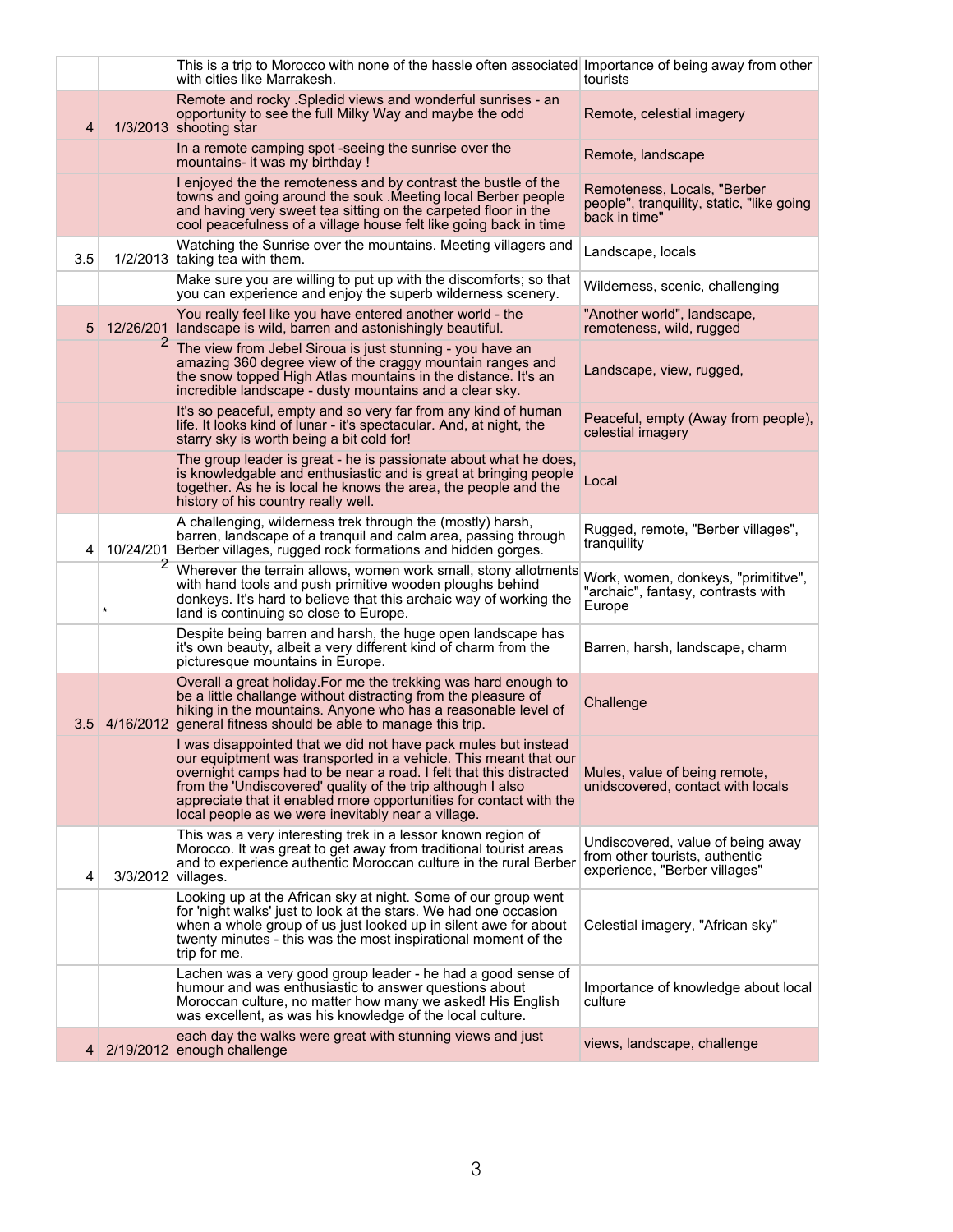|   | This is a great trip. A weeks great walking with no electricity or<br>phones really relaxes you. Never do you have to think "money,<br>keys, did I lock the door"- it really is a total break from your<br>everyday life. The food is fantastic-amazing what they produce<br>from their tiny cooking tent.       | Desire for escape, simplicity, change<br>of pace, remoteness |
|---|------------------------------------------------------------------------------------------------------------------------------------------------------------------------------------------------------------------------------------------------------------------------------------------------------------------|--------------------------------------------------------------|
| 5 | This was an extraordinarily enjoyable experience, allowing<br>freedom to really see and 'soak up' the atmosphere of the Anti -<br>2/6/2012 Atlas mountains at their unspoilt best.                                                                                                                               | Unspoilt, immersive experience                               |
|   | A spell of simplicity in an otherwise complex life!                                                                                                                                                                                                                                                              | Simplicity, escape from complex life<br>(modernity)          |
|   | His knowledge and ability to pass on interesting facts about the<br>country, the peoples and their culture was always apprechiated<br>and greatly helped bring about a consistently rewarding<br>experience                                                                                                      | Want to learn about people and<br>cultures                   |
| 4 | I had been worried because I don't usually do camping/minimal<br>facilities holidays but the country, the locals, the people in the<br>group, fantastic scenery, remoteness and simpleness made up<br>1/22/2012 for any hardship                                                                                 | Locals, fantastic scenery,<br>remoteness, simplicity         |
| 4 | good walking in varied scenery away from civilization. friendly<br>1/19/2012 and competant leader. a nice break !                                                                                                                                                                                                | Scenery, away from "civilization"                            |
|   | freindly and competant. a good ambassador for his country and<br>faith. (Guide)                                                                                                                                                                                                                                  | ambassador of faith?                                         |
| 4 | A great trip through remote areas of the Anti Atlas, with a<br>winning combination of solitude and the chance to meet local<br>people. A difficult trip to organise for yourself, it's one that relies<br>1/4/2012 on Exodus and their contacts to make it happen. Great fun.                                    | Remote, solitude, contact with local<br>people               |
|   | A Berber feast on Christmas day, in a tent under a beautiful<br>starry sky. Wonderful singing from our Berber cooks, guide and<br>assistants. Appalling effort from the British contingent! A<br>memorable day.                                                                                                  | Berber, celestial imagery,                                   |
|   | This is a great trip to do at Christmas - sunshine, exercise and<br>nutritious food at the very moment that the UK is on the sofa,<br>bloated with turkey and falling out with the family. A relatively<br>affordable way to escape the family Christmas, and to maintain<br>tanned smugness throughout January! | Escape                                                       |
| 5 | Very good. I really enjoyed it. It exceeded my expectations.<br>There was a good guide and his team were friendly too and<br>looked after us well. Good scenery, good varied food. The<br>2/28/2011 walking pace was just right. I thoroughly enjoyed it.                                                        | Scenery                                                      |
|   | Climbing Jebel Aklim. Was a good testing climb and had<br>wonderful views.                                                                                                                                                                                                                                       | Wonderful views                                              |
|   | Drinking tea and eating some food in a Berber family's house in<br>the city of Cats.                                                                                                                                                                                                                             | Tea, time spent with Berber family                           |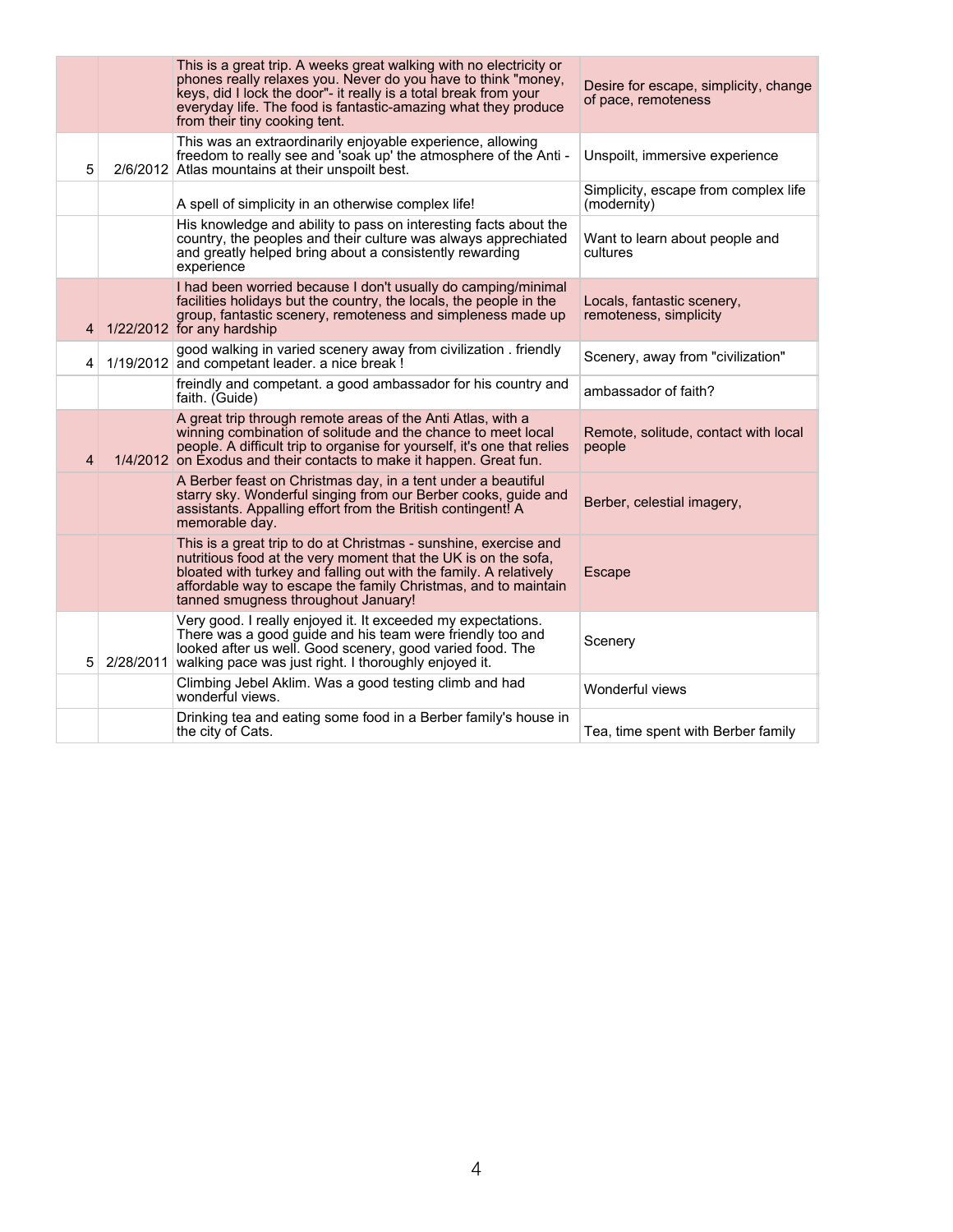## **Themes derived from preliminary coding**

Perception of intrepid adventure *Found in 10/23 reviews (43%)*

Wild

Adventure Danger Challenging Extremes Rugged Wilderness Barren Harsh

"Desire for virginal exploration" *Found in 17/23 reviews (74%)*

Undiscovered Remote Remoteness Unspoilt Solitude Empty Away from other tourists Off the beaten track

Remarkability of "pristine spaces" *Found in 14/23 reviews (61%)*

nature pastoral landscapes tranquility refreshing peaceful views scenery

Romanticizing language *Found in 14/23 reviews (61%)*

Exotic Fantastical Fantasy Magical Marvellous Wonderful Charm Celestial Imagery Colors

Sun Richness Something impossible to see at home

Desiring access to "back" regions *Found in 20/23 reviews (87%)*

"The real morocco" Authenticity Interactions with locals Locals **Culture** Berber People Berber villages as quaint, charming Berber woman Hospitality of locals "Contact" with locals Tea with local Berber woman Importance of leader's knowledge about local culture Desire to learn about local culture

## Remarkability of "uncontaminated peoples" *Found in 12/23 reviews (52%)*

**Static** Traditional Comparison to going back in time "Primitive" "Archaic" Simplicity Goatherds Mules Donkeys

Desiring to escape modernity *Found in 10/23 reviews (43%)*

Escape Escape from reality Escape from modernity Escape from complex life Escape from civilization Contrasts with Europe Change of pace Immersive experience Simplicity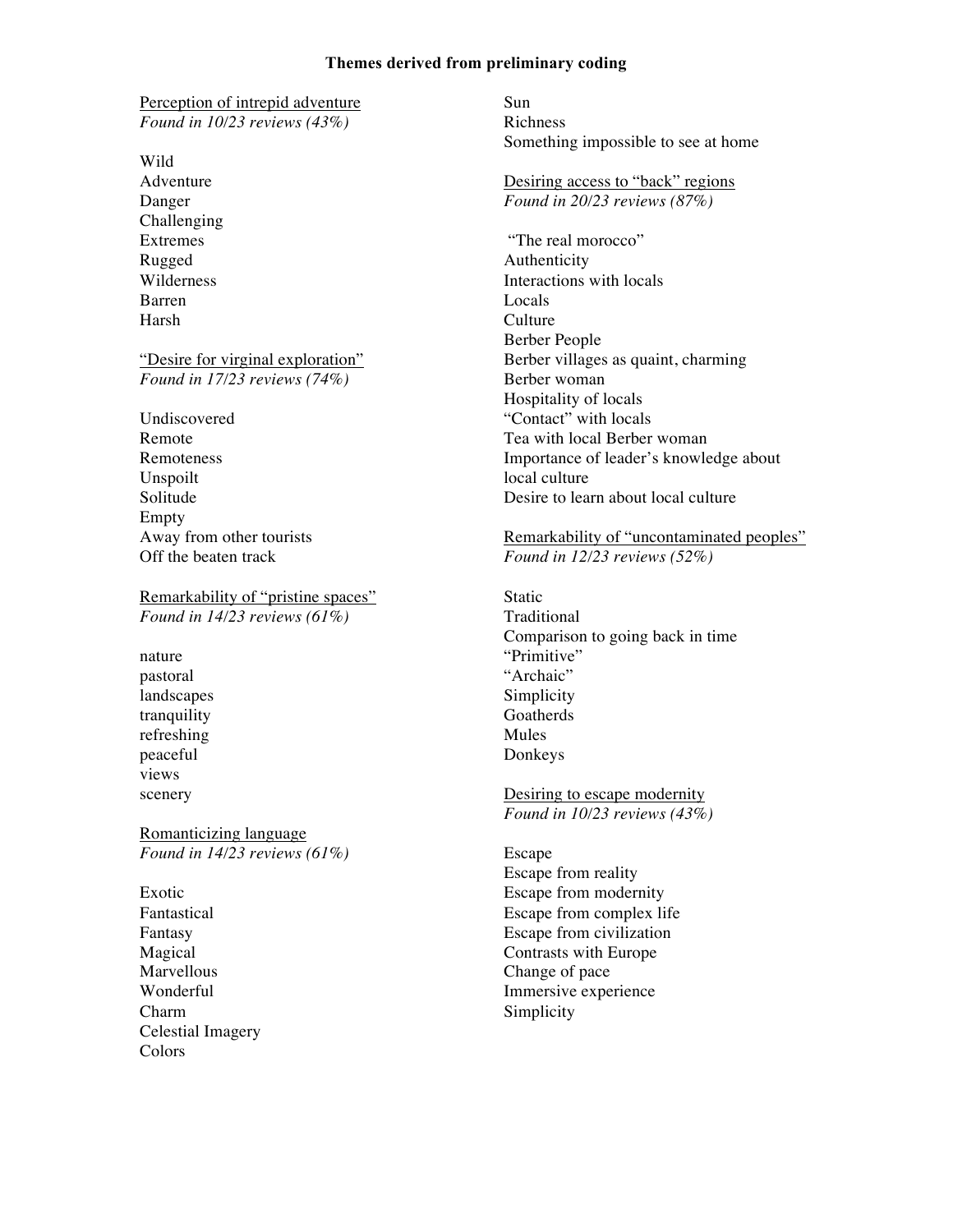## **Appendix B**

## **Questions posed to Exodus "Undiscovered Atlas" participants via the online review portal**

- 1. What was the most inspirational moment of your trip?
- 2. What did you think of your group leader?
- 3. Do you have any advice for potential travellers?
- 4. Is there anything else you would like to add?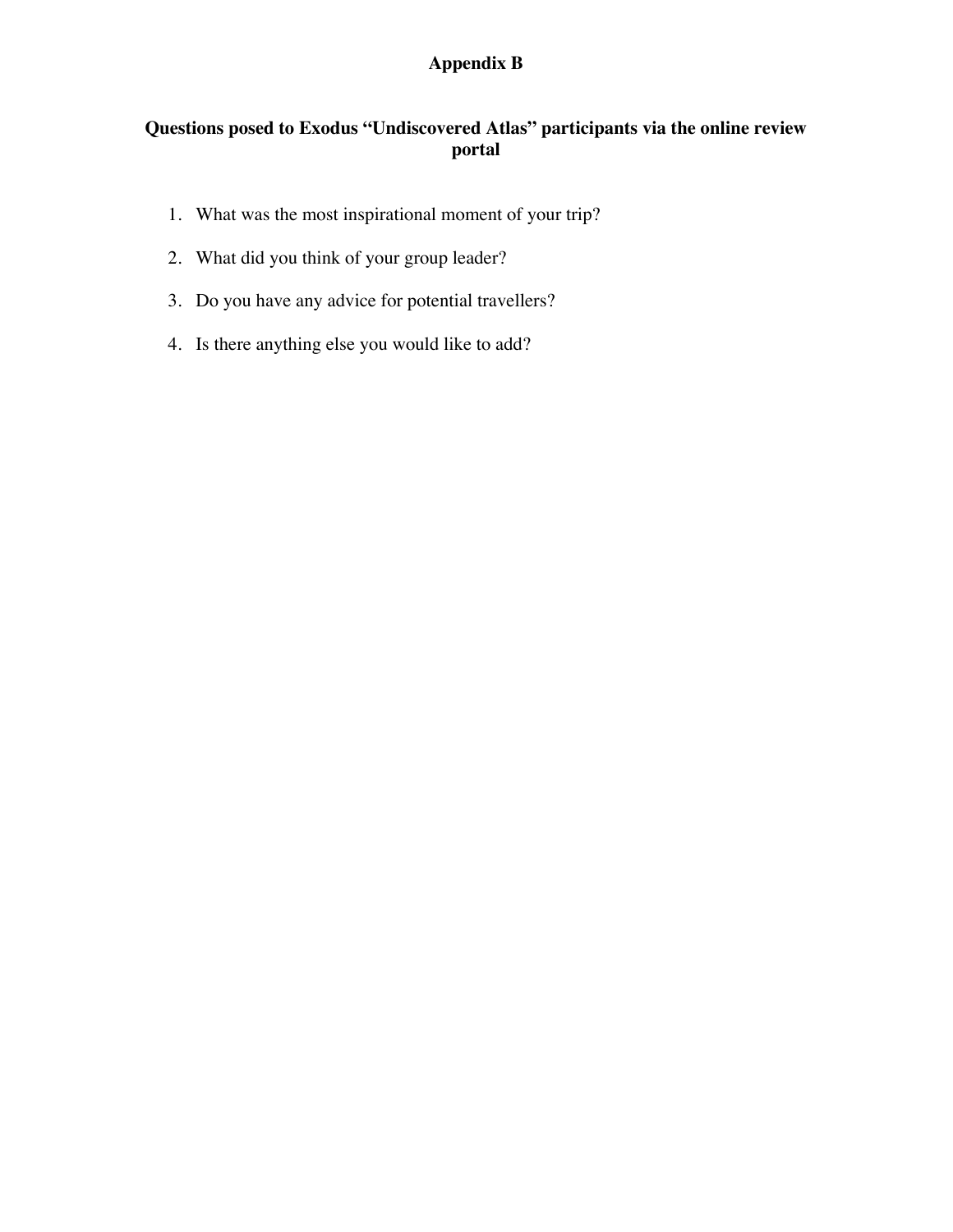**Appendix C**

# **Trip Notes for "Undiscovered Atlas" (2 pages)**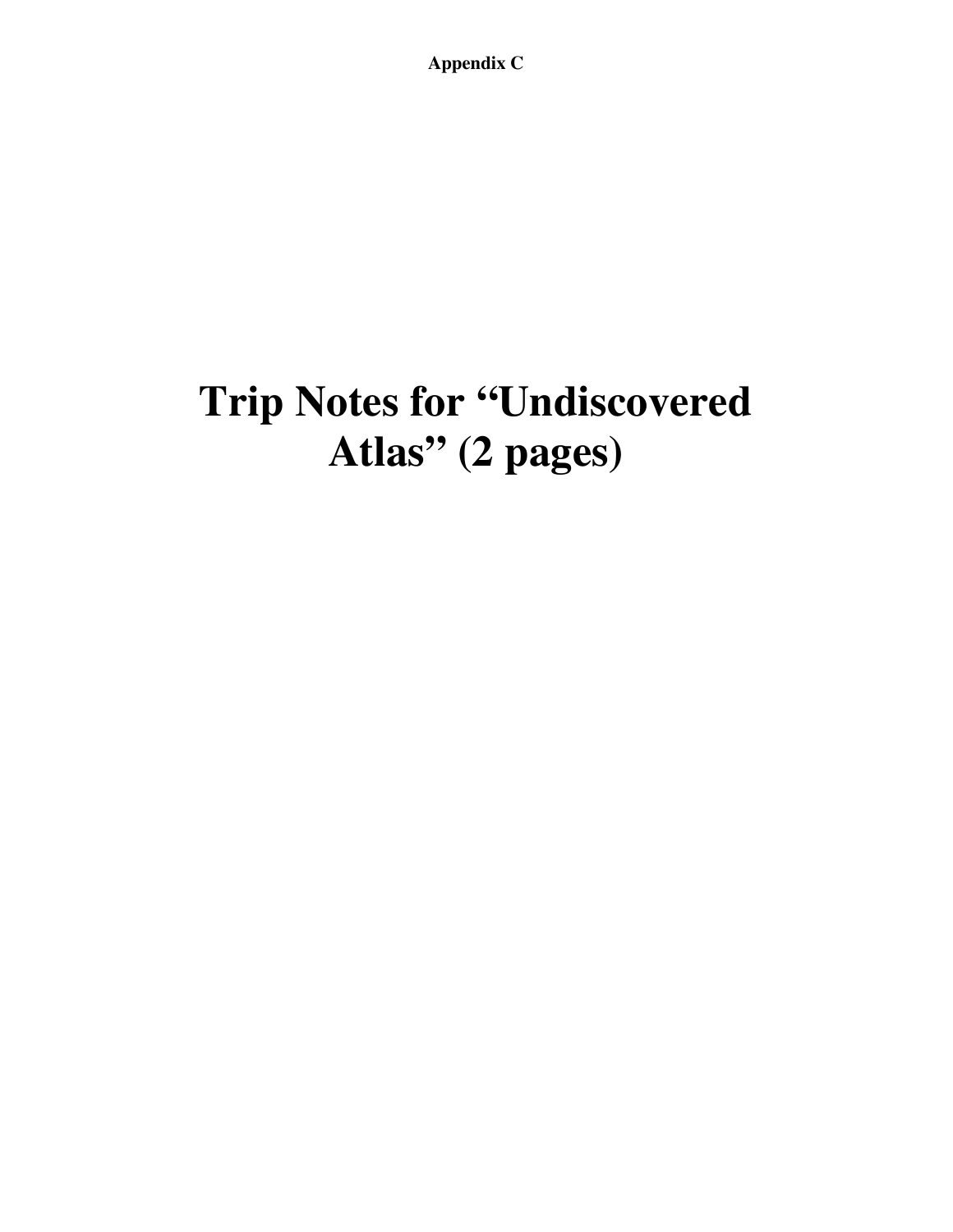# Trip Notes

## UNDISCOVERED ATLAS

Trip Code: TMA Country: Morocco Amended: January 2014 Edition No: MRD 1 2014 Valid from: 01 Jan 2014 - 31 Dec 2014



### **HIGHLIGHTS**

- A genuinely remote trek in the stunning Anti Atlas
- Fantastic mountain scenery of terraced valleys, oases and wonderful views of the isolated southwest
- Scenic campsites close to local villages, providing contact with the friendly local people

### **SUMMARY**

The Anti Atlas is a volcanic mountain chain extending southwest from the High Atlas. Extremely hot in summer, it is an ideal region for winter exploration; in fact it is one of the few places close to Europe where the climate lends itself to trekking at this time of year.

On trek, we enjoy views of fortified kasbahs perched above beautiful terraced valleys, wide oases stretch out before us and even the snow-covered High Atlas Mountains to the north on our ascent of Jebel Aklim (2531m) . The jagged mountains of this area surround isolated, self-sufficient villages where we understand the importance of agriculture. This is the way of life for local villagers, with livestock farming and olive oil production as well as the famous argan oil, much revered by Moroccans. There is a unique economic organisation based on the adult males migrating to the large Moroccan cities to seek work, which means many of the villages appear to be inhabited only by women and children. The trek ends in Taroudant, one of Morocco's five Imperial cities, with time to explore the souks and ancient perimeter walls.

This fantastic winter trek through untouched, dramatic scenery is rarely visited by Europeans and is the perfect opportunity to get



closer to the welcoming and friendly Berber people and learn more of their culture.

### IS THIS TRIP FOR YOU?

This trip includes 5 days point-to-point walking with full porterage. The maximum altitude is 2531m, with an overall average of 1830m. This trek involves walking on rough trails and paths scattered with loose stones; some days are demanding although no great altitude is reached and there are no great extremes of temperature to contend with. It is possible that on some nights there may be a frost, especially between November and February.

Please note that the walking is generally a more moderate B grade, with some C grade walking but you should nevertheless be able to cope with this harder walking.

Accommodation standards are below those of Europe and more comparable to sub-Saharan Africa. Please note that all camping is in wild camps, as few official campsites exist in the areas required. On some dates, flights may be indirect via Casablanca although the majority of dates use direct flights.

### LAND ONLY ITINERARY

The entries in bold at the end of each day indicate the type of accommodation normally used (if different standards of accommodation are used - see accommodation section below for key to codes), and meals included (B=Breakfast, L=Lunch, D=Dinner).

#### Day 1 Start Agadir

Depending on your arrival time there may be some time for self exploration of this wonderful coastal city. SH

### Day 2 Taroudent & Irghem

We drive to Taroudant where we have a brief tour including time for a coffee in the square that is often filled with snake charmers and story tellers. We have lunch in the oasis of Tiout before continuing onto Ighrem, a copper town that has survived for centuries on its trade of pots and water urns with the Saharan caravans. It lies on a plateau near the Tizi'n'Touzlimt pass (1820m), where the road to Tata and the desert landscape meet the Anti-Atlas range. We start our trek into the mountains towards our camping spot for the evening, Tagragra

**Rexodus**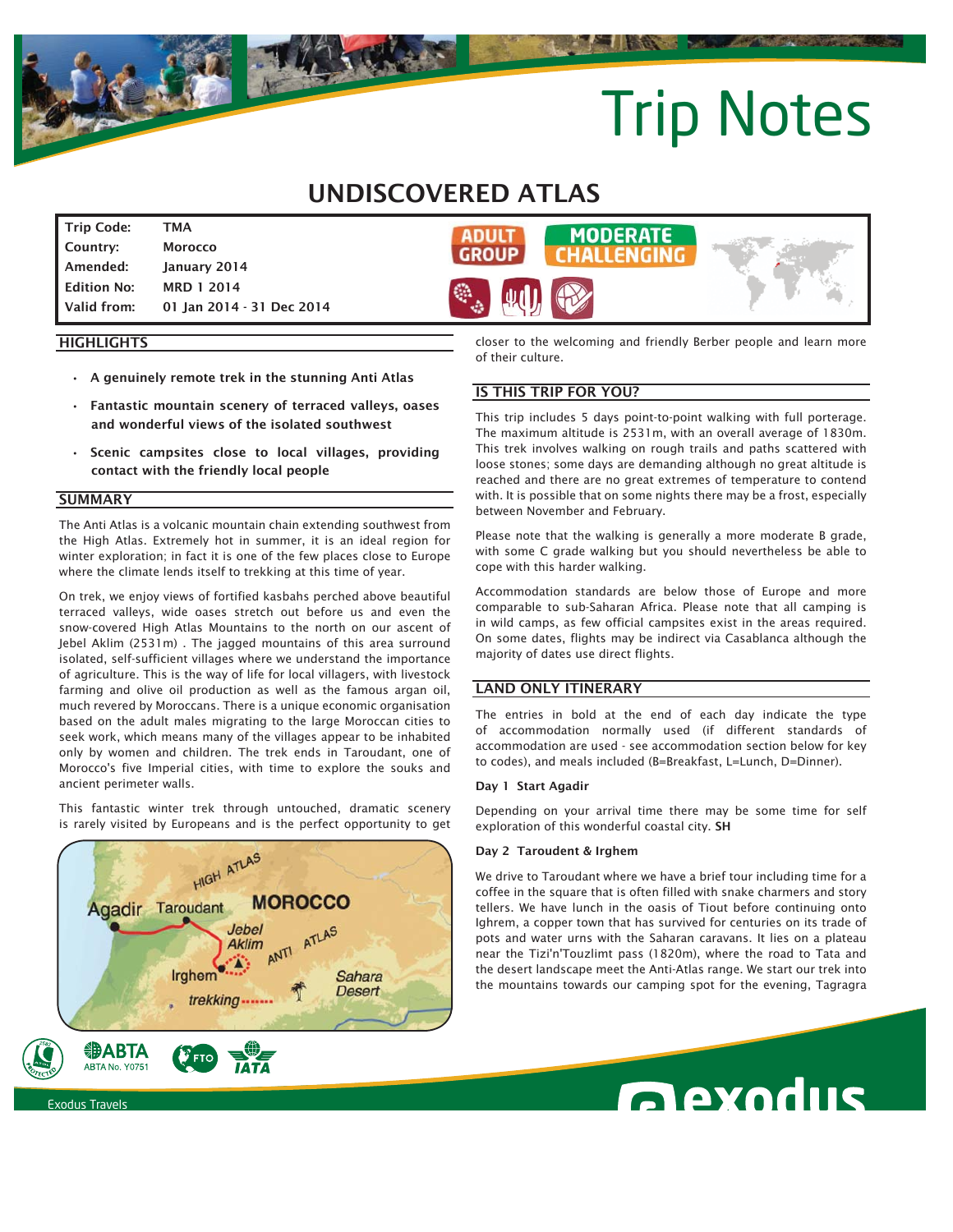

No. 1, perched on a plateau the sunrise in the morning is well worth the early rise.

Distance: 3 h (by vehicle) 1 1/2h walking. Alt. gain: 920m Alt. loss: 220m FC (BD)

### Day 3 Trek to Amal and Tagdicht

A long first day as we first climb over a col and then a series of spurs before entering a broad valley. Then we walk past an abandoned mine towards the head of the valley and after reaching the beautiful village of Amal, we finally cross over a pass for the final stretch of today's walk in beautiful evening light to the village of Tagdicht. We camp on a traditional 'threshing' platform that lies between the many agricultural terraces and is just outside a village at the foot of Jebel Aklim.

Distance: 6 h Alt. gain: 450m Alt. loss: 250m FC (BLD)

### Day 4 Ascent of Jebel Aklim

Today is a steeper day's walking. We climb Jebel Aklim (2531m), one of the highest summits in the Anti-Atlas that offers excellent views to the High Atlas as well as Jebel Siroua. The summit is reached via a high col and a series of spurs before pausing for a scenic picnic lunch and then descending to our camp at Tagragra No.2. This area is one of the most remote in this range, yet is still surrounded by Berber villages. The valleys are full of brightly dressed women and children at the time of harvest working the fields.

Distance: 6 1/2 h Alt. gain: 800m Alt. loss: 900m FC (BLD)

#### Day 5 Irtem & 'City of Cats'

We travel from Tagragra through the wonderfully remote village of Irtem. Walking through these villages, we have the real opportunity of communicating with the Berber people, enjoy their friendly conversation, (mainly through hand gestures and basic French), and gain true insight into their traditional way of life. We finally arrive at our campsite for the evening close to the village of M'dint (City of Cats). Neslted within a valley of olive groves and small trickling streams this overnight is protected from the elements and provides a peaceful resting spot.

Distance: 6 h Alt. gain: 300m Alt. loss: 600m FC (BLD)

### Day 6 Tizgue

Leaving the village of M'dint, where the olives are still pressed in the traditional way, we cross two cols slowly weaving our way up the valley. The villagers are very friendly and if you are lucky you may get invited in to try some local mint tea and delicacies.We pass through ancient olive plantations and admire the irrigation channels before resting for a picnic lunch under the shady trees. Be sure to hunt out the small river for a soothing foot dip! We work our way up the last pass of Tizgue for a steady uphill push, well worth it as we are rewarded with views of our entire trekking route. Our camp rests next to ancient argan trees and there is a natural series of rock pools where we can enjoy a swim and a wash to the sun setting.

Distance: 7 h Alt. gain: 750m Alt. loss: 650m FC (BLD)

Moroccan wares or relax in one of the Hamman steam baths before our farewell meal.

Distance: 3 h Alt. gain: 500m Alt. loss: 400m SH (BL)

### Day 8 End Agadir

Trip ends after breakfast. (B)

### ACCOMMODATION

Camping on this trip is always in wild camps, as official campsites simply do not exist in the areas we visit. Wild camping means there is no ablutions or toilet block; however, there is sometimes the possibility to find a private spot at a nearby river for a quick wash. Ground conditions and space permitting, a basic toilet tent is erected at each camp. All camp chores are done for you from erecting and dismantling your tent to all the cooking and washing up. A table and chairs are also provided for meal times.

Morocco is opening up more and more to mainstream tourism due to increasing coverage from airlines. However, accommodation standards are more often comparable with those found in Sub-Saharan Africa rather than Europe and you should come prepared for this. All the hotels we use are of a similar standard, clean and functional although the rooms and facilities may be basic and limited and the breakfasts simple.

### Single Accommodation:

You may request a single room on this trip subject to availability. The cost of a single supplement is £100 (or approx. US\$160), which applies to the week (including nights spent in a tent).

### Extra Accommodation:

 If you would like Exodus to organise additional accommodation for you at the start and/or end of your trip, please contact the office at least 4 weeks prior to departure.

KEY TO ACCOMMODATION: We indicate in the itinerary what type of accommodation is provided on each day. The descriptions are guidelines only and are used to give an idea of the accommodation offered, rather than an exact description.

SH Standard Hotel, Lodge or Gite - no-frills hotel, usually with twin rooms and en suite facilities. Service and amenities are generally adequate.

FC Full-service Camping - two person tents sometimes in a private or public campsite that contains a communal ablutions block and other amenities and sometimes in a wild camp with toilet tents and mess tent or dining equipment provided. All camp chores are done for you from erecting / dismantling of your tent, to cooking & washing up.

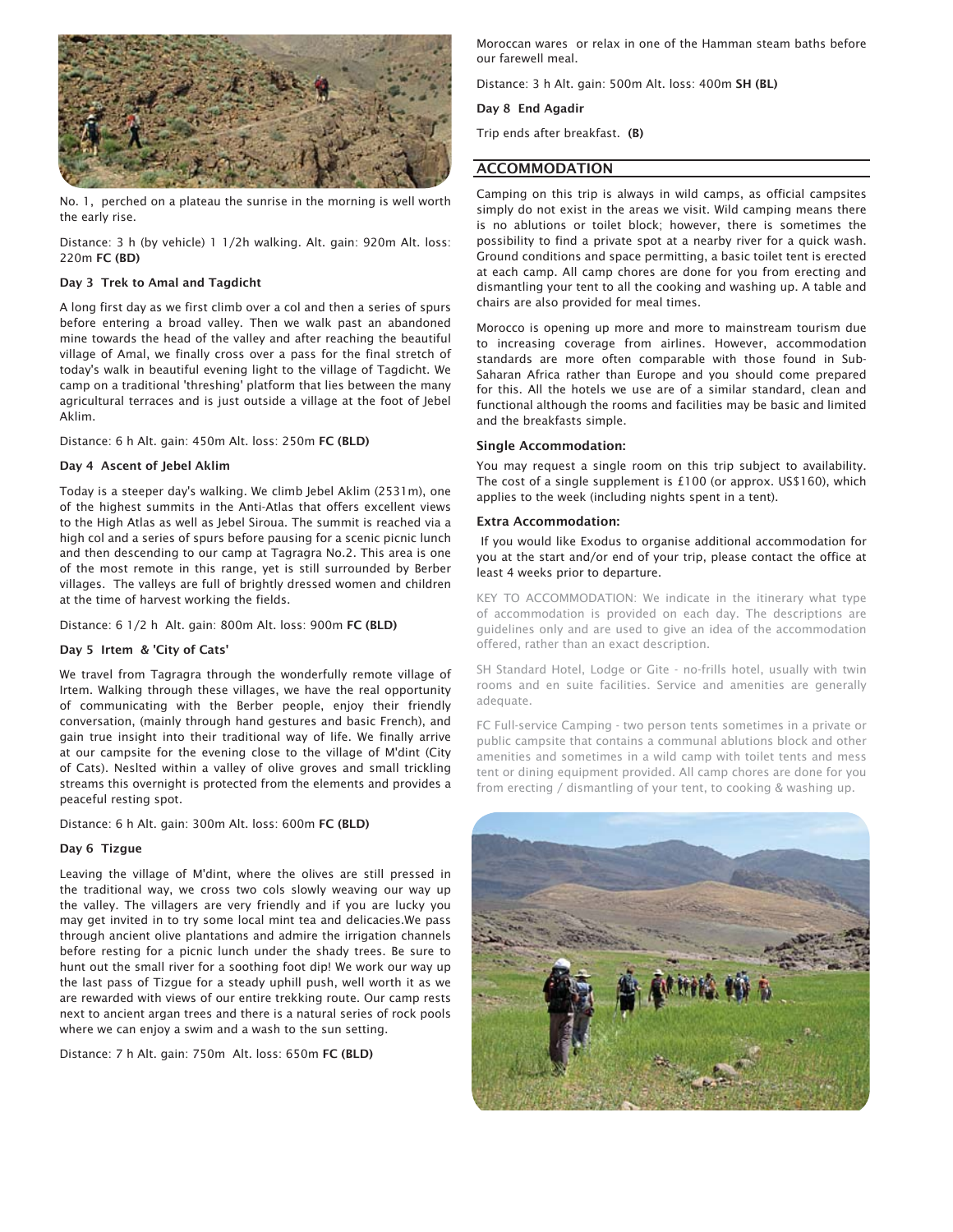## **Appendix D**

## **Guiding questions for tourist interviewees**

- 1. What made you decide to come to Morocco?
- 2. What is your favorite part of Morocco so far?
- 3. What most surprised you about Morocco?
- 4. What is one piece of advice you would give to people wanting to travel here?
- 5. What was the hardest part of travelling to Morocco?